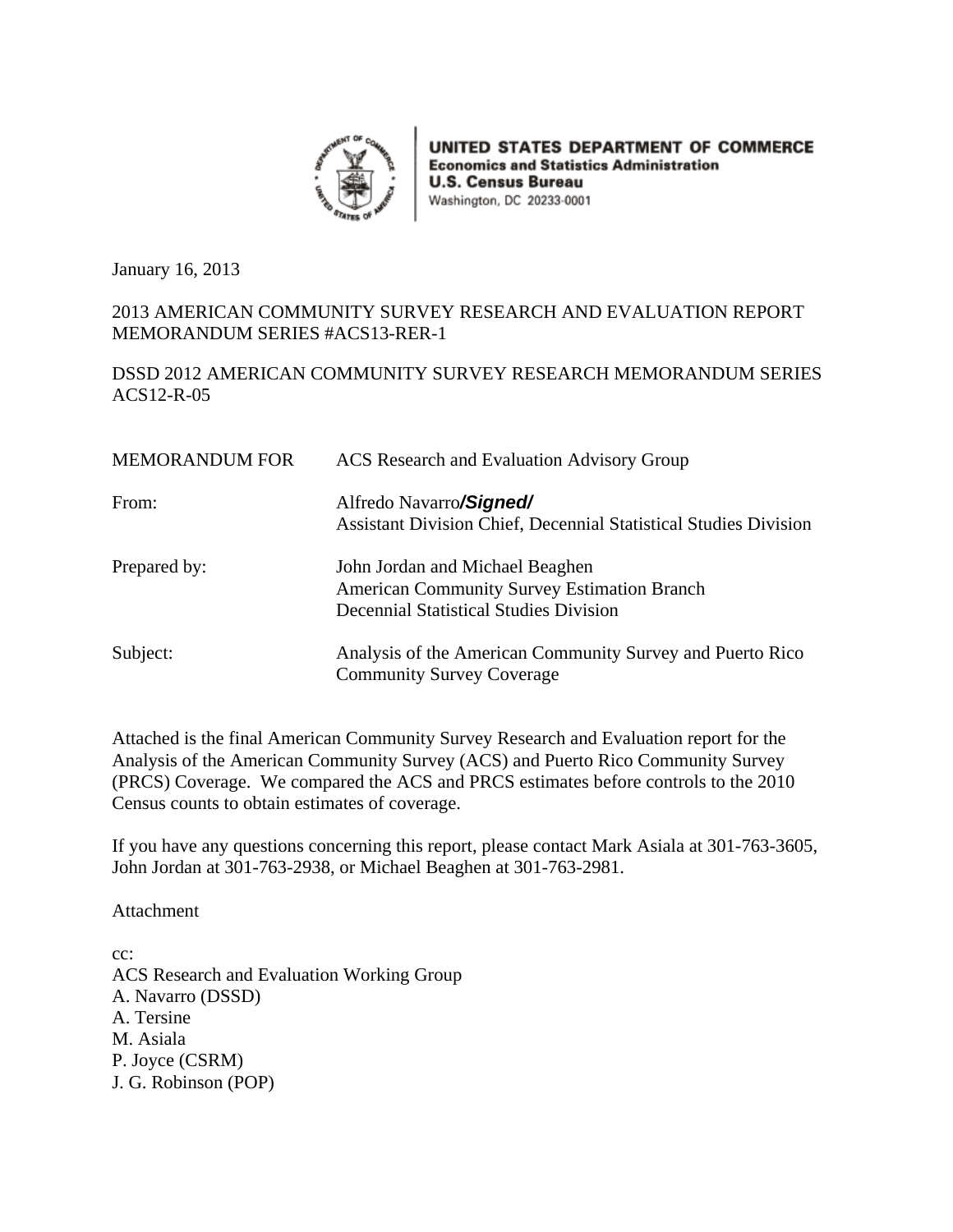January 16, 2013

# Analysis of the American Community Survey and Puerto Rico Community Survey Coverage

FINAL REPORT

**John Jordan and Michael Beaghen Decennial Statistical Studies Division**

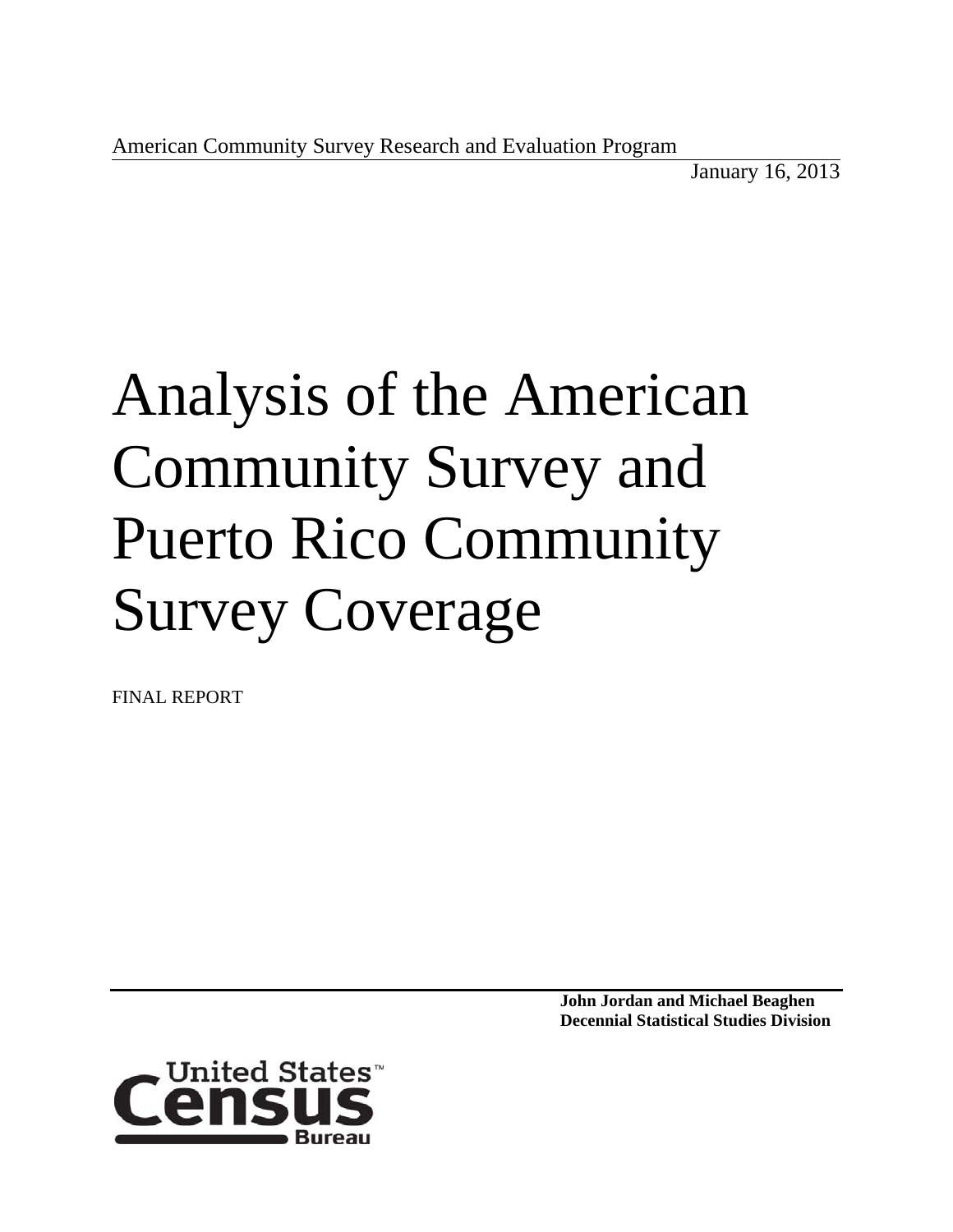#### **1. Introduction**

The Census Bureau measures demographic, social, and economic characteristics of the United States population and housing through the American Community Survey (ACS). Coverage is the measure of completeness of the estimates of housing units (HU), persons living within HUs, and group quarters (GQ). Undercoverage exists when HUs, GQs, or people do not have a chance of being selected in the sample. Overcoverage exists when HUs, GQs, or people have more than one chance of selection in the sample, or are included in the sample when they should not have been. The Census Bureau produces ACS coverage rates for the nation and states every year based on comparisons of the ACS estimates before controls to the Census Bureau's Population Estimates Program (PEP) estimates (U.S. Census Bureau, 2012a). However, a comprehensive and exhaustive analysis of the coverage of the ACS data has not been undertaken since 1999 (Shapiro and Waksberg, 1999), before the full implementation of the ACS. A more current and thorough study of ACS coverage rates may help the Census Bureau focus its resources better by identifying areas that may warrant special efforts.

In this report we estimated ACS coverage by comparing the ACS estimates before controls to the 2010 Census counts. The 2010 Census offered a unique opportunity to measure the coverage of the recently produced 2010 ACS 1-year and 2006-2010 ACS 5-year estimates, as it provided an up-to-date listing of housing units and population for comparison. Previous published measures of the ACS coverage were based on comparisons to the PEP estimates, which were themselves based on the Census 2000 and not as up to date. Furthermore, comparing to the 2010 Census counts allowed for detailed estimates of coverage of small geographies or race/ethnic groups not afforded by comparisons to the PEP.

An earlier report appeared on the coverage of the American Indian/Alaska Native (AIAN) persons and of people living in  $A I A N<sup>1</sup>$  areas. This earlier report used essentially the same methodology as the current report and its results are included here. The current report examines person coverage of basic demographics groups, housing unit coverage, and coverage for the national, state, and tract-level geographies. It also includes a separate analysis of the coverage of HUs and persons in the Puerto Rico Community Survey (PRCS).

## **2. Background**

 $\overline{a}$ 

The Census Bureau regularly measures the coverage of its surveys as part of its evaluations of data quality. There is a long history of decennial census coverage evaluation (National Research Council, 2004, and the U.S. Census Bureau, 2012b) going back to the 1940 decennial census. Most recently, the 2010 Census coverage was measured by the Census Coverage Measurement (CCM) program (Mule, 2012, and Mule and Konicki, 2012). The Census Bureau annually

<sup>&</sup>lt;sup>1</sup> AIAN areas include but are not restricted to American Indian reservations and trust lands, tribal jurisdiction statistical areas, Alaska native regional corporations, Alaska native village statistical areas, and tribal designated statistical areas. Note further that AIAN areas do not include Hawaiian homelands. For a complete listing and detailed description of types of AIAN areas go to the Census Bureau webpage, http://www.census.gov/geo/www/2010census/gtc/gtc\_aiannha.html.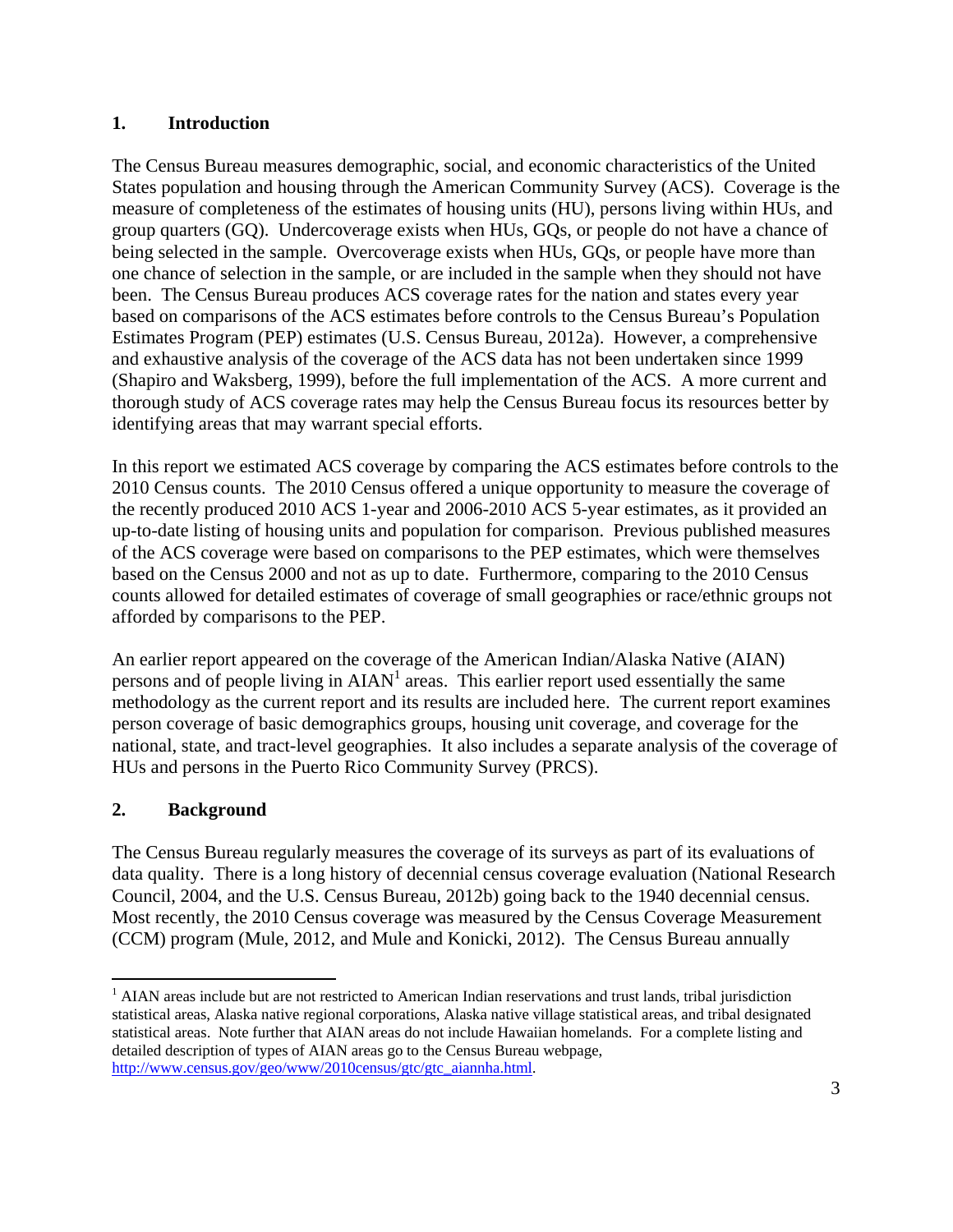publishes ACS quality measures on the ACS Web site (U.S. Census Bureau, 2012c), including national coverage rates of the total resident population broken down by sex and several race/ethnic groups, the GQ population, and state-level estimates of coverage of the total resident population broken down by sex, and of housing units. Similarly, the Census Bureau publishes monthly coverage rates for the Current Population Survey (CPS) by three major race/ethnic groups (U.S. Census Bureau, 2012d).

Historical patterns of decennial census coverage measurement show greater coverage for non-Hispanic whites, for females, and for persons 65 years and older. Similarly, we have seen greater coverage in the CPS for non-Hispanic whites. While coverage rates by geography are not as well studied, the decennial census has a history of differential coverage across regions, with midwestern states having the highest coverage, followed by states in the northeast (National Research Council, 2004), and with several southern and western states having had historic patterns of lower coverage. The coverage ratios of persons in the CPS are consistently lower than those of the ACS (U.S. Census Bureau, 2012d).

For perspective, we provide in Table 1 the historical coverage ratios for the ACS going back to 2005 when the ACS housing unit sample was implemented in its full size (Table 1 shows only a subset of the historical coverage rates available on the Census Bureau Web site; U.S. Census Bureau, 2012c). The 2005 data year is comparable to later years for HUs only as it does not include the GQ population, which was not included in the ACS until 2006. We point out that the coverage of HUs and of total resident population was higher in 2010 than in previous years. This was because the 2010 ACS sample frame benefited from the 2010 Census address canvassing operation (U.S. Census Bureau, 2010). Further, the 2010 PEP estimates to which the pre-controlled ACS estimates were compared were more accurate as they were based on the 2010 Census. Another reason for higher HU coverage in 2010 was that, in addition to correctly added HUs, the address canvassing deleted many units and re-added them. Both the deleted and added units were potentially on the ACS sample frame. Ideally, the ACS should have identified these as duplicated address listings, but we have reason to suspect that it did not do so consistently. Many of these potentially duplicated HUs may have been identified by the ACS as vacant, which may be a contributing factor to the ACS's greater estimate of the vacancy rate than the 2010 Census (Cresce, 2012). The causes for the difference between the ACS vacancy rate and the 2010 Census rate, and the impact of the 2010 Census on the 2010 ACS are currently being researched at the Census Bureau (Hefter and Anderson, 2012).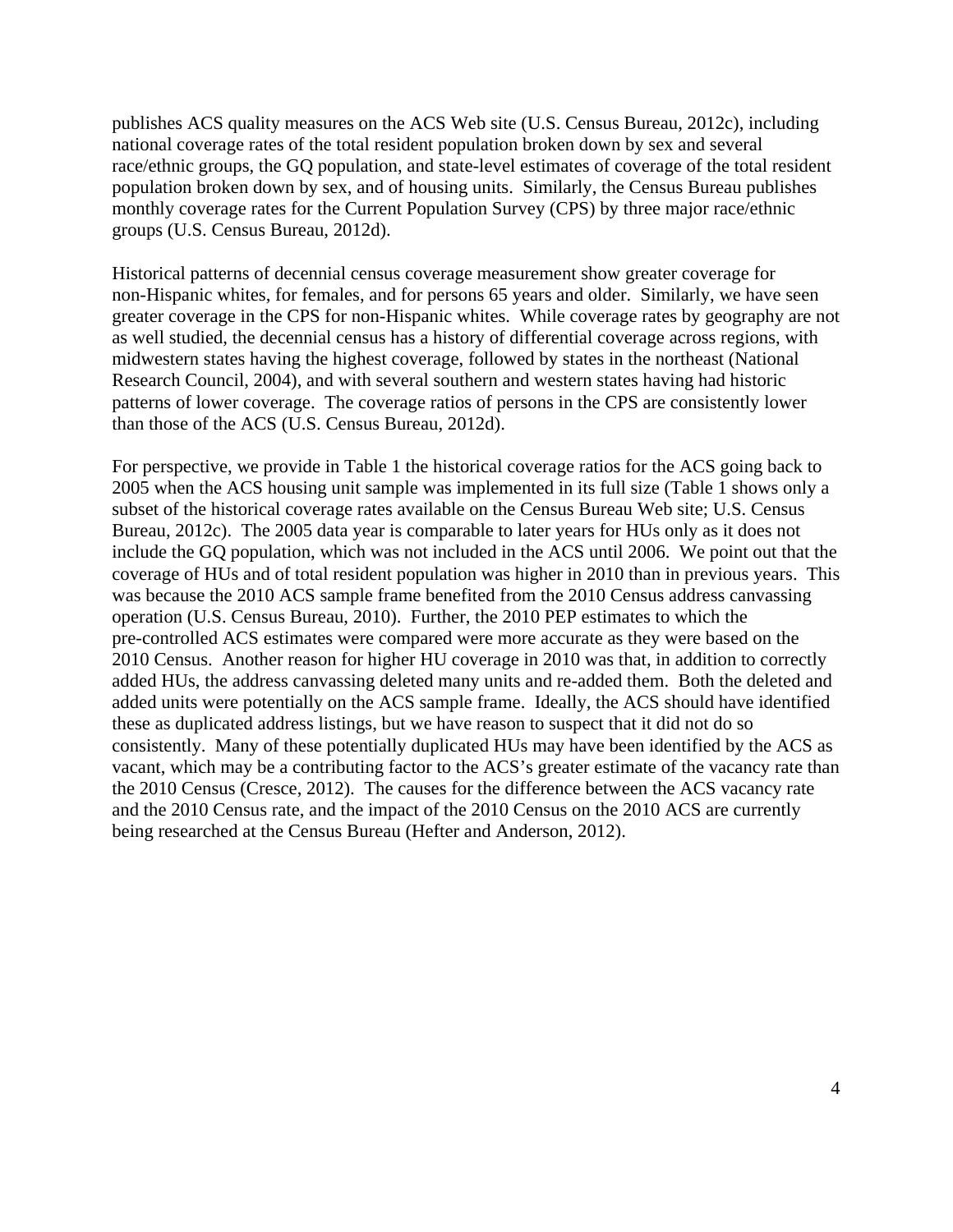| Year | ັ<br><b>Housing Units</b> | <b>Total Resident</b> | Male  | Female |  |
|------|---------------------------|-----------------------|-------|--------|--|
|      |                           | Population            |       |        |  |
| 2010 | 0.991                     | 0.946                 | 0.940 | 0.953  |  |
| 2009 | 0.989                     | 0.942                 | 0.930 | 0.953  |  |
| 2008 | 0.987                     | 0.938                 | 0.926 | 0.950  |  |
| 2007 | 0.985                     | 0.942                 | 0.932 | 0.952  |  |
| 2006 | 0.987                     | 0.944                 | 0.934 | 0.953  |  |
| 2005 | 0.985                     | 0.951                 | 0.939 | 0.962  |  |

**Table 1:** Historic ACS Coverage Ratios<sup>2</sup>

Source: 2005-2010 American Community Survey 1-year Data and 2005-2010 Population Estimates Program **Estimates** 

The ACS estimates are controlled to equal the PEP estimates by age, sex, race, and Hispanic origin at the weighting area level. An ACS weighting area is a county or a set of less populous counties that meet a minimum population or number of person interviews requirement. Adjustment of the ACS estimates to agree with PEP controls corrects for coverage error. (It also reduces the sampling error, and makes ACS estimates consistent with other published Census Bureau estimates). Consequently, the coverage error we measure in this study has been reduced by controlling. Ultimately, the measures of coverage the pre-controlled ACS estimates that we present pertain to the ACS sampling frame, the ACS data collection, and the ACS interviewing, and less to the published ACS estimates. We can expect the controls to be most effective in the year of a decennial census or those just following one, as the PEP will be most accurate in those years. The efficacy of the controls in reducing coverage error has been explored in Asiala, Beaghen, and Albright (2008).

## **3. Methodology**

 $\overline{a}$ 

We estimated coverage by determining the ratio of ACS pre-controlled estimates to 2010 Census counts<sup>3</sup>. To the extent this coverage ratio was larger than 1.0, we had overcoverage. To the extent it was below 1.0, we had undercoverage. All comparisons entailed hypothesis tests, with standard errors (SE) and margins of error (MOE) calculated by the production ACS successive differences replication methodology (U.S. Census Bureau, 2009).

#### **3.1** Coverage of Housing Units

We investigated HU coverage for the 2010 ACS 1-year estimates, calculating the coverage ratio for the nation and states. We calculated the coverage ratio as the ratio between the pre-controlled ACS estimate and the 2010 Census count. These pre-controlled weights reflected the inverse of the probability of selection, and the non-interview adjustments, in addition to other

 $2^2$  The ACS Sample Size and Data Quality Web site shows coverage rates in percent, which are coverage ratios multiplied by 100.

<sup>&</sup>lt;sup>3</sup> Estimates of coverage in this study were calculatedly differently than how they were calculated for the ACS Sample Size and Data Quality Web site, as the latter calculated coverage by comparing the ACS estimates to the 2010 Population Estimates Program estimates.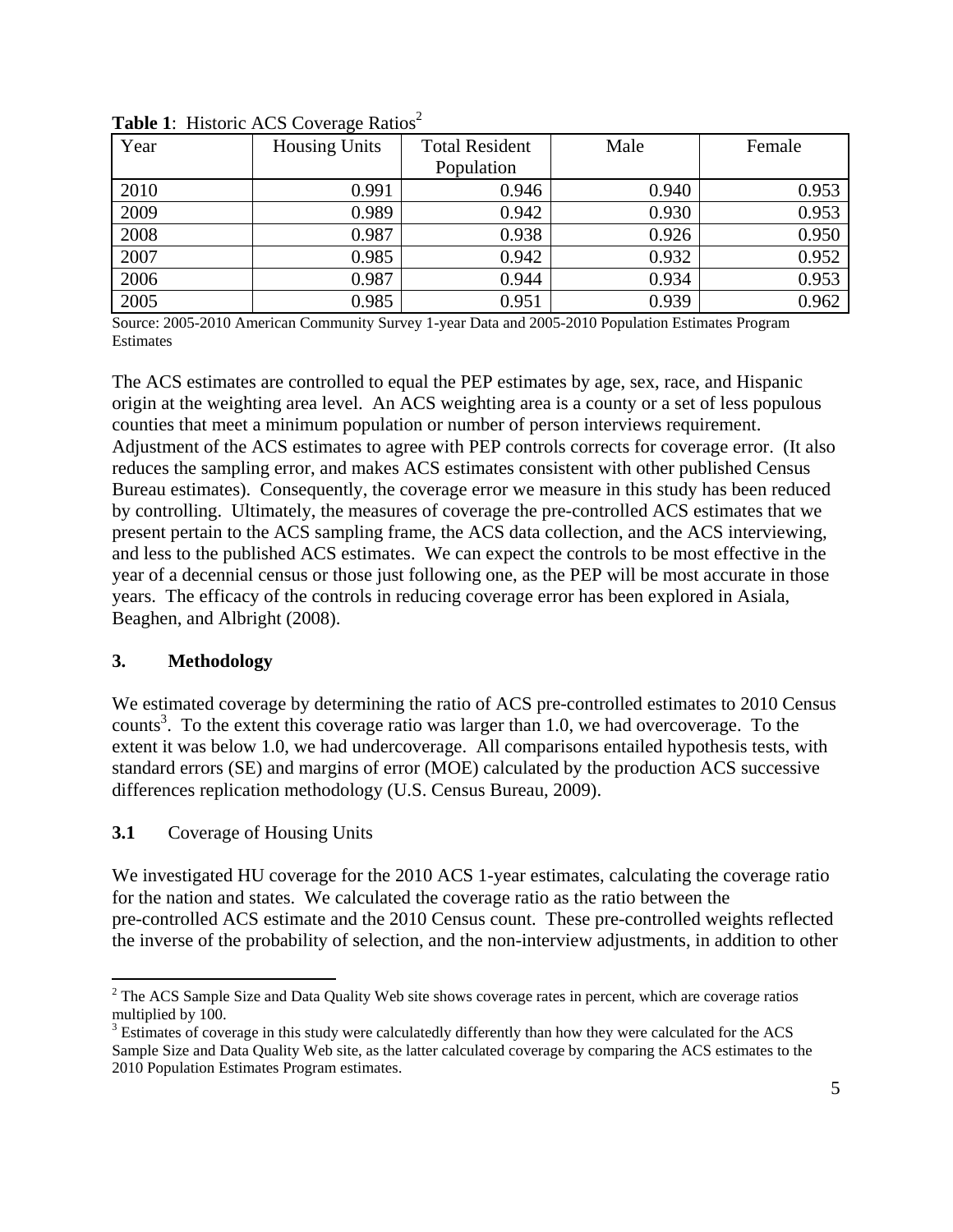finer weight adjustments, but not the controls to the PEP estimates, the final housing unit adjustment factor, or rounding. See U.S. Census Bureau (2009) for details on the ACS HU weighting.

Coverage Ratio =  $\frac{2010 \text{ 1-year ACS pre-controlled estimate (number of housing units)}}{2010 \text{ 1-year Acases}}$ **2010 Census count (number of housing units)** 

For the nation, we compared the coverage between categories of HUs such as owner versus renter (in classifying owner versus renter, we excluded units occupied without paying rent, vacant units that were recreational, migratory workers, or other vacant), single unit versus multi-unit, and occupied and vacant.

We examined the distribution of the coverage ratios of HUs by counties, looking at the means, medians and quartiles. In addition to a national-level analysis, we conducted an analysis stratified by the total population of the county. These strata included those counties for which the ACS 1-year estimates are published (65,000 or more), those counties for which 3-year but not 1-year ACS estimates are published (20,000 to 64,999), and those counties for which only 5-year ACS estimates are published (below 20,000). This smallest stratum was further subdivided into counties with 0-4,999, 5,000-9,999, and 10,000-19,999. For this analysis we used the 1-year ACS estimates because using the 3-year or 5-year data would have confounded population change over time with coverage. (See Section 6 on limitations for discussion on this matter).

## **3.2** Coverage of the Household Population

We investigated the coverage of the household population for the 2010 ACS 1-year results for the nation and states. We also estimated how much of the household person coverage error was attributable to HU error. Similar attributions of person coverage error to HU coverage error have been done for the decennial census, such as Bray (2012), who estimated overcoverage in the 2010 Census due to HU duplication. We calculated the coverage as the ratio between the pre-controlled ACS estimate and the 2010 Census count. These pre-controlled weights reflected the HU weighting adjustments described in Section 3.1.

Coverage Ratio= $\frac{2010 \text{ 1-year AGS pre-controlled estimate}$  (household population) 2010 Census count (household population)

To estimate the household person coverage error attributable to within-household person coverage error and to HU coverage error, we factored the total coverage ratio as follows.

Total-coverage ratio = within-household-coverage ratio  $\times$  HU coverage ratio

The within-household-coverage ratio was calculated as the ratio of the pre-controlled household population total over the total number of persons weighted by each person's HU weight.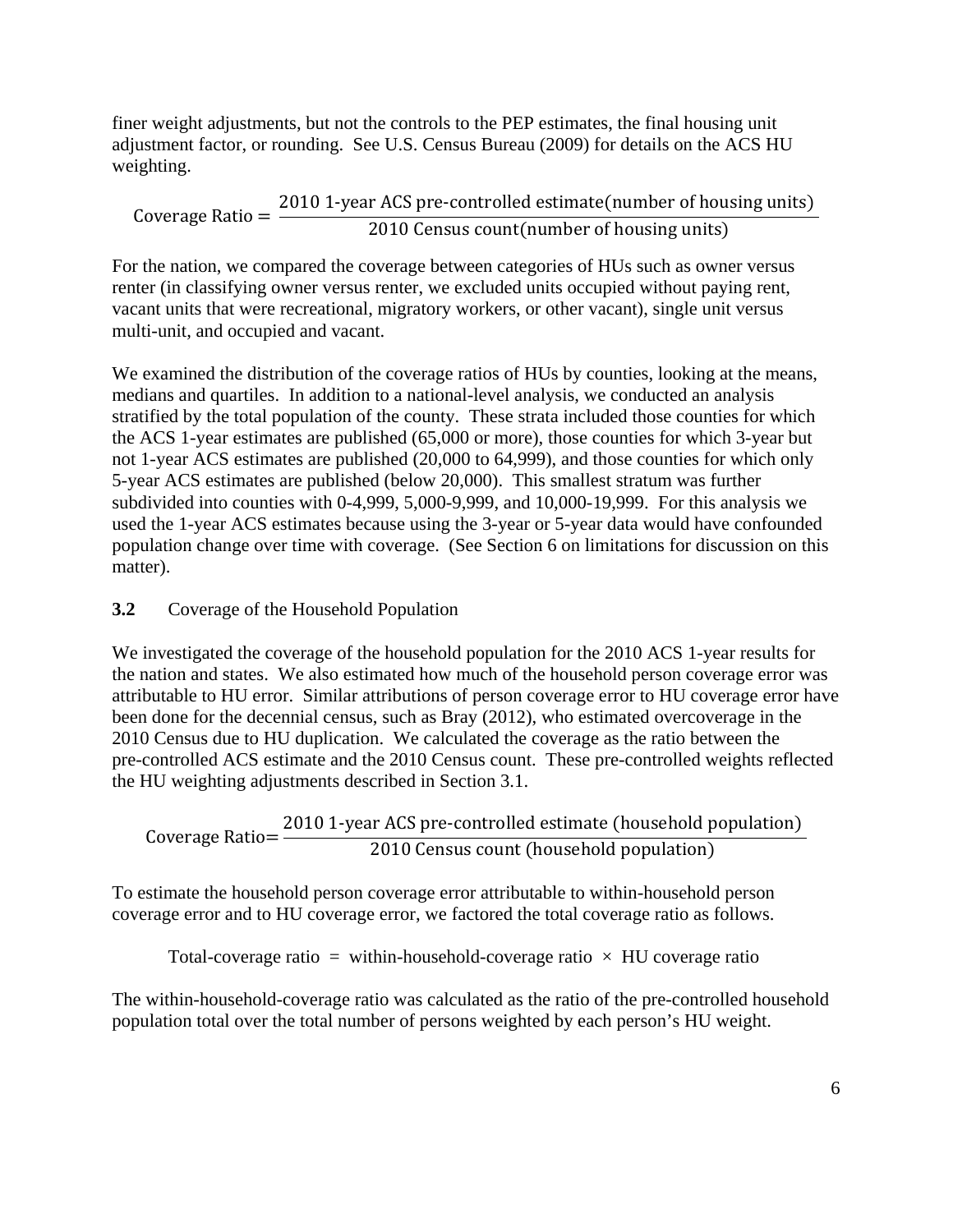A more direct way to estimate the within-household-coverage and person coverage due to HU coverage would have been to multiply the estimated coverage error (the difference between the uncontrolled ACS and the 2010 Census count) for occupied HUs by the estimated persons per household. However, we chose not to take this approach because inconsistencies in the way the 2010 Census and ACS reported vacant and occupied HUs might have led to unsound results (see the discussion in Section 2 on ACS measurement of vacancy rates).

## **3.3** Group Quarters Population Coverage

To determine coverage of the GQ population, we calculated the coverage ratio as the ratio of the 2010 pre-controlled ACS estimate of the GQ Population to the 2010 Census count of the GQ population. We did this for the nation, states, and Puerto Rico and by the seven major GQ types. These pre-controlled weights reflected the inverse of the probability of selection and non-interview adjustments, but not controls to the PEP nor the rounding. See U.S. Census Bureau (2009) for details on the ACS GQ person weighting.

Coverage Ratio $=\frac{2010 \text{ 1-year AGS pre-controlled estimate} (GQ Population)}{2010 \text{ 2000}}$ 2010 Census count(GQ Population)

**3.4** Coverage of the Total Resident Population

For the nation and each state, we determined the coverage ratios for various demographic groups defined by race, ethnicity, age, and sex, as follows below. For the nation we determined coverage ratios for additional race/ethnic combinations not shown below. For Puerto Rico we determined only the sex and age group coverage ratios. Note that the total resident population refers to the combined household and GQ populations.

## **Age Group Tabulations**

0-4, 5-14, 15-17, 18-19, 20-24, 25-29, 30-34, 35-44, 45-49, 50-54, 55-64, 65-74, 75 or older

## **Race/Ethnicity Tabulations**

Hispanic any race Non-Hispanic White alone or in combination Non-Hispanic Black alone or in combination Non-Hispanic AIAN alone or in combination Non-Hispanic Asian alone or in combination Non-Hispanic Native Hawaiian and Other Pacific Islander alone or in combination Non-Hispanic Some Other Race alone

We calculated the coverage ratio as the ratio of the 2010 ACS 1-year pre-controlled estimate of the demographic group to the 2010 Census count of that same demographic group. We also did this for the largest 20 AIAN tribal groupings, for specific Hispanic origin groups, and for the six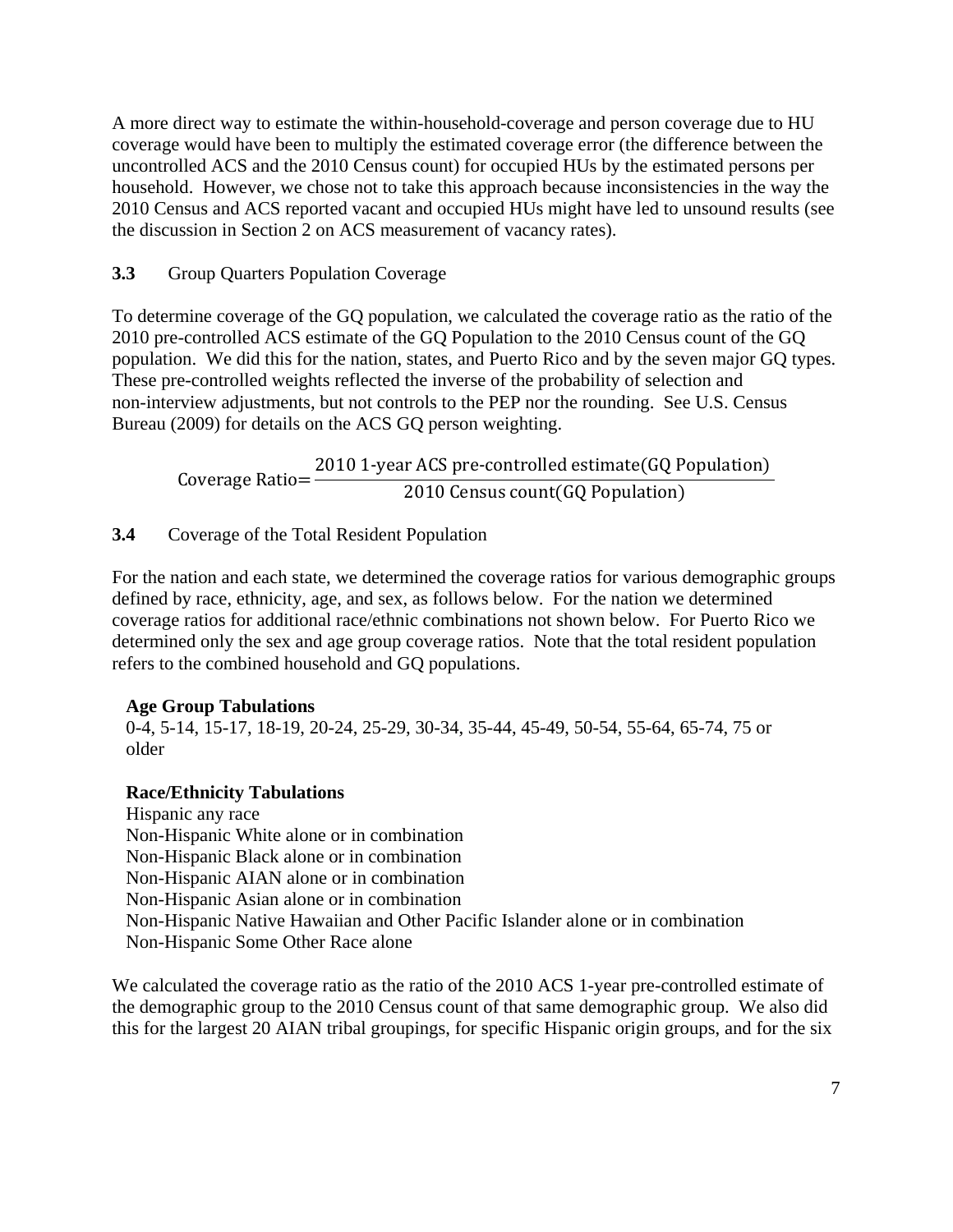largest Asian groups. These pre-controlled weights reflected the adjustments described in Sections 3.1 and 3.3.

Coverage ratioൌ 2010 1 -year ACS pre-controlled estimate ሺdemographic groupሻ 2010 Census count (demographic group)

**3.5** Coverage of American Indian/Alaska Native Persons and of the Population in American Indian/Alaska Native Areas

A subset of the analyses described in this section was released in an earlier Census Bureau report. Again, to produce estimates of coverage, we compared the 2010 ACS 1-year estimates to the 2010 Census counts. We estimated the coverage for AIAN areas aggregated over the nation and for the 20 largest AIAN areas individually (according to the 2010 Census). For the estimates of AIAN areas aggregated over the nation, we determined the coverage ratios for sex, for the same age groups which we did for the nation, and the race groups shown below (taken together AIAN alone and AIAN in combination only equal AIAN alone or in combination). Note that all coverage ratios were calculated for the total resident population.

#### **Race Group Tabulations**

AIAN alone or in combination AIAN alone AIAN in combination only

We calculated the coverage ratios as the ratio of the 2010 ACS 1-year pre-controlled estimate of the demographic group to the 2010 Census count of that same demographic group. The pre-controlled estimates reflected the same adjustments described in Sections 3.1 and 3.3.

When we examined the AIAN person coverage for geographies such as states and AIAN areas we produced coverage ratios for the race group "AIAN alone and in combination with one or more other races". We preferred it to race group "AIAN alone" because it was more robust to race reporting discrepancies between the 2010 Census and the ACS. This was because persons who answered differently in the ACS and 2010 Census on AIAN alone versus AIAN alone or in combination would agree on AIAN alone or in combination. However, when we examined the person coverage of the 20 largest AIAN tribal groupings we produced coverage ratios for "AIAN alone, one tribal group reported", because these are the detailed tribal groupings for which the ACS releases estimates. Note that the 2010 Census Brief, "The American Indian and Alaska Nation Population: 2010", provides estimates of totals for both of these categorizations of AIAN persons.

We also determined the nationwide coverage of ACS estimates of the 20 largest AIAN tribal groupings. In addition to calculating the coverage as the ratio of the pre-controlled 2010 ACS 1-year estimate and the 2010 Census count, we also calculated it as the ratio of 2006-2010 ACS 5-year pre-controlled estimates of the number of AIAN persons to the 2010 Census count to obtain more reliable estimates of coverage for smaller tribal groupings.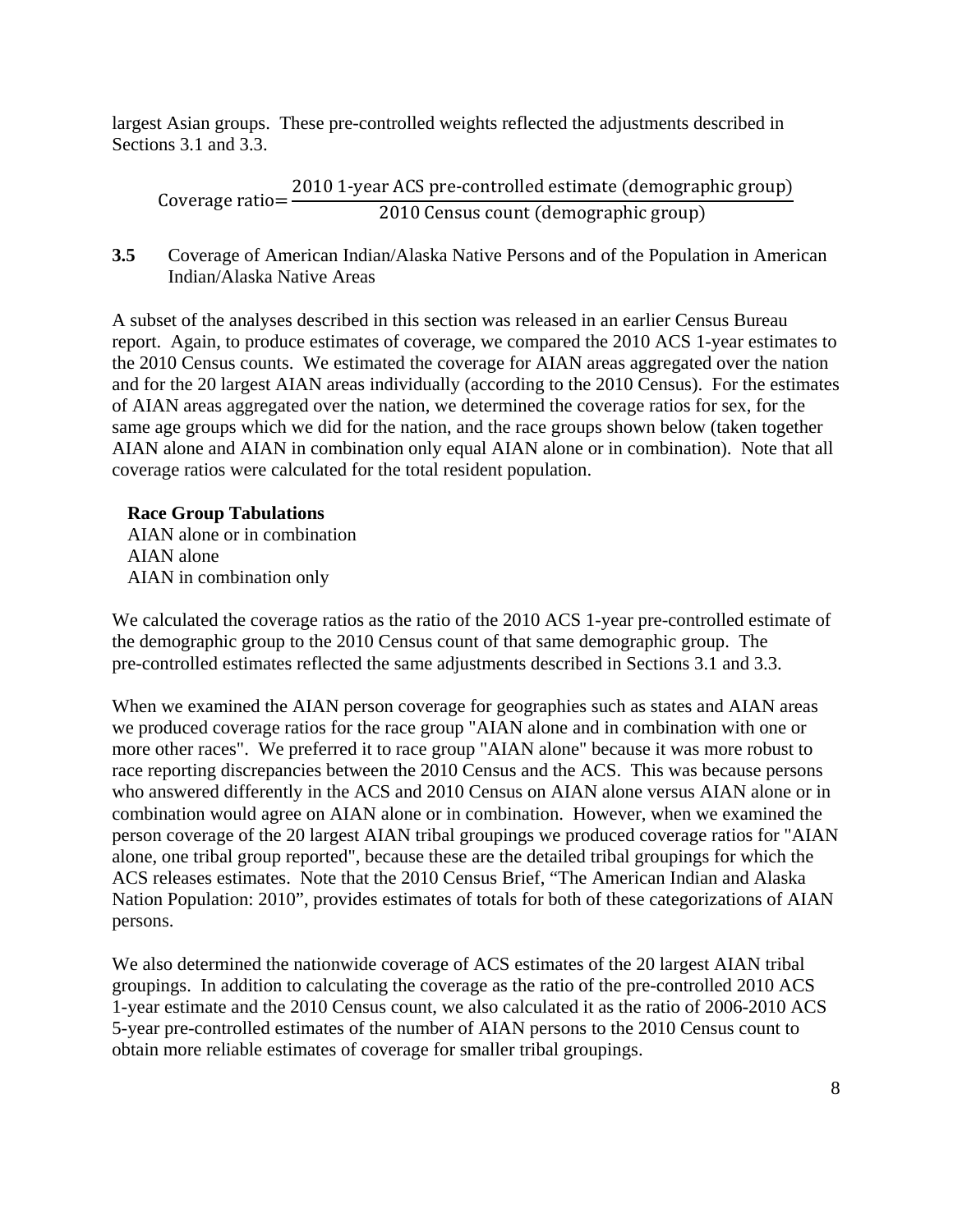#### **3.6** Differences in Coverage Amongst Tracts

In the tract-level analyses we searched for area-level coverage effects, that is, area effects that went beyond what we already knew about the type of HU or the demographics of the population. For example, we hypothesized that coverage might differ in more densely populated areas from less densely populated areas. This area effect would not have been detected in any of our measures that look at the characteristics of HUs, GQs, or persons.

For the tract-level analysis we classified tracts by several characteristics of interest: population density, owner/renter, and racial homogeneity (based on 2010 Census data). We calculated the coverage ratios as the ratio of the 2006-2010 ACS 5-year pre-controlled estimate with the 2010 Census count. The potential confounding of change over time by using the 5-year data was not considered a serious limitation for this analysis because we were interested in the relative comparisons between the different groups of tracts. That said, one must be cognizant of this limitation when examining the data (see the discussion in Section 6).

The groupings of tracts were broken down as indicated below. We conducted a univariate analysis for each of these classifications.

a. **Population Density**: We determined the density of the population as the ratio of the 2010 Census count of the number of people in that tract divided by the area of that tract. We then characterized the tracts as dense (highest third), moderately dense (middle third), and sparse (lowest third).

> Density  $=$ 2010 Census count Area of tract

- b. **Owner/Renter**: We categorized tracts by percentage of renter in each tract. These categorizations were: predominantly renter (percentage of renter was at least 60 percent), mixed (percentage of renter was at least 40 percent and less than 60 percent), and predominantly owner (percentage renter was less than 40 percent).
- c. **Racial/Ethnic Homogeneity**: The first step in determining racial/ethnic homogeneity was assigning persons in the 2010 Census to one of seven racial/ethnic groups (Hispanic, non-Hispanic white, non-Hispanic Black, non-Hispanic Asian, non-Hispanic AIAN, non-Hispanic Native Hawaiian and Other Pacific Islander (NHPI), and non-Hispanic Some Other Race). If someone was Hispanic, we categorized them as Hispanic regardless of race. Otherwise if they were non-Hispanic, we simply categorized them by their race group. We then categorized tracts into three groups: homogeneous (largest racial/ethnic group described above made up at least 75 percent of the tract in the 2010 Census), mostly homogeneous (largest racial/ethnic group made up between 50 and 75 percent of the tract), and heterogeneous (largest racial/ethnic group made up less than 50 percent of the tract).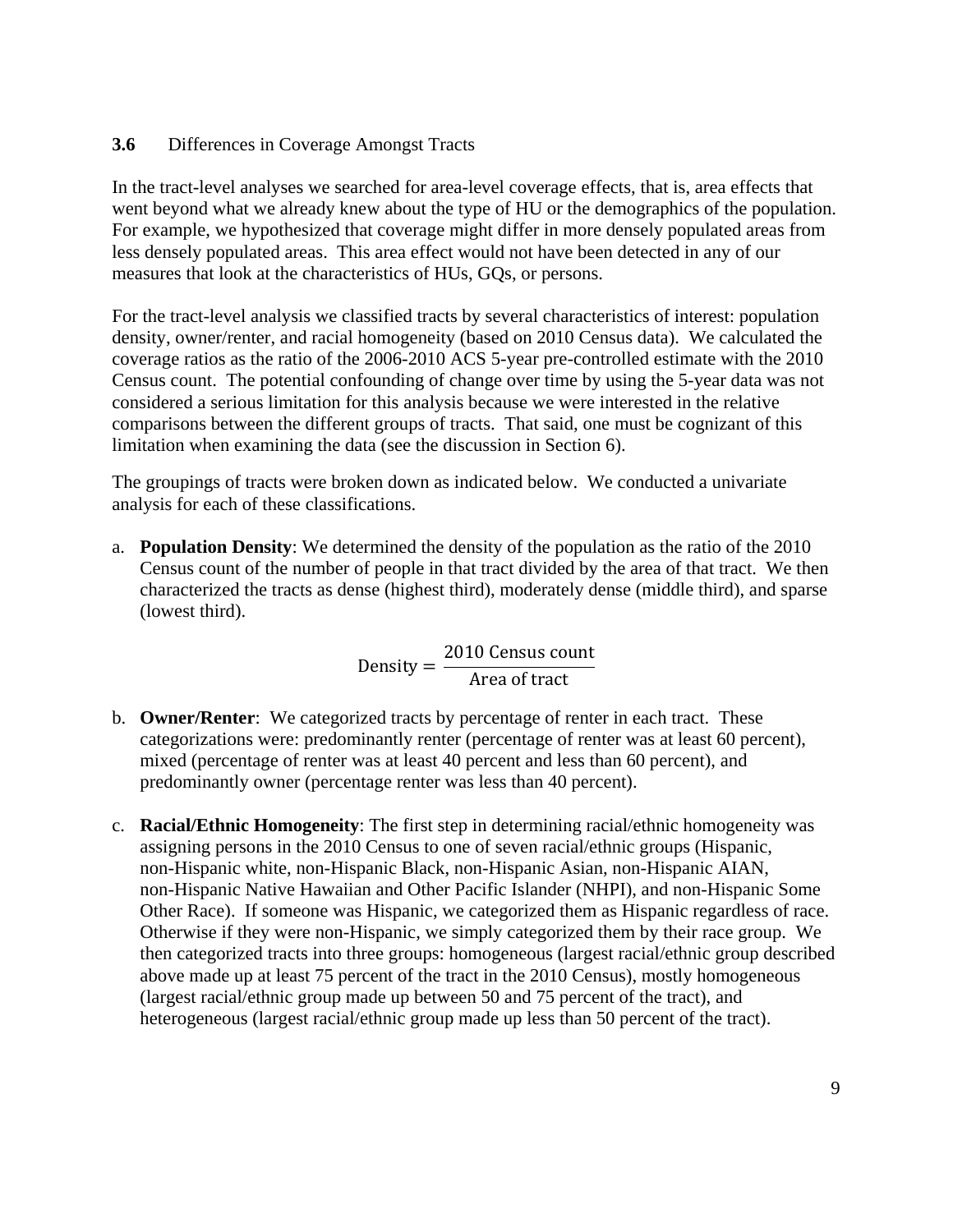d. **Coverage of Blacks by Degree of Concentration:** We investigated the hypothesis that coverage of Blacks was lower in areas where Blacks were more concentrated (Shapiro and Waksberg, 1999). We categorized tracts into three groups by the proportion of the population who were non-Hispanic Black alone or in combination: 75 percent or more, 50 percent – 75 percent and less than 50 percent. We then measured and compared the ratio of coverage of non-Hispanic Blacks alone and in combination in each these three categories.

Note that in these tract-level analyses, we investigated coverage for the total resident population, without further breakdown by household or GQ residency, or by demographic groups.

#### **4. Analysis of Coverage of the Puerto Rico Community Survey**

We calculated separate coverage estimates for the PRCS. Thus throughout this study national estimates excluded Puerto Rico and estimates for Puerto Rico are not found in tables with states. To better illuminate HU coverage in the PRCS we compared the pre-controlled 2009 PRCS 1-year estimate to the 2010 Census count. Since the HU sample frame for the PRCS was not updated between decennial censuses the coverage estimate is meaningful only the year of the decennial census or perhaps the next year. In the years thereafter the coverage of HUs becomes progressively worse. Thus, the 2009 comparison is the least favorable to the PRCS. However, it better illustrates the PRCS HU coverage we can expect in the years following the 2010 Census.

For the PRCS coverage we did not examine race or ethnicity coverage in the PRCS, since the great majority of people in Puerto Rico are Hispanic. Consequently, the analysis of PRCS person coverage was limited to examining the coverage of sex and age groups, where we used the same age groups as defined for the stateside analysis.

## **5. Calculation of Variances and Hypothesis Testing**

To calculate variances of ACS estimates or functions of variances such as the SE and the MOE, the method of successive difference replication is employed (U.S. Census Bureau, 2009). In this study we used the replicates corresponding to the pre-controlled weights. Because the census counts are constants, the estimated variance of the coverage ratio, C, was the ACS estimate of variance divided by the census count squared.

$$
Var(C) = Var\left(\frac{ACS Estimate}{Constant}\right) = \frac{Var(ACS Estimate)}{Constant^2}
$$

The general formula for the variance of a difference follows, where  $C_1$  and  $C_2$  are the two coverage ratios of interest.

$$
Var(C_1-C_2) = Var(C_1) + Var(C_2) - 2Covariance(C_1, C_2)
$$

When the estimates of coverage ratios for two groups are independent, the variance of the difference between two coverage ratios reduces to the sum of the variance of the two coverage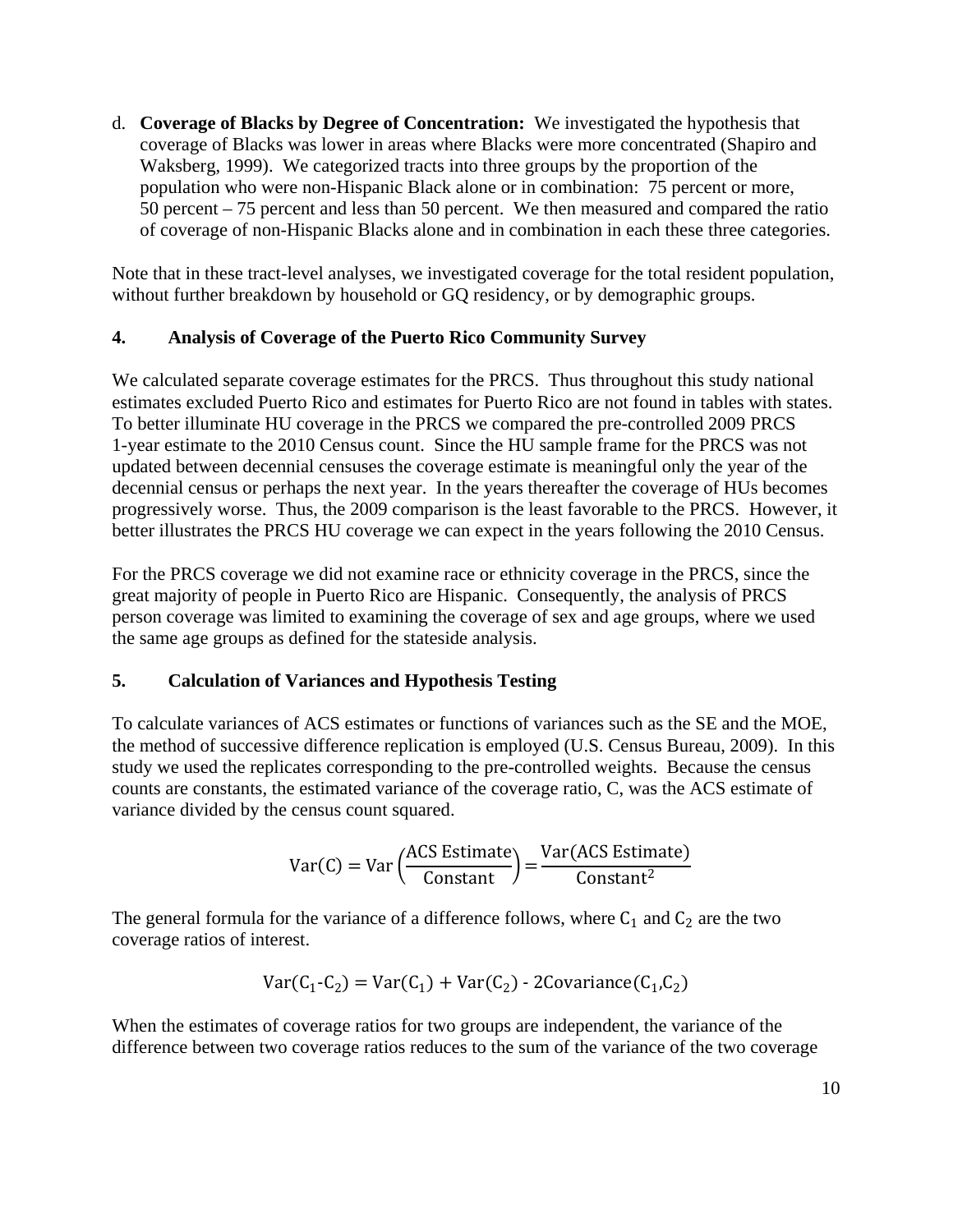ratios,  $C_1$  and  $C_2$ . Estimated coverage ratios are independent if we are comparing different geographies; otherwise there is a non-zero covariance term. For computational ease we used approximations for non-independent comparisons. If we compared coverage ratios for different groups within the same geography, then there was negative covariance. For three or more groups we ignored this covariance. With just two groups, e.g., male and female, the correlation is -1.0 and we approximated by assuming the covariance equal to the larger of the two estimated variances. If a smaller geography or group of geographies was a subset of a larger geography (e.g., AIAN areas versus the nation), then the covariance is weakly positive. This covariance was also ignored in the calculations.

Census Bureau policy requires 90 percent confidence, so for a difference to be statistically significant, the absolute value of the test statistic must be greater than 1.645. When we made multiple comparisons between observations, we employed the Bonferroni method (Neter, Wasserman, and Kutner, 1985), which adjusts the cutoff value upward to account for the multiple comparisons.

#### **6. Limitations**

We recognize several important limitations that readers must be aware of. An obvious limitation of the coverage ratio calculated by comparing to the 2010 Census was that the Census results themselves suffer from coverage error (Mule, 2012). If the ACS and the 2010 Census had equal coverage error for a given group, the coverage ratio would nonetheless be 1.0. That said, we believe the 2010 Census coverage error was generally small enough to make our method useful.

Further, there were data collection differences between the ACS and the 2010 Census that lead to differences in estimates which were not related to coverage. As discussed in the background (Section 2), there were differences in the 2010 ACS 1-year and 2010 Census classification of HUs as vacant or occupied, which affected the interpretation of HU coverage. Importantly, there were differences in coverage ratios of specific race groups that are likely attributable to differences in race reporting between the ACS and 2010 Census. Some estimates of coverage of race and ethnic groups were confounded by these phenomena and cannot be interpreted as measures of coverage. Previous research on race reporting differences includes Bennett and Griffin (2002), and Raglin and Leslie (2002), who examined race and ethnicity reporting differences between the Census 2000 Supplementary Sample (the pilot study for the ACS) and the Census 2000. Also, Pinal and Schmidley (2005) examined race and ethnicity reporting differences between the CPS and the Census 2000.

Another limitation of this research that requires discussion involved different temporal frames of reference. The 2010 Census counts refer to a point in time, April 1, 2010, whereas the ACS estimates are period estimates. These differences were more severe for the comparisons to the 5-year estimates. The coverage differences we saw between the pre-controlled 2006-2010 ACS 5-year estimates and the 2010 Census were confounded with any changes over the 5-year period. This limitation affected the tract-level analyses we conducted, which were made strictly with the 5-year estimates. We can see the trend in total population in Table 2.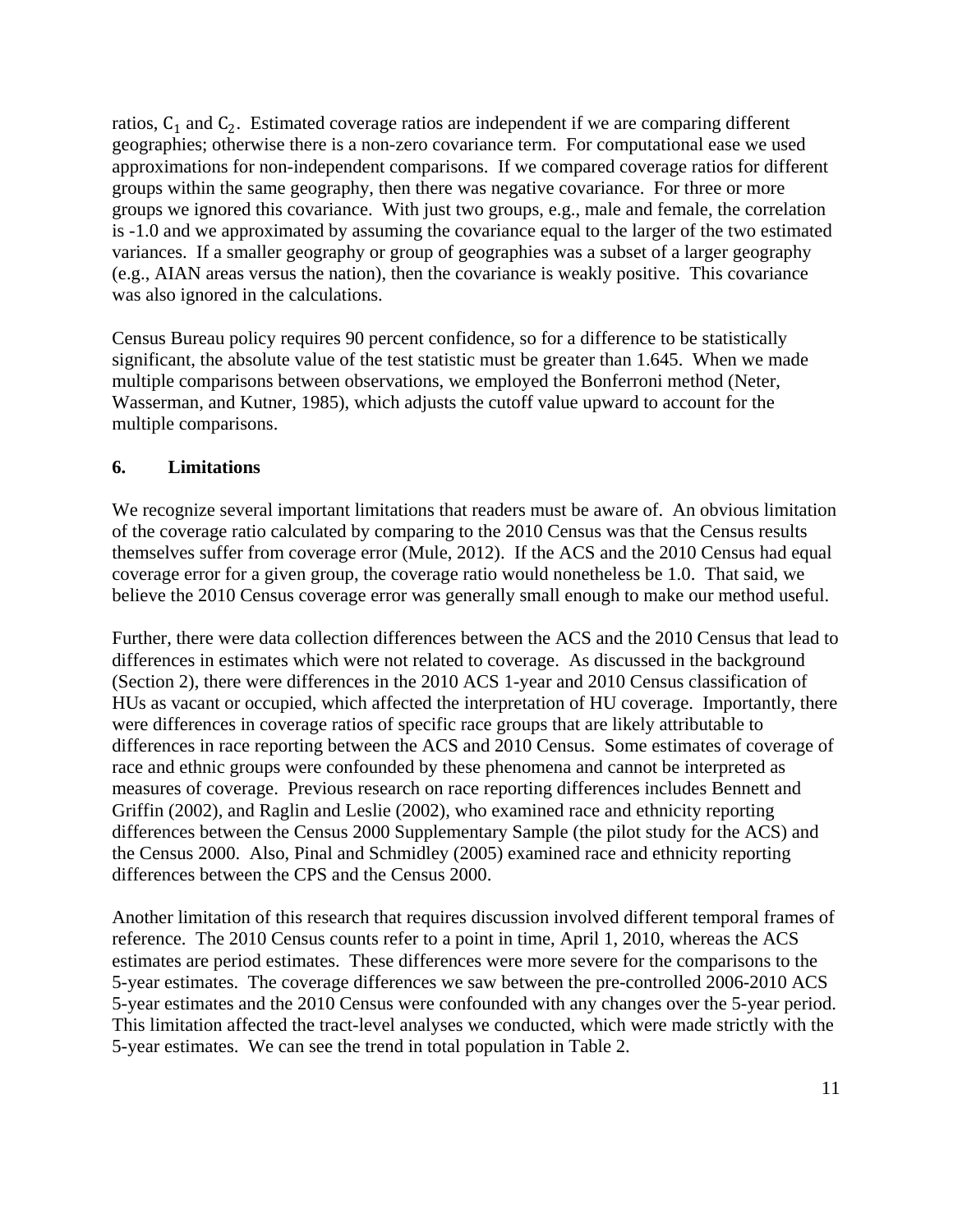| Year | <b>Total Population</b> |
|------|-------------------------|
| 2006 | 299,398,484             |
| 2007 | 301,621,157             |
| 2008 | 304,059,724             |
| 2009 | 307,006,550             |
| 2010 | 309,349,689             |

**Table 2:** ACS Estimates of Total Population for the United States

Source: 2006-2010 American Community Survey 1-year Data

The confounding of time with estimates of coverage for the 2010 ACS 1-year estimates was smaller, though we would expect differences between the April 1, 2010 Census date and the January 1, 2010 through December 31, 2010 time period which the pre-controlled ACS estimates reflected.

Lastly, it must be emphasized that the estimates of coverage ratios were subject to sampling variation. In particular, the reliability of the ACS data for smaller populations or for smaller geographies requires attention. For some of the geographic or demographic breakdowns these sampling errors could be large; readers must consider the MOE when examining coverage ratios. While we attempted to make this study both comprehensive and detailed, we had to be conscientious of the reliability of the estimates. Thus, the most detailed demographic breakdowns were for the national level estimates. For smaller geographies, such as AIAN area or state, we looked at more limited univariate breakdowns of demographics. In sum, both nonsampling and sampling errors affected the coverage ratios shown in this report and their interpretation.

## **7. Results and Discussion**

Throughout this section, when we say that an estimate is undercovered or overcovered, it is understood that the difference of the estimate of the coverage ratio from 1.0 was statistically significant at the 90 percent confidence level.

**7.1** Coverage of Housing Units

In Table 3 we see there was a small undercoverage of HUs, with a coverage ratio of 0.991.

| 2010 Census Count of | 2010 ACS 1-year             |                |           |
|----------------------|-----------------------------|----------------|-----------|
| <b>HUs</b>           | Estimate of HU <sub>s</sub> | Coverage Ratio | MOE       |
| 131,704,730          | 130,556,040                 | 9.991          | $0.001\,$ |

Source: 2010 American Community Survey 1-year Data and 2010 Census Data

In Table 4 we see there was a net undercoverage of occupied housing units in the ACS (0.973). In contrast, there was a net overcoverage of the vacant housing units in the ACS (1.135).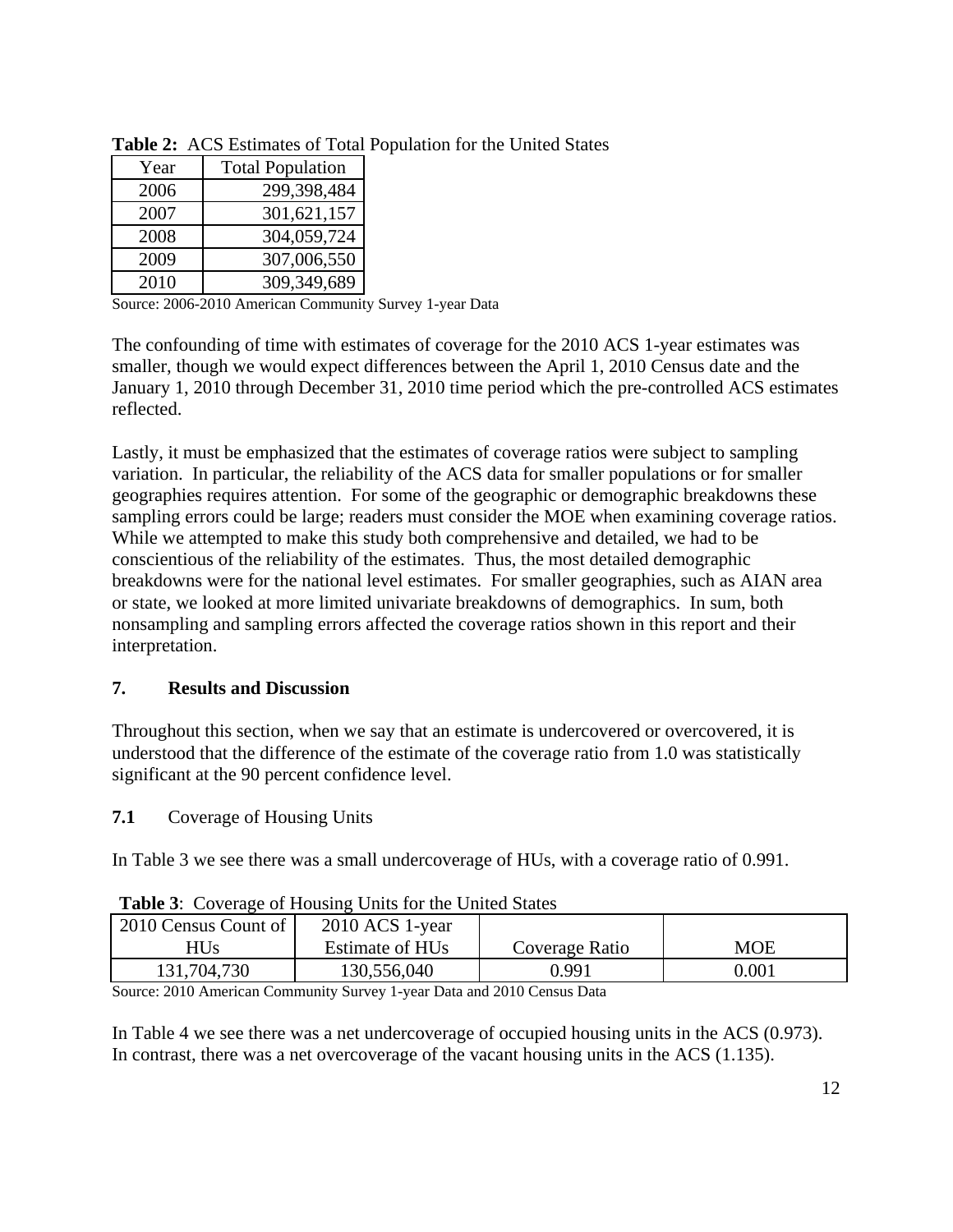However, the higher coverage ratio for vacant units was most likely an artifact of differences in ACS and 2010 Census field determinations of vacancy status. The ACS had a higher vacancy rate than the 2010 Census, which is a topic of ongoing research; see Hefter and Anderson (2012) and Cresce (2011).

|          | 2010 Census<br>Number of HU <sub>s</sub> | Coverage<br>Ratio | <b>MOE</b> |
|----------|------------------------------------------|-------------------|------------|
| Occupied | 116,716,292                              | 0.973             |            |
| Vacant   | 14,988,438                               | 135               | 0.010      |

**Table 4**: National Housing Unit Coverage by Occupancy Status

Source: 2010 American Community Survey 1-year Data and 2010 Census Data

Table 5 shows HU coverage by type of structure (single unit versus multi-unit). We see there was a net undercoverage of single-unit HUs in the ACS, whereas there was a net overcoverage of mult-unit housing units in the ACS. This is not consistent with 2010 Census results, which show better coverage for single units than multi-units (Mule and Konicki, 2012). The difference in coverage seen between single units and multi-units may result from classification differences by ACS and 2010 Census field staff and merits more research.

#### **Table 5**: National Housing Unit Coverage by Type of Structure

|             | 2010 Census<br>Number of HU <sub>s</sub> | Coverage<br>Ratio | <b>MOE</b> |
|-------------|------------------------------------------|-------------------|------------|
| Multi-unit  | 30,906,706                               | 1 1 1 1           | 0.003      |
| Single unit | 100,798,024                              | 0.955             | റ ററാ      |

Source: 2010 American Community Survey 1-year Data and 2010 Census Data

Table 6 shows the coverage ratios by owner and renter occupied HUs. Both owner and renter HUs were undercovered at the national level (0.973 and 0.976; the difference is not statistically significant).

**Table 6**: National Coverage of Housing Units by Tenure

|        | 2010 Census Count | Coverage Ratio | MOE       |
|--------|-------------------|----------------|-----------|
| Owner  | 80,330,466        | 0.973          | 0.003     |
| Renter | 40,919,739        | 0.976          | $0.003\,$ |

Source: 2010 American Community Survey 1-year Data and 2010 Census Data

Table 7 shows the HU coverage ratios by state. Of the 51 state or state equivalents, 36 showed undercoverage, seven showed overcoverage, while there were eight whose observed coverage ratio was not significantly different than 1.0. The range of the coverage ratios was relatively small, ranging from 0.965 for Wyoming to 1.024 for Delaware. There was no apparent regional pattern to the state coverage ratios of HUs.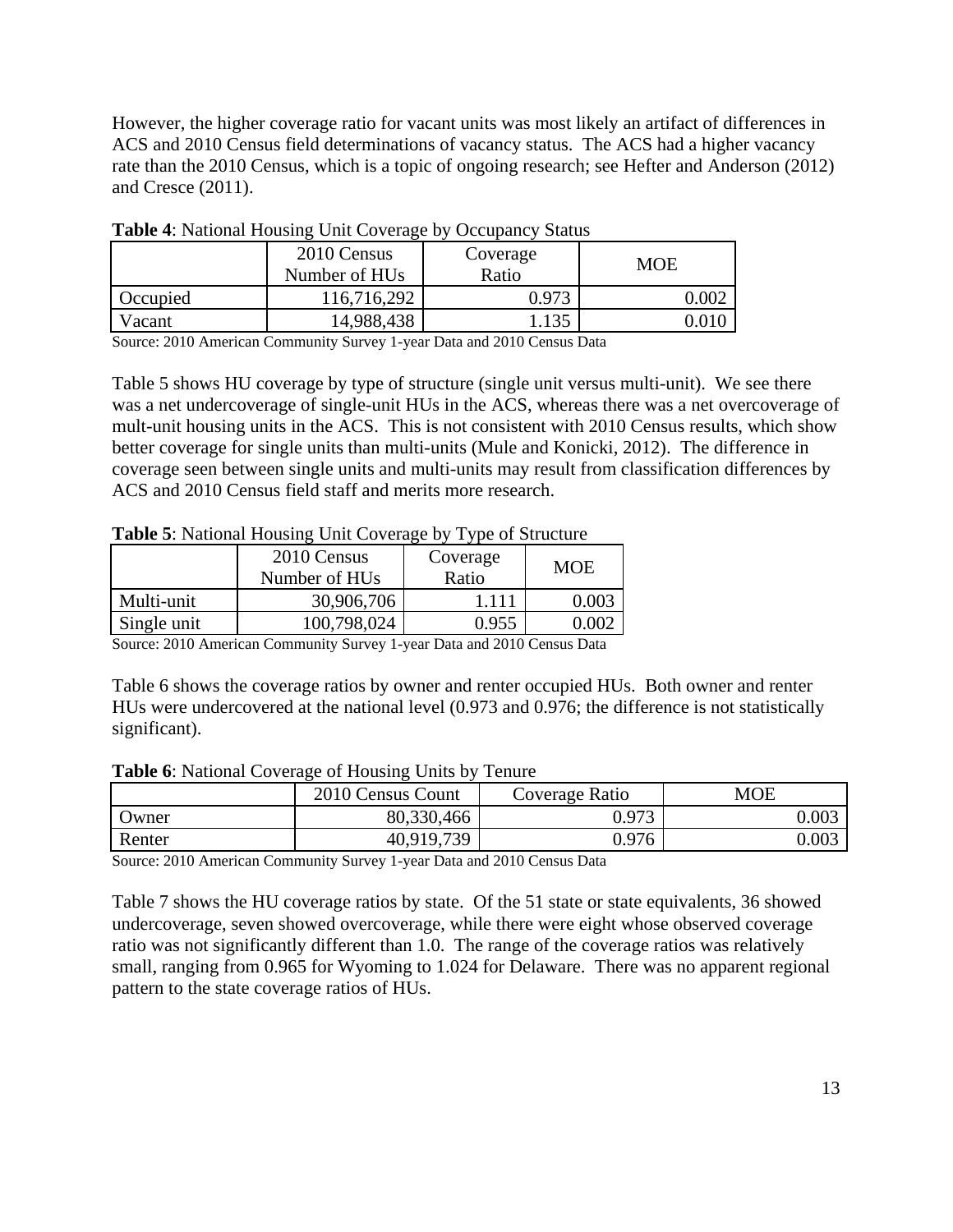|              | <b>rapherent</b> . Branc Coverage of Housing Units |                |            |  |
|--------------|----------------------------------------------------|----------------|------------|--|
| <b>State</b> | 2010 Census                                        | Coverage       | <b>MOE</b> |  |
| AL           | Number of HUs                                      | Ratio<br>0.974 | 0.005      |  |
| AK           | 2,171,853<br>306,967                               | 0.975          | 0.010      |  |
| AZ           | 2,844,526                                          | 0.970          | 0.004      |  |
| AR           | 1,316,299                                          | 0.987          | 0.006      |  |
| CA           | 13,680,081                                         | 0.991          | 0.001      |  |
| CO           | 2,212,898                                          | 0.990          | 0.004      |  |
| <b>CT</b>    | 1,487,891                                          | 0.994          | 0.004      |  |
| DE           | 405,885                                            | 1.024          | 0.011      |  |
| DC           | 296,719                                            | 0.994          | 0.010      |  |
| FL           | 8,989,580                                          | 0.976          | 0.002      |  |
| GA           | 4,088,801                                          | 0.978          | 0.004      |  |
| H            | 519,508                                            | 0.982          | 0.009      |  |
| ID           | 667,796                                            | 0.990          | 0.007      |  |
| IL           | 5,296,715                                          | 0.999          | 0.003      |  |
| IN           | 2,795,541                                          | 0.995          | 0.003      |  |
| IA           | 1,336,417                                          | 0.989          | 0.005      |  |
| KS           | 1,233,215                                          | 0.993          | 0.005      |  |
| KY           | 1,927,164                                          | 0.996          | 0.005      |  |
| LA           | 1,964,981                                          | 0.976          | 0.005      |  |
| ME           | 721,830                                            | 1.022          | 0.006      |  |
| MD           | 2,378,814                                          | 0.991          | 0.003      |  |
| MA           | 2,808,254                                          | 1.000          | 0.003      |  |
| MI           | 4,532,233                                          | 0.998          | 0.002      |  |
| MN           | 2,347,201                                          | 0.989          | 0.003      |  |
| MS           | 1,274,719                                          | 1.000          | 0.007      |  |
| MO           | 2,712,729                                          | 0.990          | 0.004      |  |
| MT           | 482,825                                            | 0.976          | 0.007      |  |
| <b>NE</b>    | 796,793                                            | 0.995          | 0.006      |  |
| <b>NV</b>    | 1,173,814                                          | 0.971          | 0.006      |  |
| NΗ           | 614,754                                            | 1.003          | 0.007      |  |
| NJ           | 3,553,562                                          | 0.999          | 0.003      |  |
| NM           | 901,388                                            | 0.991          | 0.006      |  |
| NY           | 8,108,103                                          | 1.003          | 0.002      |  |
| NC           | 4,327,528                                          | 0.980          | 0.003      |  |
| <b>ND</b>    | 317,498                                            | 0.987          | 0.009      |  |
| <b>OH</b>    | 5,127,508                                          | 0.999          | 0.003      |  |
| OK           | 1,664,378                                          | 0.984          | 0.004      |  |
| <b>OR</b>    | 1,675,562                                          | 0.996          | 0.005      |  |

**Table 7**: State Coverage of Housing Units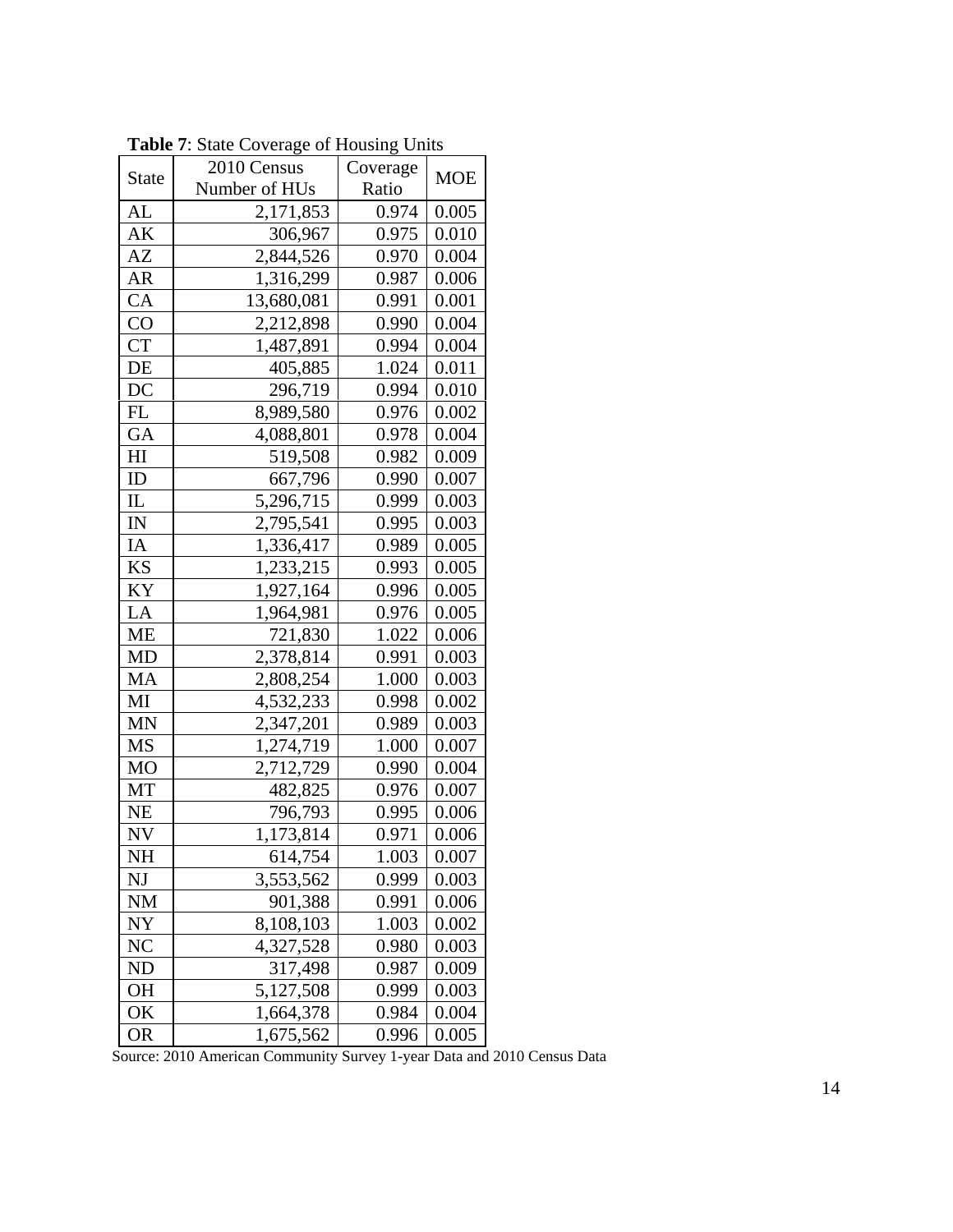| <b>State</b> | 2010 Census               | Coverage | <b>MOE</b> |  |
|--------------|---------------------------|----------|------------|--|
|              | Number of HU <sub>s</sub> | Ratio    |            |  |
| PA           | 5,567,315                 | 0.995    | 0.002      |  |
| RI           | 463,388                   | 1.006    | 0.008      |  |
| <b>SC</b>    | 2,137,683                 | 0.985    | 0.005      |  |
| <b>SD</b>    | 363,438                   | 0.991    | 0.009      |  |
| <b>TN</b>    | 2,812,133                 | 0.994    | 0.004      |  |
| <b>TX</b>    | 9,977,436                 | 0.993    | 0.002      |  |
| <b>UT</b>    | 979,709                   | 1.009    | 0.006      |  |
| <b>VT</b>    | 322,539                   | 0.984    | 0.008      |  |
| VA           | 3,364,939                 | 0.988    | 0.003      |  |
| WA           | 2,885,677                 | 1.003    | 0.003      |  |
| WV           | 881,917                   | 1.013    | 0.007      |  |
| WI           | 2,624,358                 | 0.994    | 0.003      |  |
| WY           | 261,868                   | 0.965    | 0.013      |  |

**Table 7 Continued:** State Coverage of Housing Units

In Table 8 we see the distribution of the coverage ratios of HUs for counties. We see a general pattern of lower coverage for smaller counties. The lowest mean coverage ratio, 0.952, was observed for those with populations below 5,000. The coverage ratio for counties with populations of 20,000-64,999, 0.988, was higher than that for counties with populations of 1-19,999, 0.967; and the coverage of counties with 65,000+, 0.993, was higher than that for 20,000-64,999. Not surprisingly, there was a greater dispersion in the coverage ratios for smaller counties. Note that we used 2010 ACS 1-year data only, including counties of population size 1-64,999 for which only multi-year ACS estimates are released. We did this because we did not want to confound population growth over time with coverage (see Section 6, Limitations). However, analyses with 5-year data showed a similar pattern with progressively lower estimates of coverage for smaller counties.

| Population of County | First<br>Quartile | Median | Third<br>Quartile | Mean  | MOE of<br>Mean | Number of<br>counties |
|----------------------|-------------------|--------|-------------------|-------|----------------|-----------------------|
| $65,000+$            | 0.983             | 0.995  | 1.005             | 0.993 | 0.001          | 807                   |
| 20,000-64,999        | 0.962             | 0.993  | 1.019             | 0.988 | 0.002          | 1,036                 |
| 1-19,999             | 0.918             | 0.976  | 1.025             | 0.967 | 0.003          | 1,300                 |
| 10,000-19,999        | 0.934             | 0.979  | 1.020             | 0.971 | 0.005          | 604                   |
| 5,000-9,999          | 0.919             | 0.983  | 1.030             | 0.973 | 0.008          | 393                   |
| 1-4,999              | 0.882             | 0.957  | 1.028             | 0.952 | 0.014          | 303                   |
| All counties         | 0.955             | 0.991  | 1.014             | 0.981 | 0.001          | 3,143                 |

**Table 8:** County Distribution of Housing Unit Coverage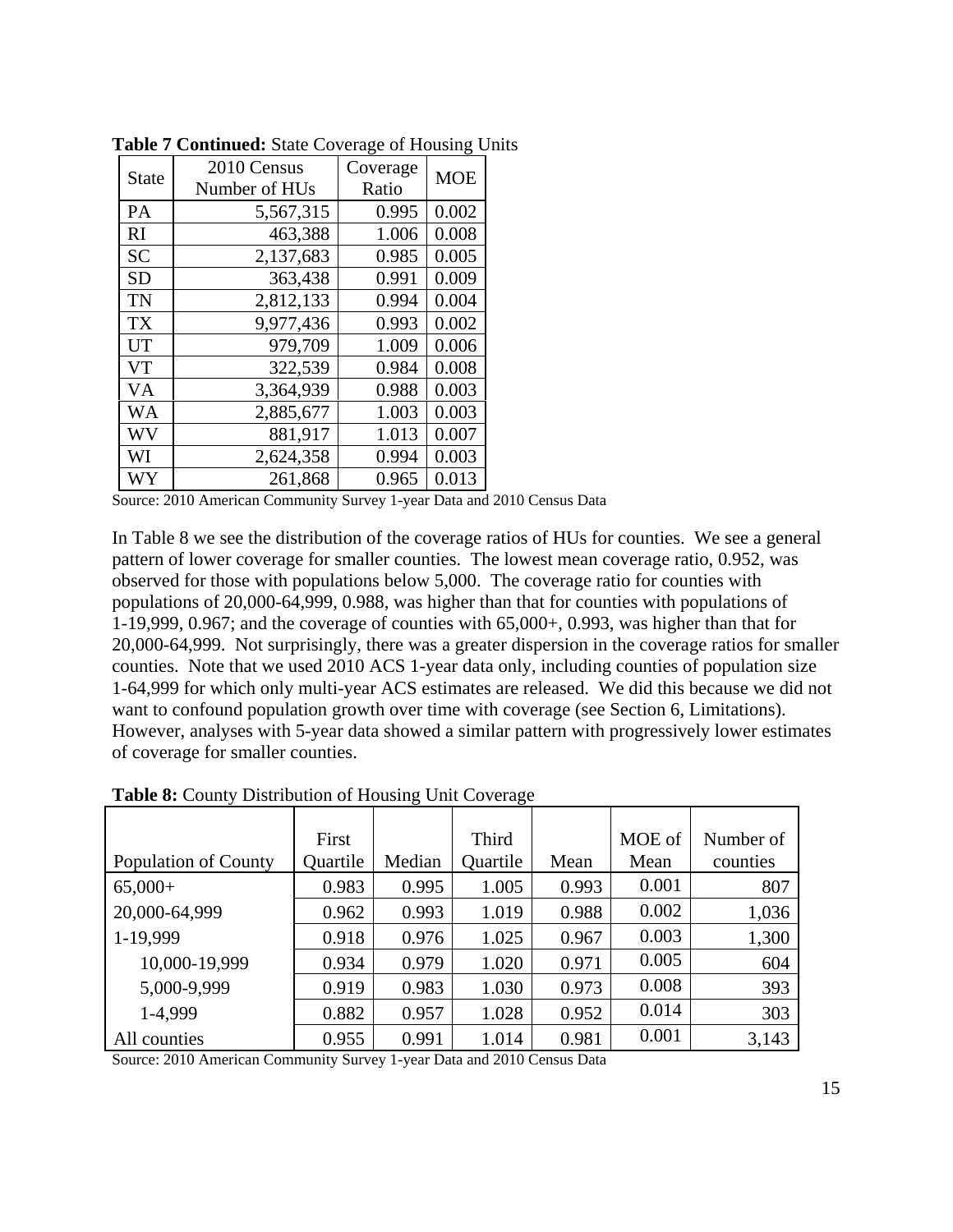## **7.2** Coverage of the Household Population

In this section we present coverage ratios of the household population for the nation and states. Further, we factored the household population coverage ratio into two multiplicative components: the within-household coverage and the HU coverage. We did this factoring to understand to what extent the household population coverage error was due to within-household coverage error and to what extent it was due to HU coverage error.

|                           | <b>ACS</b> Estimate          |                       |         |           |          |  |
|---------------------------|------------------------------|-----------------------|---------|-----------|----------|--|
| <b>ACS</b> Pre-controlled | after Accounting for         |                       |         | Within-   |          |  |
| Estimate of the           | <b>Housing Unit Coverage</b> | 2010 Census   Overall |         | household | Housing  |  |
| Household                 | Error but not Within-        | Household Coverage    |         | Coverage  | Unit     |  |
| Population                | household Coverage Error     | Population            | Ratio   | Ratio     | Coverage |  |
| (MOE)                     | (MOE)                        |                       | (MOE)   | (MOE)     | (MOE)    |  |
| 286, 215, 134             | 288,759,541                  | 300,758,215           | 0.952   | 0.960     | 0.991    |  |
| (488, 813)                | (369, 644)                   |                       | (0.002) | (0.002)   | (0.001)  |  |

| Table 9: National Household Population Coverage for 2010 ACS 1-year Estimates |  |  |
|-------------------------------------------------------------------------------|--|--|
|-------------------------------------------------------------------------------|--|--|

Source: 2010 American Community Survey 1-year Data and 2010 Census Data

We determined the overall coverage ratio of the household population, 0.952, by dividing the ACS pre-controlled estimate of the household population, 286,215,134, by the 2010 Census count of the household population, 300,758,215. We calculated the within-household coverage ratio, 0.960, by dividing the ACS estimate after accounting for HU coverage error but not within-household coverage error 288,759,541, by the census household population count, 300,758,215. We calculated the coverage because of HU coverage, 0.991, by dividing the ACS pre-controlled estimate of the household population, 286,215,134, by the ACS estimate after accounting for HU error but not within-household coverage error, 288,759,541.

In Table 9 we see that the household population (0.952) was undercovered at the national level. This coverage error was equal to the within-household population coverage error (0.960) multiplied by the housing unit coverage error (0.991). Thus most of the coverage error is attributable to the within-household coverage error.

From Table 9 we can determine that there were an estimated 2,544,407 people who were not covered because of HU error; this is the difference between the ACS estimate after accounting for housing unit error but not within-household coverage error, 288,759,541, and the ACS pre-controlled estimate of the household population, 286,215,134. Further, there were an estimated 11,998,674 people who were not counted because of within-household coverage error; this is the difference between the 2010 Census count of the household population, 300,758,215, the ACS estimate after accounting for housing unit error but not within-household coverage error, 288,759,541.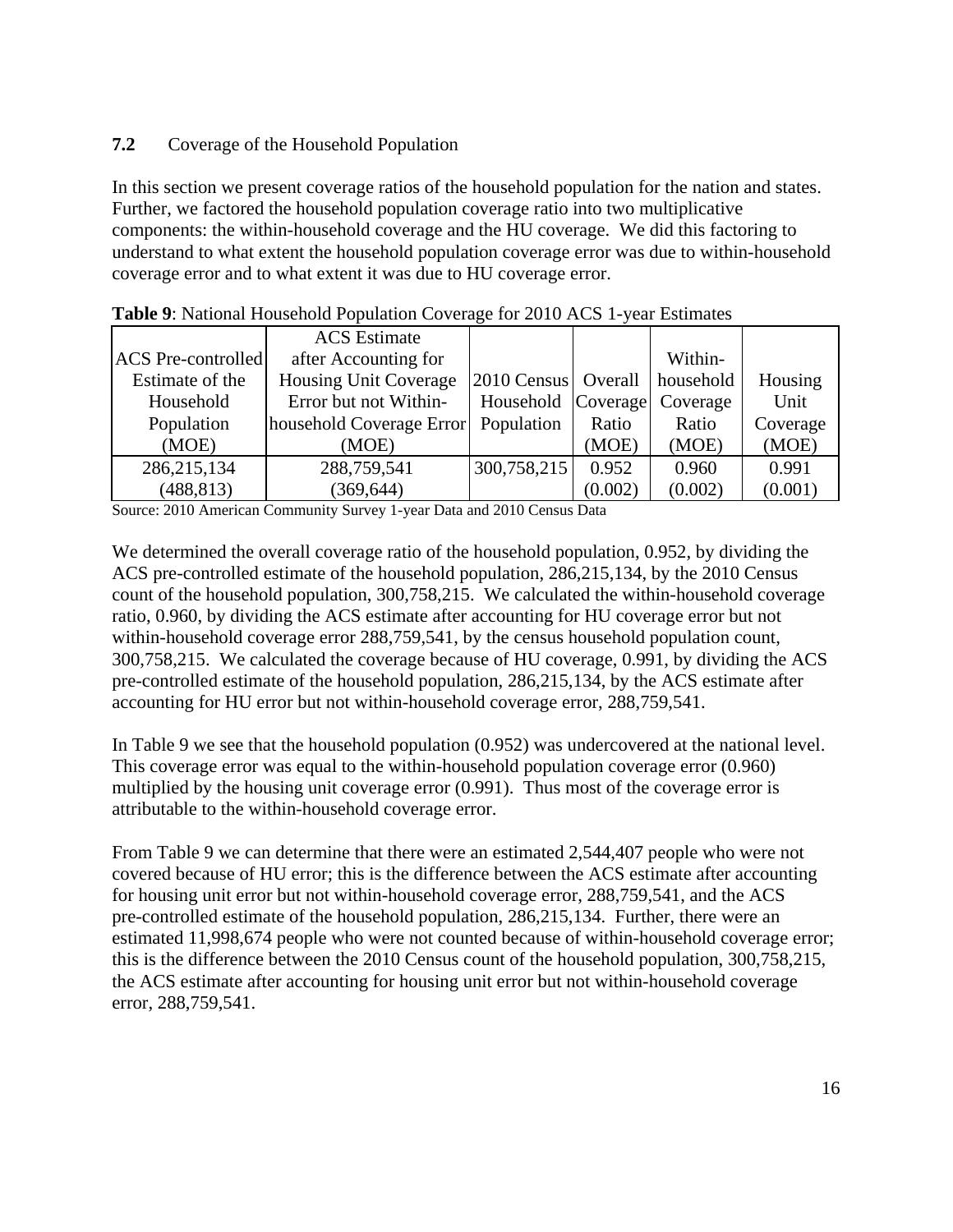In Table 10, we see the coverage ratios for the household population in each state broken down in the same manner as in Table 9. The overall coverage ratios for the household population ranged from 0.882 in Washington DC to 0.999 in Utah. Note that most of the coverage error in Washington DC was due to within-household coverage error. Subtracting as we did with the national estimates for Table 9, we can determine that there were an estimated 63,201 people in Washington DC who were not counted because they were missed from the within HU coverage, while there were only an estimated 3,154 who were not counted because of HU coverage error.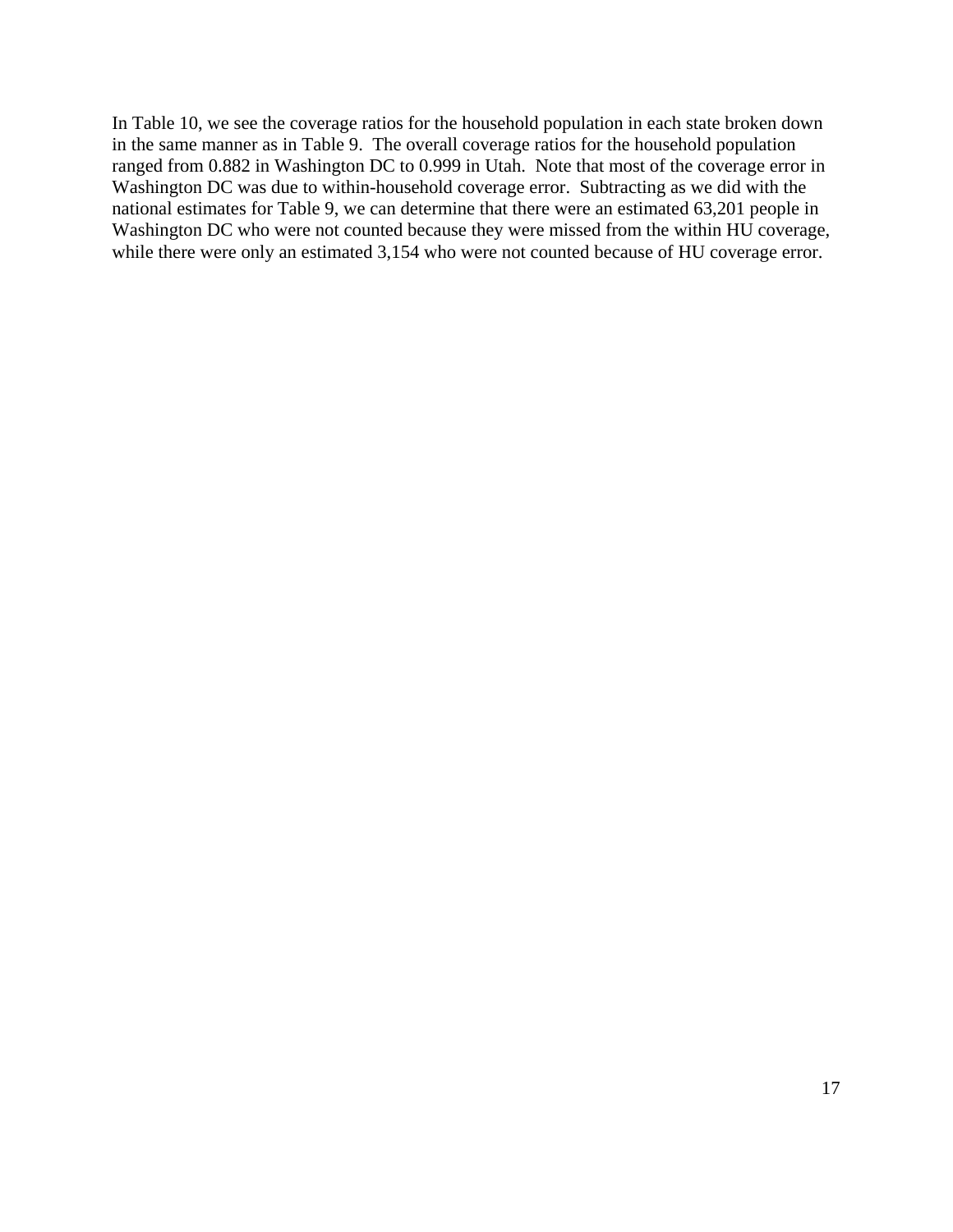|                | ACS Pre-        |            | <b>ACS</b> estimate    |                |                     |             |                  |
|----------------|-----------------|------------|------------------------|----------------|---------------------|-------------|------------------|
|                | controlled      |            | after Accounting for   |                | Census              | Cover-      |                  |
| <b>State</b>   | Estimate of the | <b>MOE</b> | Housing Unit Error but | <b>MOE</b>     | Household           | age         | <b>MOE</b>       |
|                | Household       |            | not Within-household   |                | Population          | Ratio       |                  |
|                | Population      |            | Coverage Error         |                |                     |             |                  |
| AL             | 4,261,069       | 48,416     | 4,378,751              | 43,745         | 4,663,920           |             | $0.914$ 0.010    |
| AK             | 657,661         | 16,421     |                        | 674,943 16,052 | 683,879             |             | $0.962$ 0.024    |
| AZ             | 5,749,863       | 52,043     | 5,925,827 48,477       |                | 6,252,633           |             | 0.920 0.008      |
| AR             | 2,679,512       | 32,709     | 2,721,761              | 29,409         | 2,836,987           |             | $0.944 \, 0.012$ |
| CA             | 34,448,180      | 111,449    | 34,748,701 103,766     |                | 36,434,140          |             | $0.945$ 0.003    |
| CO             | 4,757,062       | 43,202     | 4,800,975 37,796       |                | 4,913,318           |             | 0.968 0.009      |
| <b>CT</b>      | 3,323,734       | 36,720     | 3,347,308 33,333       |                | 3,455,945           |             | 0.962   0.011    |
| DE             | 833,562         | 20,487     |                        | 819,423 17,553 | 873,521             |             | $0.954$ 0.023    |
| DC             | 495,347         | 11,700     | 498,501                | 10,751         | 561,702             |             | 0.882 0.021      |
| FL             | 16,474,489      | 84,927     | 16,887,221             | 76,039         | 18,379,601          |             | 0.896 0.005      |
| GA             | 8,682,204       | 70,086     | 8,876,586              | 57,959         | 9,434,454           |             | 0.920 0.007      |
| H <sub>I</sub> | 1,216,563       | 23,675     | 1,240,691              | 23,266         | 1,317,421           |             | 0.923   0.018    |
| ID             | 1,493,359       | 25,758     | 1,504,742              | 22,868         | 1,538,631           |             | $0.971$ 0.017    |
| IL             | 12,057,469      | 63,159     | 12,081,373 57,852      |                | 12,528,859          |             | $0.962$ 0.005    |
| IN             | 6,066,219       | 47,920     | 6,105,881              | 42,689         | 6,296,879           |             | 0.963   0.008    |
| IA             | 2,893,423       | 27,121     | 2,928,192              | 23,043         | 2,948,243           |             | 0.981 0.009      |
| KS             | 2,654,255       | 29,456     | 2,674,355              | 26,507         | 2,774,044           |             | $0.957 \, 0.011$ |
| KY             | 4,048,778       | 42,729     | 4,064,649 36,943       |                | 4,213,497           |             | $0.961$ 0.010    |
| LA             | 4,108,153       | 42,526     | 4,206,613 36,654       |                | 4,405,945           |             | $0.932$ 0.010    |
| ME             | 1,285,504       | 17,732     | 1,257,237              | 16,342         | 1,292,816           |             | $0.994$ 0.014    |
| MD             | 5,368,809       | 49,625     | 5,415,851              | 44,229         | 5,635,177           |             | $0.953$ 0.009    |
| MA             | 6,129,806       | 47,446     | 6,131,526 42,110       |                | 6,308,747           |             | 0.972 0.008      |
| MI             | 9,298,587       | 54,783     | 9,319,329 50,793       |                | 9,654,572           |             | $0.963$ 0.006    |
| MN             | 5,051,189       | 42,287     | 5,108,614              | 38,692         | 5,168,530           |             | 0.977 0.008      |
| MS             | 2,733,748       | 38,951     | 2,732,371              | 32,440         | 2,875,333           |             | $0.951$ 0.014    |
| <b>MO</b>      | 5,589,271       | 45,073     | 5,640,718 41,617       |                | 5,814,785           | 0.961 0.008 |                  |
| $\rm{MT}$      | 906,770         | 15,746     |                        | 928,694 14,471 | 960,566 0.944 0.016 |             |                  |
| <b>NE</b>      | 1,732,331       | 26,926     | 1,740,442              | 22,848         | 1,775,176           |             | $0.976$ 0.015    |
| <b>NV</b>      | 2,466,905       | 31,656     | 2,541,128 30,133       |                | 2,664,397           |             | 0.926 0.012      |
| NH             | 1,259,039       | 20,128     | 1,255,191              | 17,798         | 1,276,366           |             | 0.986 0.016      |
| NJ             | 8,288,840       | 54,977     | 8,291,507              | 44,084         | 8,605,018           |             | $0.963$ 0.006    |
| <b>NM</b>      | 1,880,727       | 26,654     | 1,901,805 25,547       |                | 2,016,550           |             | 0.933   0.013    |
| <b>NY</b>      | 18,287,620      | 74,599     | 18,233,668 72,641      |                | 18,792,424          |             | $0.973$ 0.004    |
| NC             | 8,742,752       | 56,917     | 8,920,881              | 51,321         | 9,278,237           |             | 0.942 0.006      |
| ND             | 631,376         | 11,927     |                        | 640,850 10,585 | 647,535             |             | $0.975$ 0.018    |
| <b>OH</b>      | 10,944,933      | 61,436     | 10,960,307             | 53,597         | 11,230,238          |             | $0.975$ 0.005    |

**Table 10**: State Household Population Coverage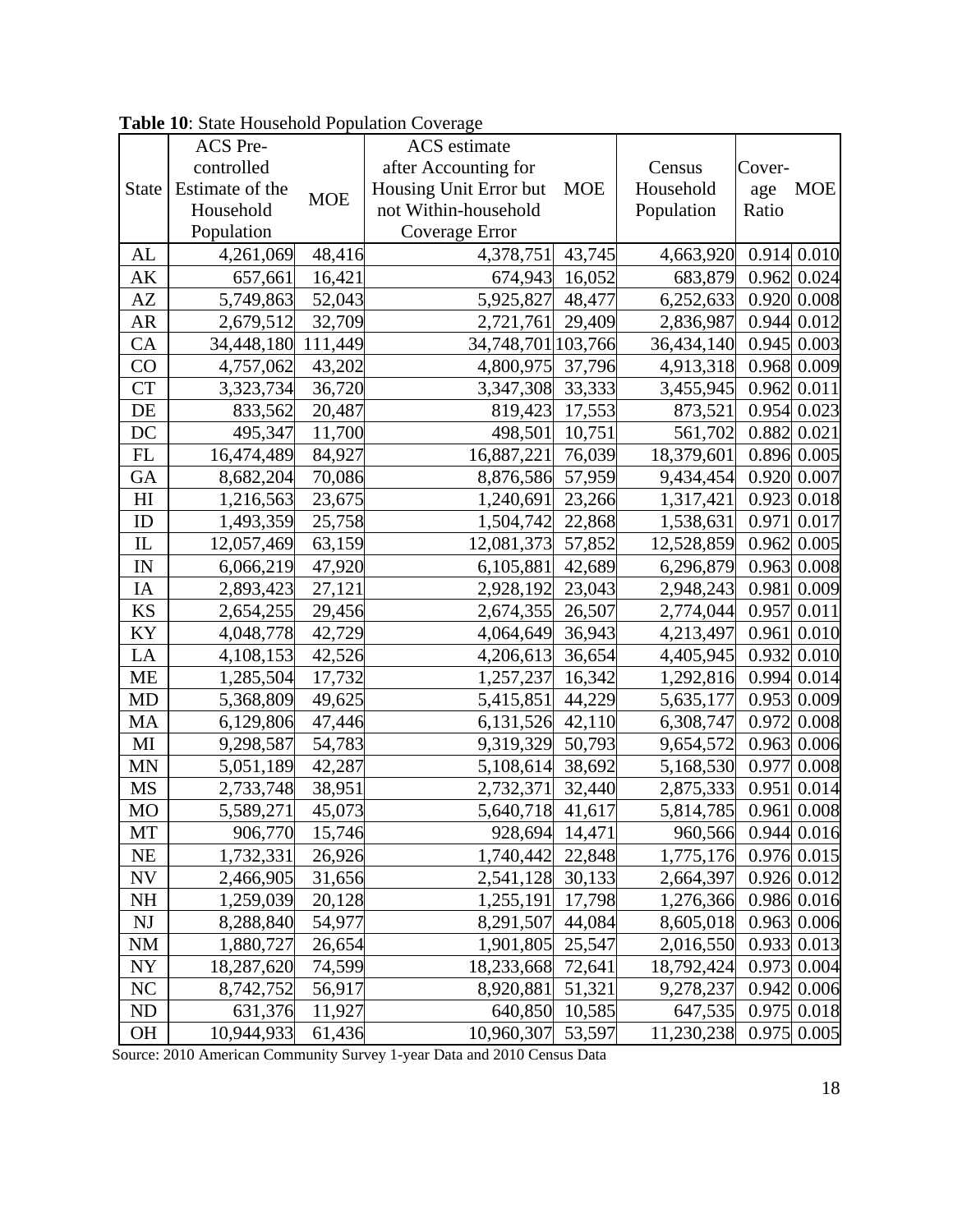|              | ACS Pre-        |            | <b>ACS</b> estimate    |            |            |        |               |
|--------------|-----------------|------------|------------------------|------------|------------|--------|---------------|
|              | controlled      |            | after Accounting for   |            | Census     | Cover- |               |
| <b>State</b> | Estimate of the | <b>MOE</b> | Housing Unit Error but | <b>MOE</b> | Household  | age    | <b>MOE</b>    |
|              | Household       |            | not Within-household   |            | Population | Ratio  |               |
|              | Population      |            | Coverage Error         |            |            |        |               |
| OK           | 3,443,630       | 28,384     | 3,501,580              | 27,450     | 3,639,334  |        | 0.946 0.008   |
| <b>OR</b>    | 3,649,261       | 36,247     | 3,666,321              | 35,226     | 3,744,432  |        | $0.975$ 0.010 |
| PA           | 11,742,201      | 59,388     | 11,808,814 50,175      |            | 12,276,266 |        | 0.956 0.005   |
| RI           | 971,536         | 19,694     | 965,738                | 18,254     | 1,009,904  |        | $0.962$ 0.020 |
| <b>SC</b>    | 4,202,473       | 44,572     | 4,268,821              | 38,030     | 4,486,210  |        | 0.937 0.010   |
| <b>SD</b>    | 754,743         | 14,722     | 765,076 13,799         |            | 780,130    |        | $0.967$ 0.019 |
| <b>TN</b>    | 5,884,564       | 47,256     | 5,927,038              | 43,330     | 6,192,633  |        | 0.950 0.008   |
| TX           | 23,296,386      | 102,166    | 23,494,544 89,000      |            | 24,564,422 |        | $0.948$ 0.004 |
| <b>UT</b>    | 2,714,050       | 32,794     | 2,688,150 28,041       |            | 2,717,733  |        | 0.999 0.012   |
| <b>VT</b>    | 577,207         | 12,811     | 586,732                | 12,095     | 600,412    |        | 0.961   0.021 |
| VA           | 7,388,455       | 58,749     | 7,483,035              | 53,229     | 7,761,190  |        | 0.952 0.008   |
| WA           | 6,434,684       | 50,673     | 6,418,730 45,403       |            | 6,585,165  |        | 0.977 0.008   |
| WV           | 1,741,866       | 25,847     | 1,718,176 21,048       |            | 1,803,612  |        | 0.966 0.014   |
| WI           | 5,396,589       | 41,139     | 5,422,634 35,872       |            | 5,536,772  |        | $0.975$ 0.007 |
| WY           | 518,378         | 13,021     | 537,542 12,656         |            | 549,914    |        | 0.943   0.024 |

**Table 10 Continued**: State Household Population Coverage

#### **7.3** Coverage of the Total Resident Population

In this section we describe the coverage of the total resident population (the combined household and GQ populations) by major demographic groups and by region and state. First, Table 11 shows the overall ACS person coverage. There was a net undercoverage of all persons (0.948) living in the United States. The ACS coverage ratio was higher than the CPS coverage ratio, which has ranged from about 0.87 to 0.88 from 2008 to 2011 (U.S. Census Bureau, 2012c).

**Table 11**: National Total Resident Population Coverage for 2010 ACS 1-year Estimates

| 2010 Census Count | Coverage Ratio | MOE   |
|-------------------|----------------|-------|
| 308,745,538       | ).948          | 0.002 |

Source: 2010 American Community Survey 1-year Data and 2010 Census Data

In Table 12 we see females (0.954) had a higher overall coverage than males (0.942), though both were undercovered at the national level. This was consistent with other demographic surveys such as the 2010 Census and the CPS. In contrast, the difference in the coverage ratios between the two sexes in the CPS is typically greater, at two to three percentage points difference.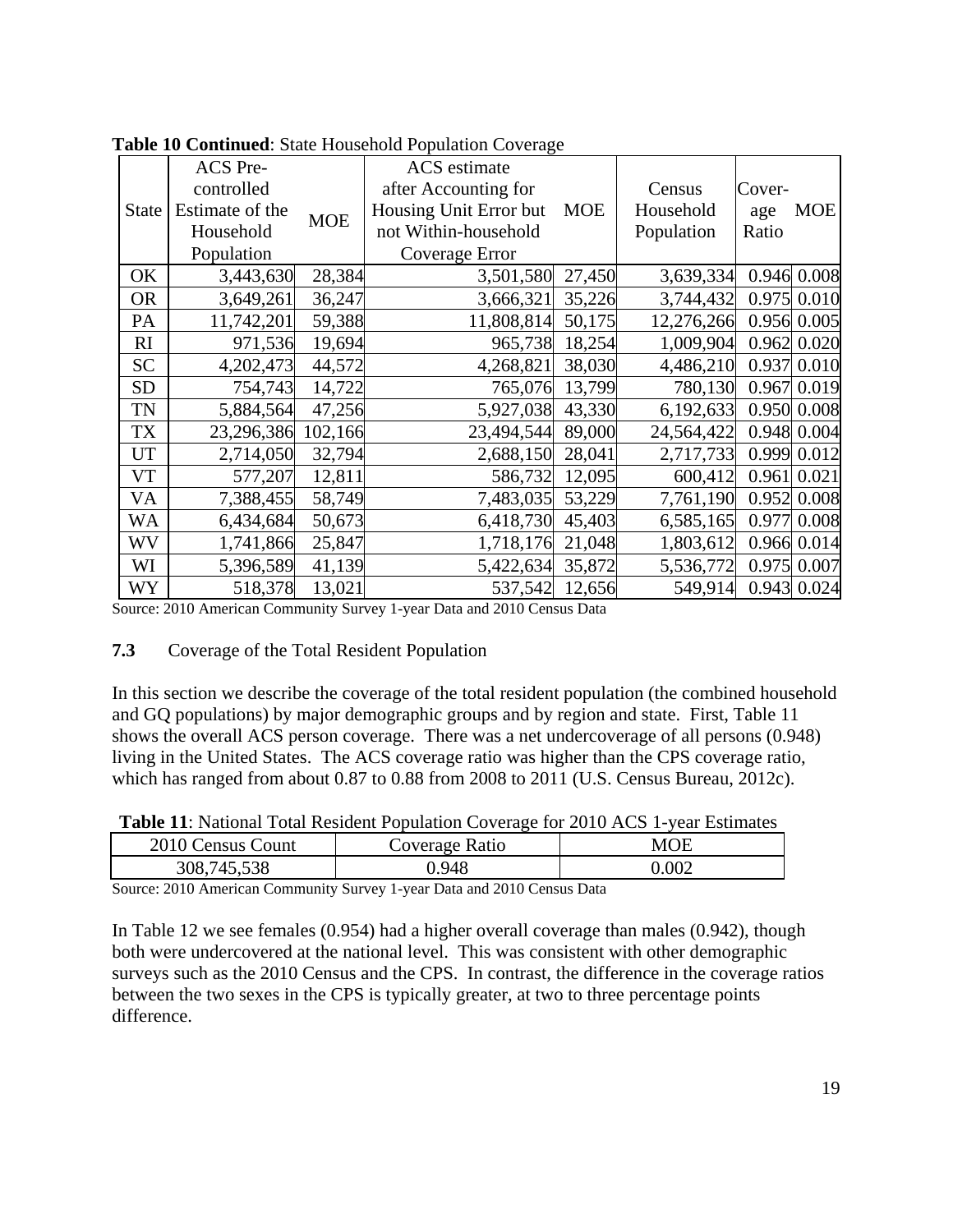| $-$ , $-$ , $-$ , $-$ , $-$ , $-$ , $-$ , $-$ , $-$ , $-$ , $-$ , $-$ , $-$ , $-$ , $-$ , $-$ , $-$<br>----- |                   |                |            |  |  |
|--------------------------------------------------------------------------------------------------------------|-------------------|----------------|------------|--|--|
|                                                                                                              | 2010 Census Count | Coverage Ratio | <b>MOE</b> |  |  |
| Female                                                                                                       | 156,964,212       | 0.954          | 0.002      |  |  |
| Male                                                                                                         | 151,781,326       | 0.942          | 0.002      |  |  |

**Table 12**: National Coverage by Sex

Table 13 shows the coverage ratios by age group. At the national level, all age groups were undercovered, however, coverage varied by the age group. The  $18-19$   $(0.898)^4$  and  $20-24$  $(0.891)$  had the lowest coverage. Coverage ratios for the oldest age groups, 65-74  $(0.983)^5$  and 75+ (0.981), were higher than other age groups. Higher coverage ratios for the older age groups were consistent with the coverage results of the 2010 Census (Mule, 2012); in contrast to the ACS, the 2010 Census had greater undercoverage for the 30-34, 35-44, and 45-49 age groups than for the 18-29 age groups.

| Age Group | 2010 Census Count | Coverage Ratio | <b>MOE</b> |
|-----------|-------------------|----------------|------------|
| $0 - 4$   | 20, 201, 362      | 0.948          | 0.004      |
| $5 - 14$  | 41,025,851        | 0.960          | 0.003      |
| $15-17$   | 12,954,254        | 0.950          | 0.005      |
| 18-19     | 9,086,089         | 0.898          | 0.006      |
| $20 - 24$ | 21,585,999        | 0.891          | 0.004      |
| $25-29$   | 21,101,849        | 0.918          | 0.004      |
| 30-34     | 19,962,099        | 0.944          | 0.004      |
| 35-44     | 41,070,606        | 0.942          | 0.003      |
| 45-49     | 22,708,591        | 0.943          | 0.004      |
| 50-54     | 22,298,125        | 0.954          | 0.004      |
| 55-64     | 36,482,729        | 0.968          | 0.004      |
| 65-74     | 21,713,429        | 0.983          | 0.006      |
| $75+$     | 18,554,555        | 0.981          | 0.006      |

**Table 13**: National Coverage by Age

 $\overline{a}$ 

Source: 2010 American Community Survey 1-year Data and 2010 Census Data

In Table 14 we examined to what extent low coverage ratios in the 18-19 and 20-24 age groups were being driven by residents of college/university student housing and military GQs. We know there were high concentrations of people 18-19 and 20-24 in these GQ facilities, and further, we know they have lower coverage ratios in the ACS. Residents in college/university student housing were counted across all twelve months, though they are typically not residents in the summer, while the 2010 Census counted them in April<sup>6</sup>. Also, the 2010 Census counted deployed military personnel while the ACS does not. (We discuss the coverage of these GQ facilities again in Section 7.5). When we excluded persons in these two major GQ types, the

<sup>&</sup>lt;sup>4</sup> The difference in coverage between the 18-19 and 20-24 age groups is not statistically significant.

<sup>&</sup>lt;sup>5</sup>The difference in coverage between the 65-74 and 75+ age groups is not statistically significant.

<sup>&</sup>lt;sup>6</sup> Starting with the 2013 ACS, the ACS will not conduct interviews in the summer months at college/university student housing.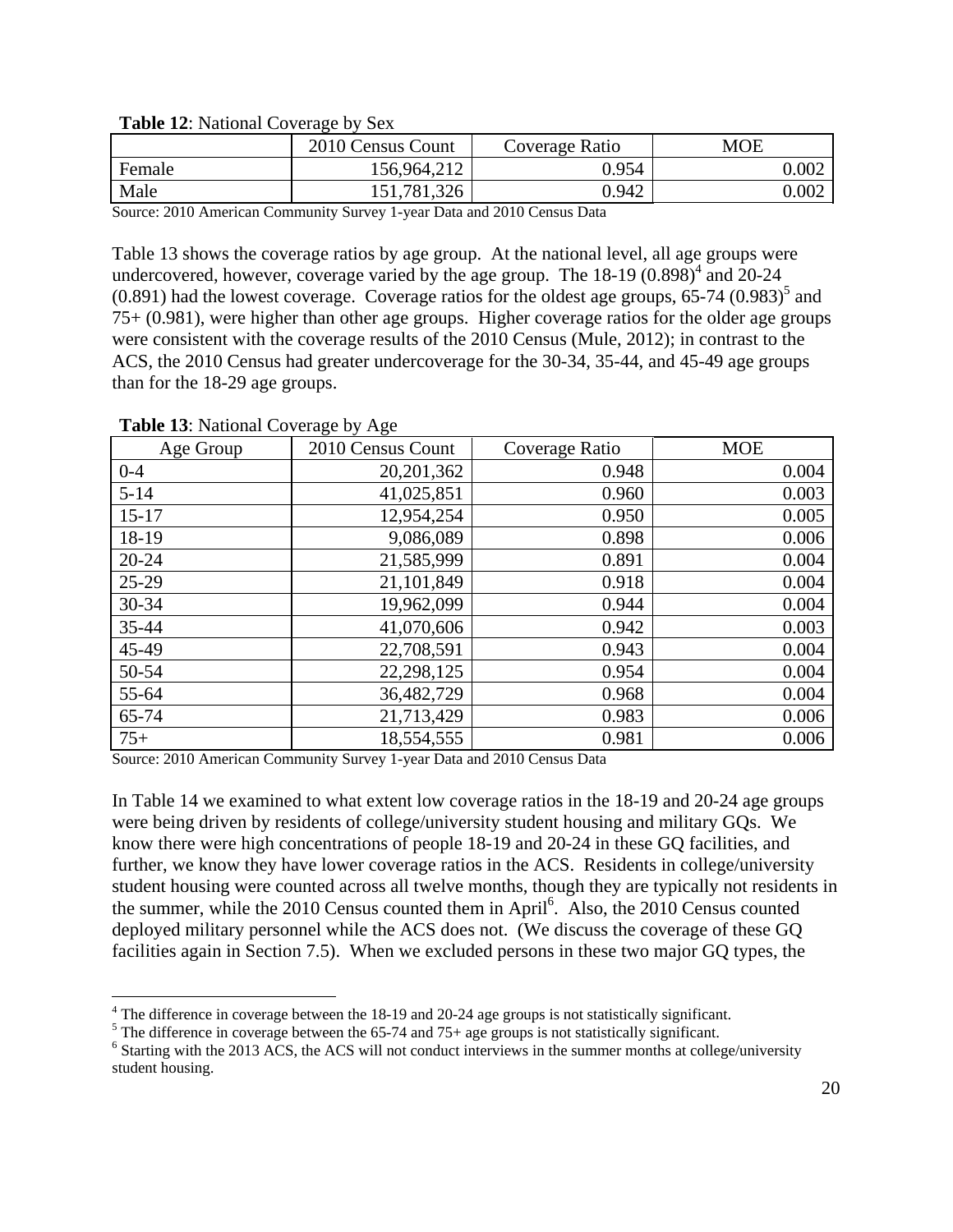coverage ratios for the 18-19 (0.929) and 20-24 (0.914) age groups were still lower than the overall national coverage ratio.

| Age Group | 2010 Census Count | Coverage Ratio | <b>MOE</b> |
|-----------|-------------------|----------------|------------|
| 18-19     | 7,691,696         | 0.929          | $0.006\,$  |
| $20 - 24$ | 20,291,515        | 0.914          | $0.004\,$  |

| Table 14: National Coverage for Select Age Excluding College Dorms and Military Facilities |  |  |
|--------------------------------------------------------------------------------------------|--|--|
|                                                                                            |  |  |

Source: 2010 American Community Survey 1-year Data and 2010 Census Data

Table 15 shows the coverage ratios by age group crossed with sex. There were no large differences in coverage ratios between the sexes for many age groups. However, for age groups 25-29, 30-34, 35-44, 45-49, and 50-54, the coverage ratios for males were significantly less than for females. Thus the higher overall coverage ratio for females is attributable to the differences in these age groups.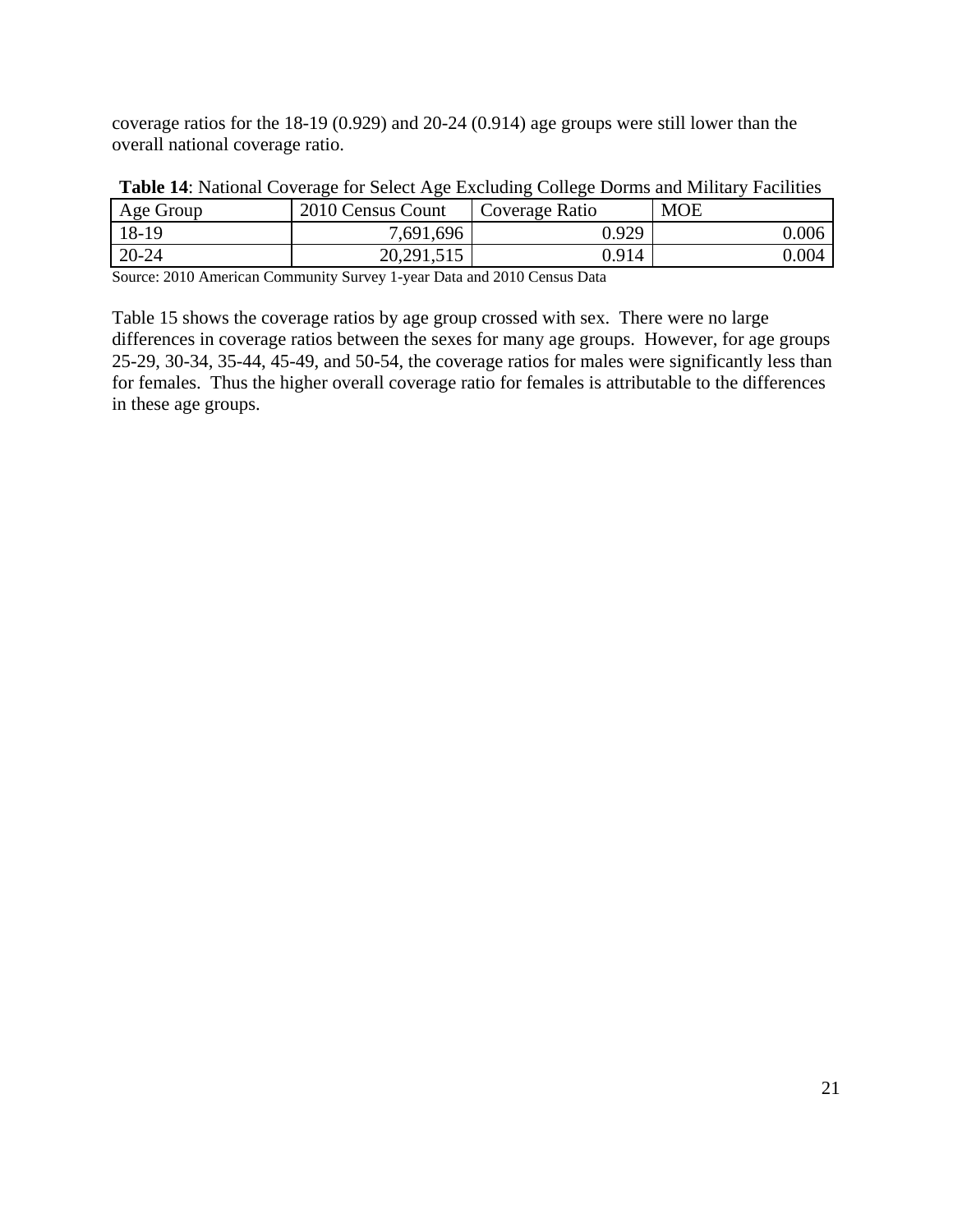|        | Age Group | 2010 Census Count | Coverage Ratio | <b>MOE</b> |
|--------|-----------|-------------------|----------------|------------|
| Female | $0 - 4$   | 9,881,935         | 0.947          | 0.005      |
|        | $5 - 14$  | 20,056,351        | 0.960          | 0.003      |
|        | $15 - 17$ | 6,298,045         | 0.948          | 0.007      |
|        | 18-19     | 4,438,632         | 0.891          | 0.009      |
|        | $20 - 24$ | 10,571,823        | 0.898          | 0.006      |
|        | $25-29$   | 10,466,258        | 0.937          | 0.005      |
|        | 30-34     | 9,965,599         | 0.957          | 0.005      |
|        | 35-44     | 20,634,607        | 0.953          | 0.003      |
|        | 45-49     | 11,499,506        | 0.951          | 0.004      |
|        | 50-54     | 11,364,851        | 0.964          | 0.005      |
|        | 55-64     | 18,881,581        | 0.975          | 0.005      |
|        | $65 - 74$ | 11,616,910        | 0.985          | 0.006      |
|        | $75+$     | 11,288,114        | 0.976          | 0.006      |
| Male   | $0 - 4$   | 10,319,427        | 0.950          | 0.006      |
|        | $5 - 14$  | 20,969,500        | 0.961          | 0.004      |
|        | $15 - 17$ | 6,656,209         | 0.952          | 0.006      |
|        | 18-19     | 4,647,457         | 0.905          | 0.008      |
|        | $20 - 24$ | 11,014,176        | 0.884          | 0.005      |
|        | $25-29$   | 10,635,591        | 0.900          | 0.006      |
|        | 30-34     | 9,996,500         | 0.931          | 0.005      |
|        | 35-44     | 20,435,999        | 0.931          | 0.003      |
|        | 45-49     | 11,209,085        | 0.934          | 0.005      |
|        | 50-54     | 10,933,274        | 0.944          | 0.005      |
|        | 55-64     | 17,601,148        | 0.960          | 0.005      |
|        | 65-74     | 10,096,519        | 0.980          | 0.007      |
|        | $75+$     | 7,266,441         | 0.988          | 0.008      |

**Table 15**: Sex by Age at the National Level

In Table 16 we see that though Hispanics (0.931) and non-Hispanics (0.951) were both undercovered at the national level, coverage of Hispanics was lower. Again, this is a pattern seen in other demographic surveys such as the CPS.

| Ethnicity    | 2010 Census Count | Coverage Ratio | MOE   |
|--------------|-------------------|----------------|-------|
| Hispanic     | 50,477,594        | 0.931          | 0.004 |
| Non-Hispanic | 258, 267, 944     | 0.951          | 0.002 |

**Table 16**: National Coverage by Ethnicity

Source: 2010 American Community Survey 1-year Data and 2010 Census Data

The five race groups in Table 17a include both Hispanic and non-Hispanic persons. White alone or in combination (0.977) had the highest coverage ratio, with the exception of AIAN alone or in combination (0.971), whose coverage was not significantly different.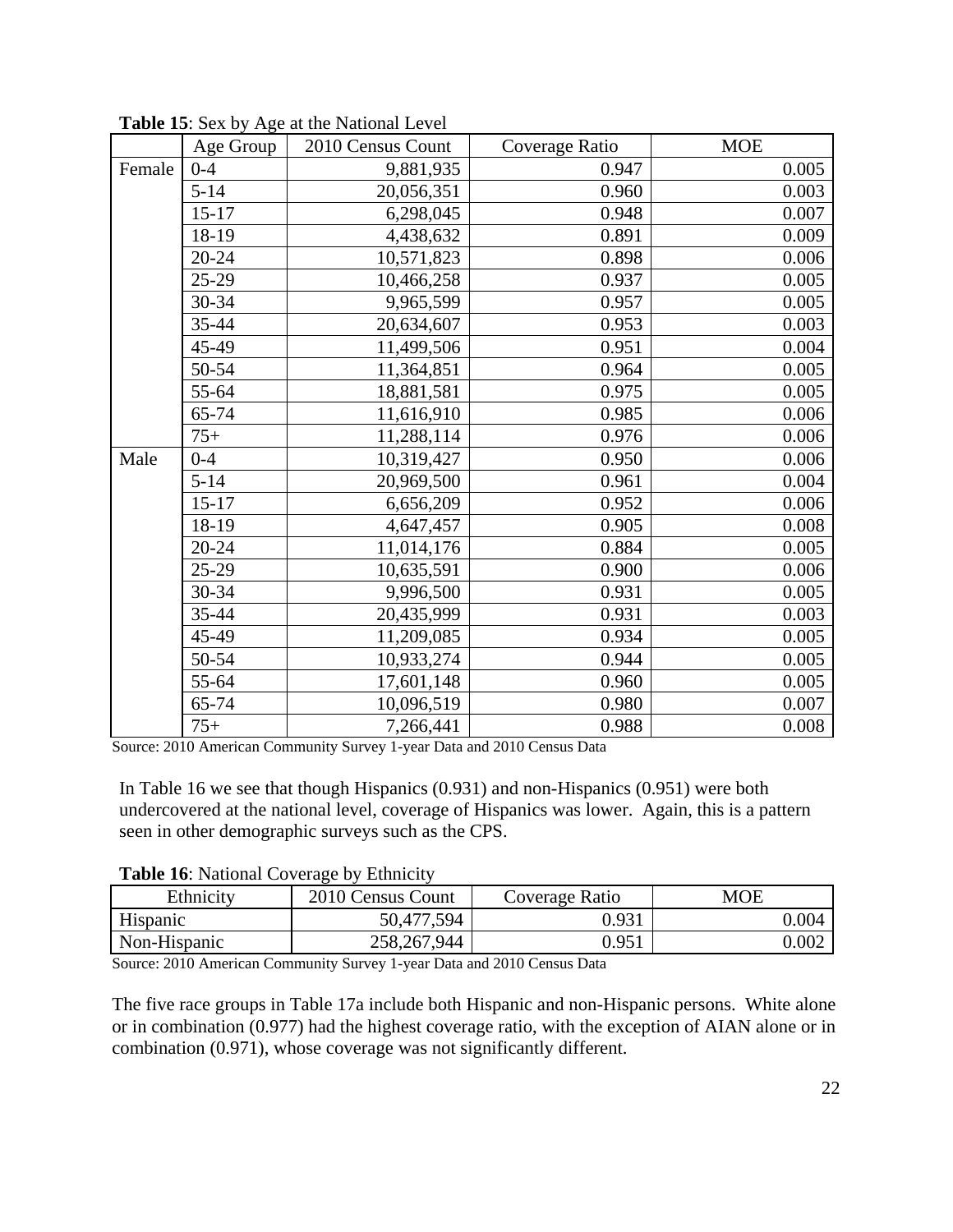| Race                          | 2010 Census Count | Coverage Ratio | <b>MOE</b> |
|-------------------------------|-------------------|----------------|------------|
| White alone or in combination | 231,040,398       | 0.977          | 0.002      |
| Black alone or in combination | 42,020,743        | 0.907          | 0.004      |
| AIAN alone or in combination  | 5,220,579         | 0.971          | 0.008      |
| Asian alone or in combination | 17,320,856        | 0.939          | 0.006      |
| NHPI alone or in combination  | 1,225,195         | 0.884          |            |

**Table 17a**: National Coverage by Race Alone or in Combination

Table 17b shows coverage by race alone. White alone (0.979) had the highest coverage rate, followed by Asian alone (0.950). Also, note that the coverage of AIAN alone (0.810) was substantially lower than that of AIAN alone or in combination (0.971). We believe this difference is at least in part attributable to race reporting differences between the ACS and the 2010 Census (we discuss this matter more in the section on AIAN person coverage). We did not include some other race (SOR) alone or in combination in Table 17a because many of those persons would be included in the other five race-alone groups. SOR alone (0.723) had the lowest coverage ratio, and while many indicating SOR alone were Hispanic, this was also potentially due to race reporting issues.

| $200121$ $\mu$ and $2000$ $\mu$ and $200$ $\mu$ and $200$ |                   |                |            |  |  |
|-----------------------------------------------------------|-------------------|----------------|------------|--|--|
| Race                                                      | 2010 Census Count | Coverage Ratio | <b>MOE</b> |  |  |
| White alone                                               | 223, 553, 265     | 0.979          | 0.002      |  |  |
| Black alone                                               | 38,929,319        | 0.904          | 0.004      |  |  |
| AIAN alone                                                | 2,932,248         | 0.810          | 0.012      |  |  |
| Asian alone                                               | 14,674,252        | 0.950          | 0.007      |  |  |
| NHPI alone                                                | 540,013           | 0.884          | 0.043      |  |  |
| Some other race alone                                     | 19,107,368        | 0.723          | 0.007      |  |  |

#### **Table 17b**: National Coverage by Race Alone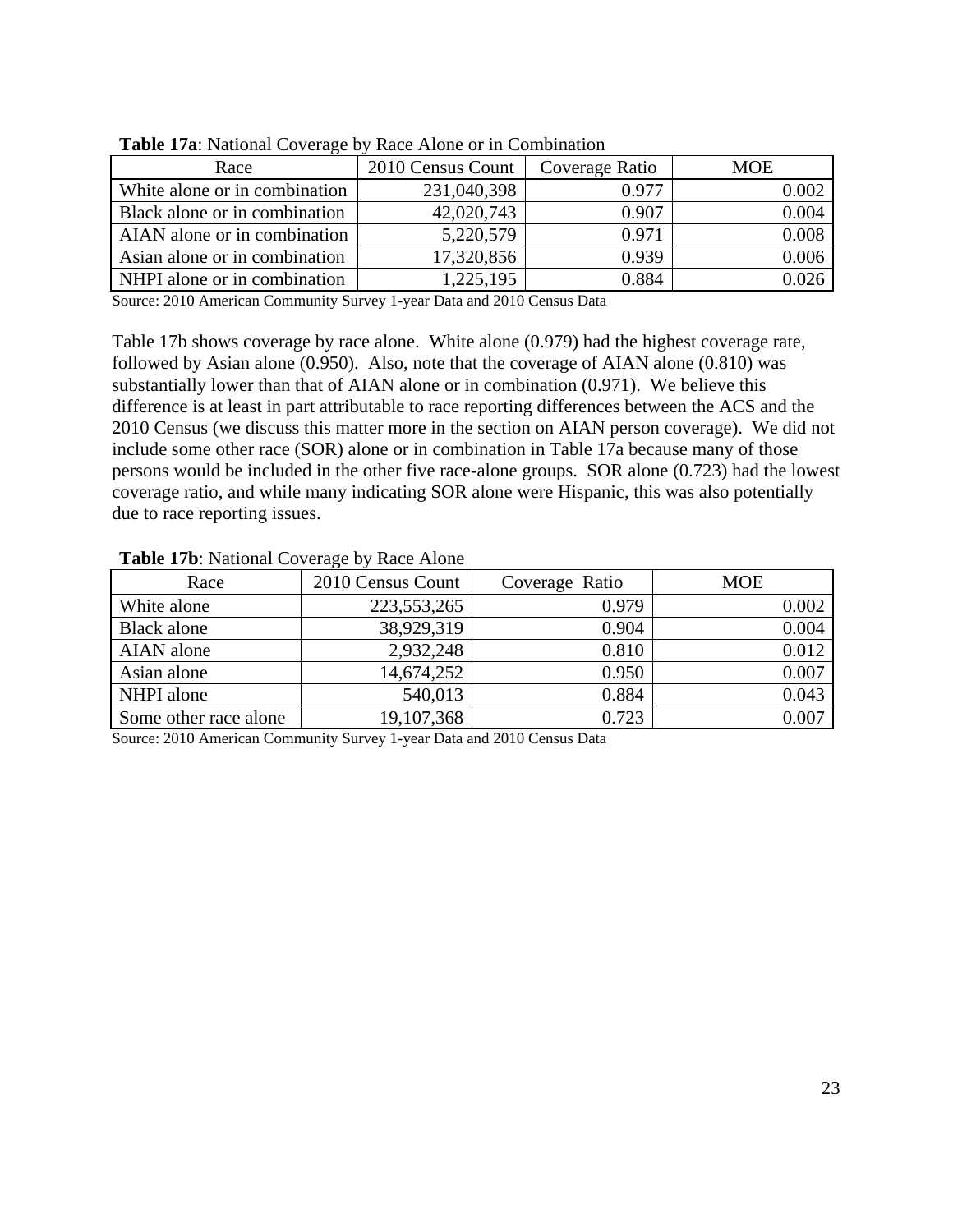Table 18 shows coverage by race alone or in combination crossed with ethnicity. The ACS showed lower coverage ratios for Blacks and Hispanics, which was consistent with the decennial census and other surveys; see CPS (U.S. Census Bureau, 2012d) and 2010 Census Coverage Measurement (Mule, 2012). Coverage of Hispanics by race group was generally lower than coverage of the corresponding non-Hispanic race group combination, which is consistent with lower overall coverage of Hispanics. A notable exception was Hispanic white (1.089), which was higher than non-Hispanic white (0.961). This was likely an artifact of differences of how Hispanics identified themselves by race in the ACS and in 2010 Census.

|              | Race Alone or in | 2010 Census |                |            |
|--------------|------------------|-------------|----------------|------------|
| Ethnicity    | Combination      | Count       | Coverage Ratio | <b>MOE</b> |
| Hispanic     | White            | 29,184,290  | 1.089          | 0.007      |
|              | <b>Black</b>     | 1,897,218   | 0.826          | 0.020      |
|              | <b>AIAN</b>      | 1,190,904   | 0.766          | 0.024      |
|              | Asian            | 598,146     | 0.749          | 0.027      |
|              | <b>NHPI</b>      | 210,307     | 0.593          | 0.041      |
|              | Some Other Race  | 20,714,218  | 0.699          | 0.007      |
| Non-Hispanic | White            | 201,856,108 | 0.961          | 0.003      |
|              | <b>Black</b>     | 40,123,525  | 0.911          | 0.004      |
|              | <b>AIAN</b>      | 4,029,675   | 0.978          | 0.011      |
|              | Asian            | 16,722,710  | 0.946          | 0.006      |
|              | <b>NHPI</b>      | 1,014,888   | 0.944          | 0.030      |
|              | Some Other Race  | 1,033,866   | 0.829          | 0.025      |

**Table 18**: National Coverage by Ethnicity and Race Alone or in Combination

Source: 2010 American Community Survey 1-year Data and 2010 Census Data

In Table 19 we examined the coverage of the Hispanic population broken down by six Hispanic origin groups. With the exception of Central American/Dominican Republic, the coverage ratios of Hispanic origin groups were below 1.0. The lowest coverage ratio, 0.515, for the other Hispanic category, was unusually low. This was likely an artifact of reporting differences between the ACS and 2010 Census, with more respondents in the 2010 Census reporting other Hispanic, and more reporting a specific Hispanic origin group in the ACS.

| Table 19: National Coverage by Hispanic Origin Group |  |
|------------------------------------------------------|--|
|------------------------------------------------------|--|

| Hispanic Origin Group               | 2010 Census Count | Coverage Ratio | <b>MOE</b> |
|-------------------------------------|-------------------|----------------|------------|
| Mexican                             | 31,796,431        | 0.965          | 0.006      |
| Puerto Rican                        | 4,623,470         | 0.938          | 0.013      |
| Cuban                               | 1,785,366         | 0.934          | 0.021      |
| Central American/Dominican Republic | 5,414,123         | 1.004          | 0.016      |
| Latin/South American                | 3,021,314         | 0.953          | 0.019      |
| Other Hispanic                      | 3,836,890         | 0.515          | 0.009      |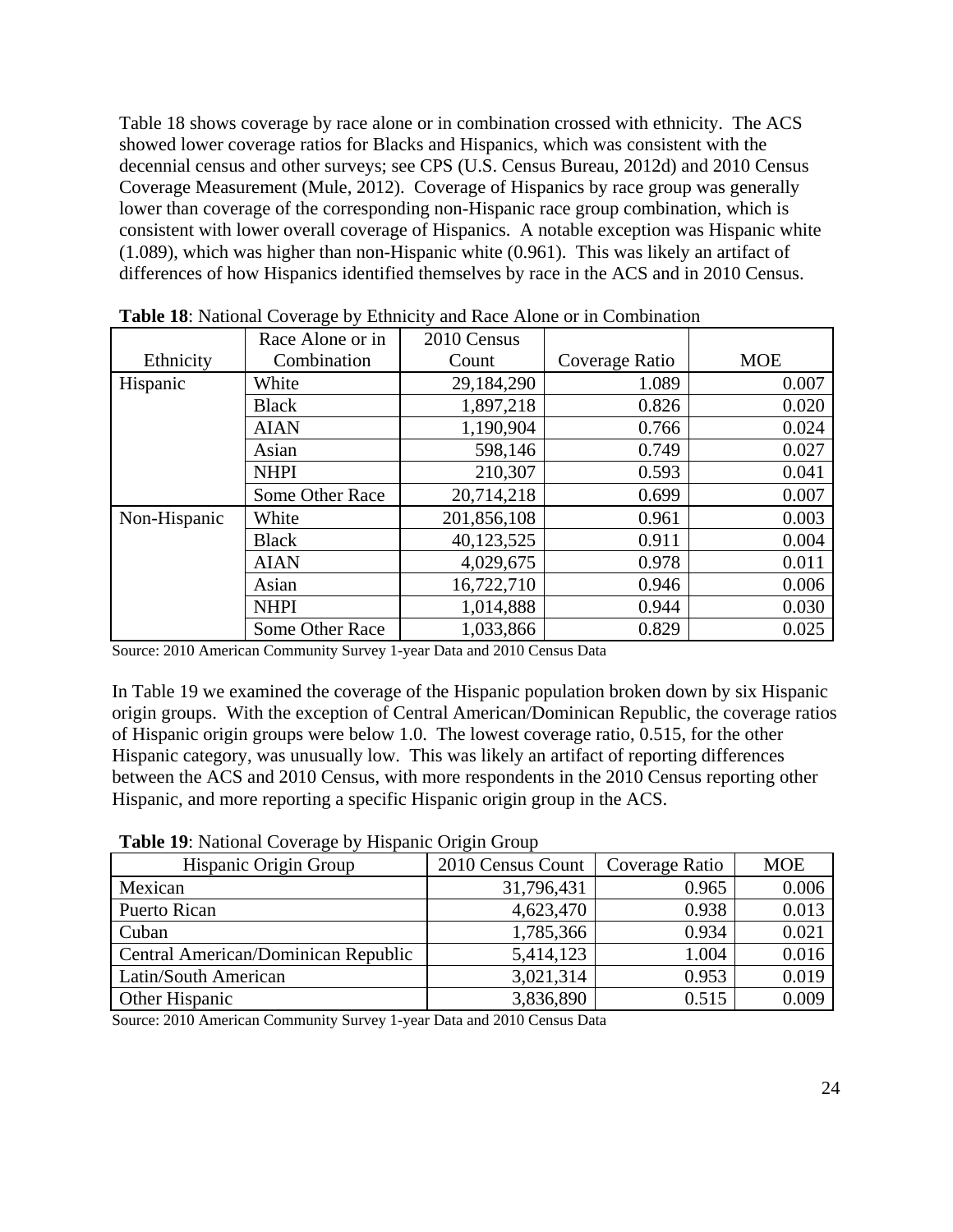In Table 20 we see coverage of the seven largest Asian subgroups. Asian Indian  $(0.932)^7$ , Filipino (0.915), and Japanese (0.966) were all undercovered. For the other four groups the coverage ratio was not statistically different from 1.0.

| Asian Group        | 2010 Census Count | Coverage Ratio | <b>MOE</b> |  |  |  |  |  |  |
|--------------------|-------------------|----------------|------------|--|--|--|--|--|--|
| Chinese, no Taiwan | 3,139,236         | 0.992          | 0.015      |  |  |  |  |  |  |
| Asian Indian       | 2,846,914         | 0.932          | 0.015      |  |  |  |  |  |  |
| Filipino           | 2,556,174         | 0.915          | 0.013      |  |  |  |  |  |  |
| Vietnamese         | 1,548,614         | 0.989          | 0.024      |  |  |  |  |  |  |
| Korean             | 1,423,901         | 0.979          | 0.024      |  |  |  |  |  |  |
| Japanese           | 763,485           | 0.966          | 0.025      |  |  |  |  |  |  |
| Pakistani          | 363,720           | 0.949          | 0.060      |  |  |  |  |  |  |

**Table 20**: National Coverage of Largest Asian Groups

Source: 2010 American Community Survey 1-year Data and 2010 Census Data

The National Research Council (2004) noted patterns of coverage by states in the 1990 and 2000 Censuses, with southern states tending towards lower coverage and midwestern and northeastern states tending towards higher coverage. The 2010 Census coverage results maintain this general pattern (Mule, 2012). These general patterns also bear out in the 2010 ACS 1-year estimates, as seen in Table 21, which shows the coverage ratios for census regions (see U.S. Census Bureau, 2012e, for the definitions of the regions). The South (0.947) and the West (0.947) have lower coverage ratios than the Northeast  $(0.963^8)$  and Midwest  $(0.964)$ .

**Table 21**: ACS Coverage of the Total Resident Population by Census Region

| Region    | Coverage Ratio | <b>MOE</b> |
|-----------|----------------|------------|
| Northeast | 0.963          | 0.003      |
| Midwest   | 0.964          | 0.003      |
| South     | 0.932          | 0.002      |
| West      | 0.947          | 0.002      |

 $\overline{a}$ 

Source: 2010 American Community Survey 1-year Data and 2010 Census Data

Table 22 shows the coverage rates for the total population by state and broken down by sex by state. The coverage ratios of states generally followed the same pattern as the nation in coverage of the total population. All states were undercovered except for Utah (0.992), whose coverage ratio was not significantly different from 1.0. The lowest coverage ratio was in Washington DC (0.860), which may be partly explained by high concentrations of Blacks and Hispanics.

The southern states, AL, FL, GA, LA, NC, SC had coverage ratios in the range of 0.893 to 0.938, and all of the midwestern states (as defined by the Census: IL, IN, IA, KS, MI, MN, MS, NE, ND, OH, SD, WI) had coverage ratios equal to or greater than the national coverage ratio.

The coverage ratio for Asian Indian is not statistically significantly different from that of Filipino or Japanese.

<sup>&</sup>lt;sup>8</sup> The coverage ratio for the Northeast is not statistically significantly different from that of the Midwest.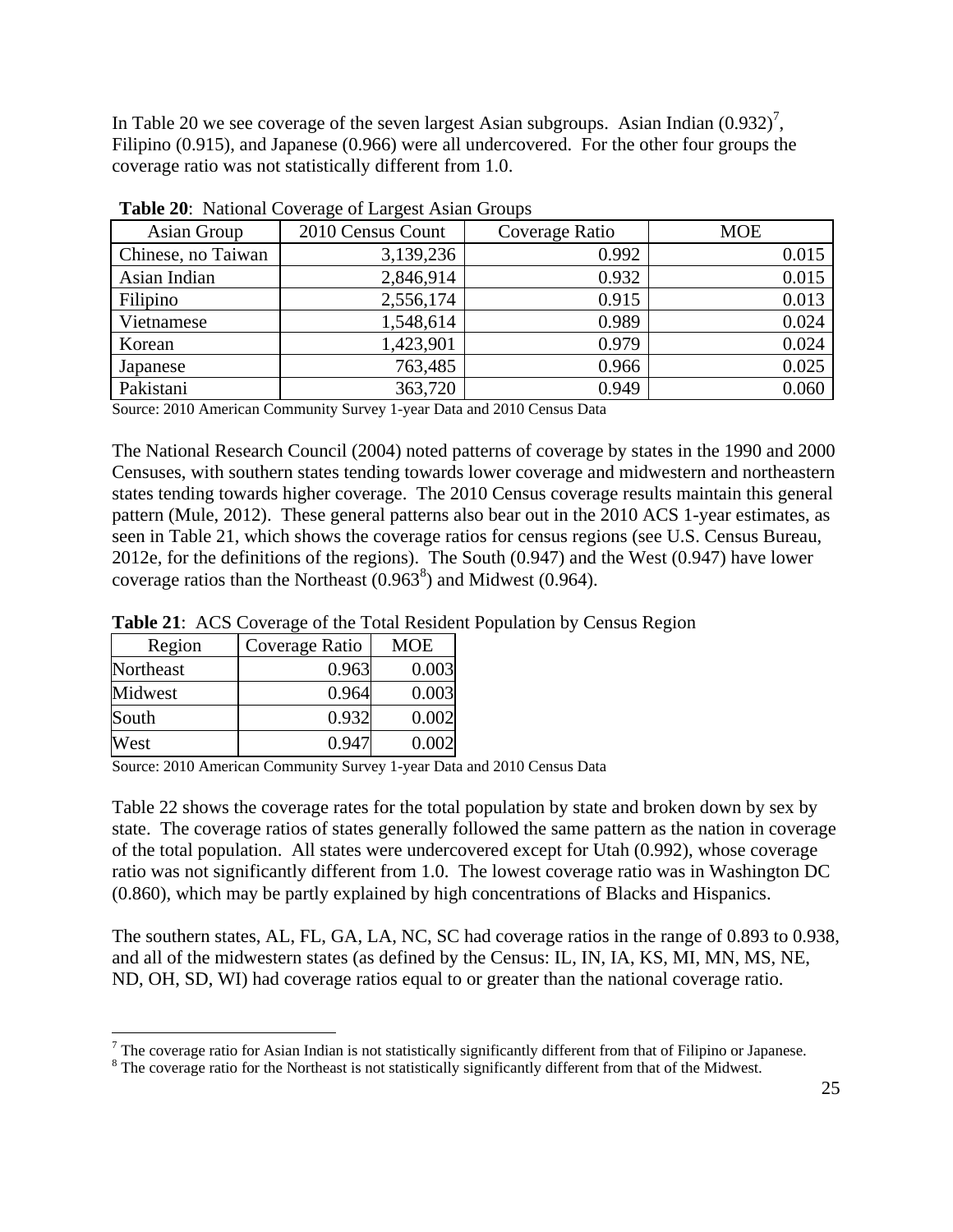|                        | Male           |            | Female         |            | Total          |            |
|------------------------|----------------|------------|----------------|------------|----------------|------------|
| <b>State</b>           | Coverage Ratio | <b>MOE</b> | Coverage Ratio | <b>MOE</b> | Coverage Ratio | <b>MOE</b> |
| AL                     | 0.899          | 0.011      | 0.921          | 0.012      | 0.910          | 0.010      |
| AK                     | 0.933          | 0.028      | 0.972          | 0.030      | 0.952          | 0.024      |
| AZ                     | 0.913          | 0.010      | 0.920          | 0.010      | 0.917          | 0.008      |
| AR                     | 0.927          | 0.013      | 0.963          | 0.015      | 0.945          | 0.013      |
| CA                     | 0.935          | 0.004      | 0.951          | 0.003      | 0.943          | 0.003      |
| CO                     | 0.965          | 0.011      | 0.970          | 0.011      | 0.967          | 0.009      |
| <b>CT</b>              | 0.948          | 0.012      | 0.961          | 0.012      | 0.955          | 0.010      |
| DE                     | 0.929          | 0.027      | 0.966          | 0.025      | 0.948          | 0.023      |
| DC                     | 0.841          | 0.028      | 0.876          | 0.025      | 0.860          | 0.019      |
| FL                     | 0.884          | 0.006      | 0.902          | 0.005      | 0.893          | 0.004      |
| GA                     | 0.925          | 0.009      | 0.924          | 0.008      | 0.924          | 0.007      |
| H <sub>I</sub>         | 0.897          | 0.020      | 0.919          | 0.021      | 0.908          | 0.018      |
| ID                     | 0.950          | 0.019      | 0.979          | 0.019      | 0.964          | 0.017      |
| $\mathop{\mathrm{IL}}$ | 0.951          | 0.006      | 0.966          | 0.006      | 0.958          | 0.005      |
| $\mathbf{IN}$          | 0.956          | 0.009      | 0.966          | $0.010\,$  | 0.961          | 0.007      |
| IA                     | 0.968          | 0.011      | 0.982          | 0.012      | 0.975          | 0.009      |
| <b>KS</b>              | 0.944          | 0.012      | 0.961          | 0.014      | 0.953          | 0.010      |
| KY                     | 0.961          | 0.013      | 0.961          | 0.012      | 0.961          | 0.010      |
| LA                     | 0.918          | 0.012      | 0.948          | 0.011      | 0.933          | 0.010      |
| <b>ME</b>              | 0.976          | 0.017      | 0.992          | 0.015      | 0.984          | 0.013      |
| MD                     | 0.949          | 0.010      | 0.947          | 0.009      | 0.948          | 0.008      |
| MA                     | 0.954          | 0.007      | 0.972          | 0.009      | 0.963          | 0.007      |
| MI                     | 0.952          | 0.007      | 0.967          | 0.006      | 0.959          | 0.006      |
| <b>MN</b>              | 0.970          | 0.009      | 0.972          | 0.010      | 0.971          | 0.008      |
| MS                     | 0.947          | 0.016      | 0.957          | 0.016      | 0.952          | 0.013      |
| <b>MO</b>              | 0.945          | 0.010      | 0.968          | 0.009      | 0.956          | 0.007      |
| MT                     | 0.933          | 0.019      | 0.946          | 0.021      | 0.939          | 0.016      |
| NE                     | 0.970          | 0.018      | 0.971          | 0.017      | 0.970          | 0.015      |
| <b>NV</b>              | 0.924          | 0.014      | 0.923          | 0.016      | 0.923          | 0.012      |
| <b>NH</b>              | 0.968          | 0.019      | 0.996          | 0.018      | 0.982          | 0.016      |
| NJ                     | 0.963          | 0.008      | 0.965          | 0.008      | 0.964          | 0.007      |
| <b>NM</b>              | 0.911          | 0.018      | 0.937          | 0.015      | 0.924          | 0.013      |
| NY                     | 0.960          | 0.006      | 0.975          | 0.005      | 0.968          | 0.004      |
| NC                     | 0.932          | 0.008      | 0.943          | 0.008      | 0.938          | 0.006      |
| ND                     | 0.968          | 0.021      | 0.968          | 0.023      | 0.968          | 0.018      |
| OH                     | 0.964          | 0.007      | 0.978          | 0.007      | 0.971          | 0.005      |
| OK                     | 0.932          | 0.010      | 0.952          | 0.010      | 0.942          | 0.008      |
| <b>OR</b>              | 0.958          | 0.012      | 0.977          | 0.011      | 0.968          | 0.010      |

**Table 22**: Coverage Rates of States by Sex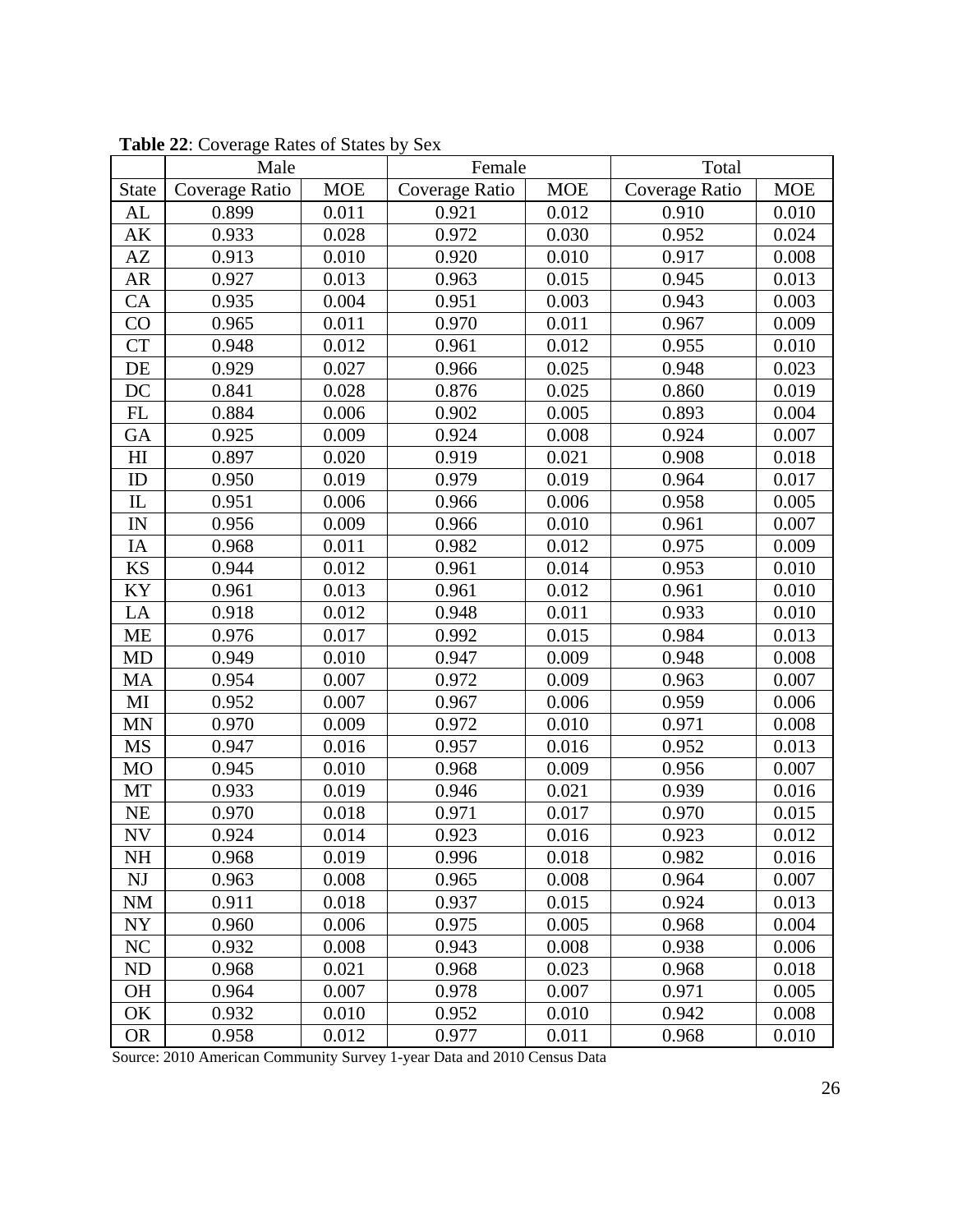|              | Male           | . پ        | Female         |              | Total          |            |
|--------------|----------------|------------|----------------|--------------|----------------|------------|
| <b>State</b> | Coverage Ratio | <b>MOE</b> | Coverage Ratio | <b>State</b> | Coverage Ratio | <b>MOE</b> |
| PA           | 0.948          | 0.006      | 0.958          | 0.006        | 0.953          | 0.005      |
| RI           | 0.949          | 0.020      | 0.952          | 0.024        | 0.950          | 0.019      |
| <b>SC</b>    | 0.926          | 0.012      | 0.938          | 0.010        | 0.932          | 0.010      |
| <b>SD</b>    | 0.959          | 0.024      | 0.964          | 0.022        | 0.962          | 0.020      |
| <b>TN</b>    | 0.942          | 0.009      | 0.952          | 0.009        | 0.947          | 0.007      |
| TX           | 0.939          | 0.004      | 0.949          | 0.005        | 0.944          | 0.004      |
| <b>UT</b>    | 0.983          | 0.015      | 1.002          | 0.013        | 0.992          | 0.012      |
| VT           | 0.946          | 0.025      | 0.953          | 0.023        | 0.950          | 0.021      |
| VA           | 0.942          | 0.010      | 0.951          | 0.009        | 0.946          | 0.008      |
| WA           | 0.971          | 0.010      | 0.973          | 0.008        | 0.972          | 0.008      |
| <b>WV</b>    | 0.947          | 0.016      | 0.973          | 0.017        | 0.960          | 0.014      |
| WI           | 0.967          | 0.010      | 0.975          | 0.009        | 0.971          | 0.008      |
| WY           | 0.935          | 0.029      | 0.955          | 0.032        | 0.945          | 0.024      |

**Table 22 Continued**: Coverage Rates of States by Sex

The pattern of coverage by sex for the states was generally similar to that of the nation. We saw higher coverage ratios for females for 20 state equivalents, whereas for no state did males have higher coverage ratios (Georgia and Nevada had observed coverage rates for males which were higher than that of females, but these differences were not statistically significant). There was no significant difference in the coverage ratios of the sexes in remaining 31 states.

Table 23 shows the coverage of total population for each state broken down by age group. Generally, the coverage ratios of the age groups followed a pattern similar to that of the nation. For example, of the 51 state equivalents, 45 had coverage ratios for the 65-74 age group higher than that of the 20-24 age group. The other six state equivalents had no significant difference in coverage between the 20-24 and 65-74 age groups.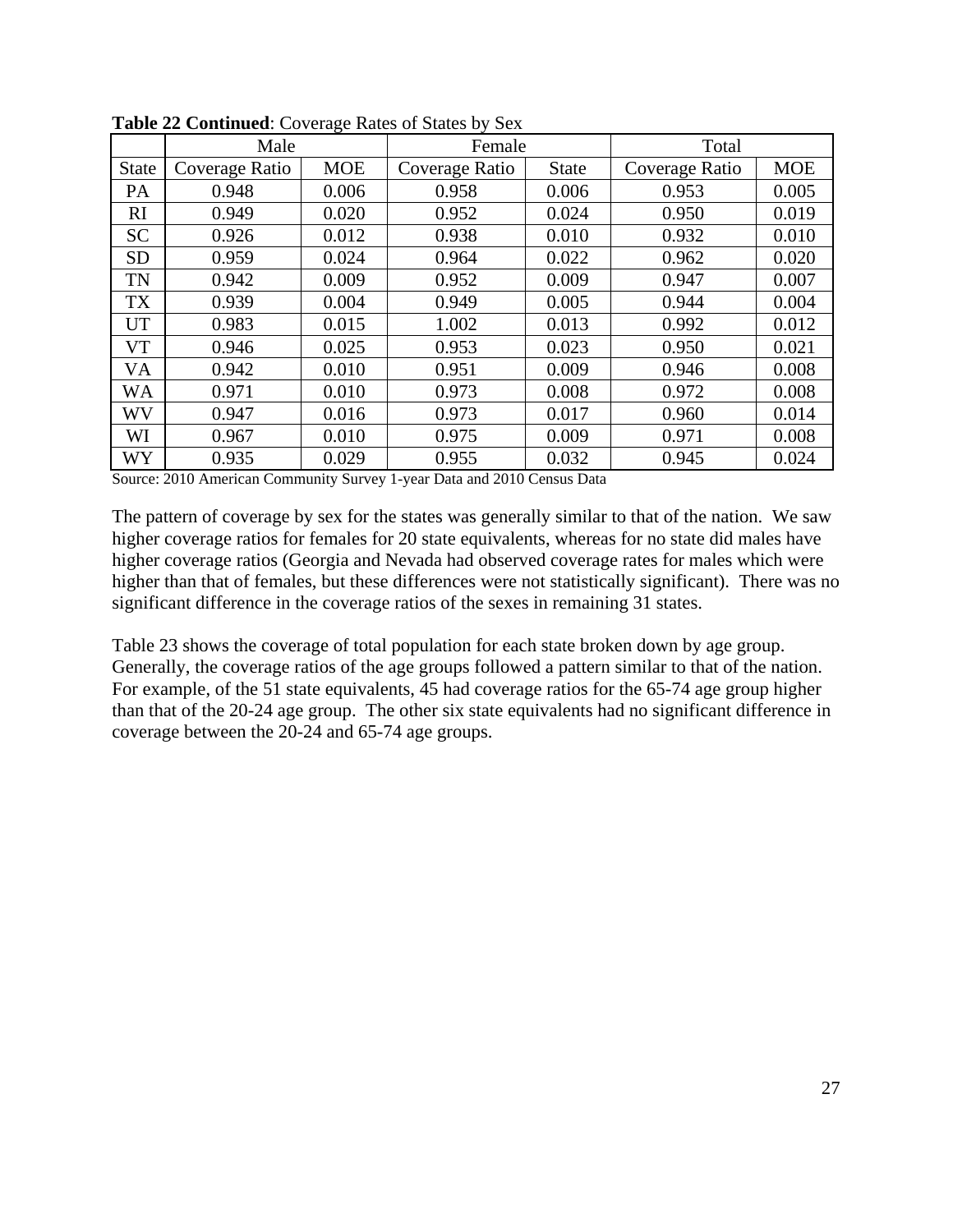| State                  | $0 - 4$ | $5 - 14$ | $15 - 17$ | 18-19 | $20 - 24$ | 25-29 | 30-34 | 35-44 | 45-49 | 50-54 | 55-64 | $65 - 74$ | $75+$ |
|------------------------|---------|----------|-----------|-------|-----------|-------|-------|-------|-------|-------|-------|-----------|-------|
| AL                     | 0.904   | 0.910    | 0.948     | 0.852 | 0.837     | 0.879 | 0.883 | 0.914 | 0.912 | 0.906 | 0.934 | 0.932     | 0.987 |
|                        | 0.037   | 0.027    | 0.037     | 0.047 | 0.028     | 0.039 | 0.031 | 0.022 | 0.026 | 0.026 | 0.021 | 0.023     | 0.027 |
| $\mathbf{A}\mathbf{K}$ | 0.993   | 1.000    | 1.027     | 0.843 | 0.956     | 0.845 | 0.934 | 0.909 | 0.926 | 1.019 | 0.957 | 0.924     | 1.012 |
|                        | 0.089   | 0.067    | 0.099     | 0.124 | 0.124     | 0.067 | 0.079 | 0.060 | 0.068 | 0.075 | 0.057 | 0.086     | 0.124 |
| $\mathbf{A}\mathbf{Z}$ | 0.894   | 0.903    | 0.913     | 0.838 | 0.867     | 0.879 | 0.899 | 0.921 | 0.933 | 0.945 | 0.940 | 0.981     | 0.956 |
|                        | 0.028   | 0.024    | 0.036     | 0.044 | 0.031     | 0.028 | 0.028 | 0.020 | 0.037 | 0.027 | 0.020 | 0.023     | 0.031 |
|                        | 0.939   | 0.958    | 0.993     | 0.920 | 0.888     | 0.914 | 0.928 | 0.953 | 0.921 | 0.960 | 0.966 | 0.936     | 0.988 |
| AR                     | 0.052   | 0.034    | 0.049     | 0.063 | 0.057     | 0.041 | 0.045 | 0.027 | 0.036 | 0.034 | 0.031 | 0.036     | 0.049 |
| <b>CA</b>              | 0.950   | 0.957    | 0.949     | 0.904 | 0.900     | 0.913 | 0.951 | 0.939 | 0.927 | 0.949 | 0.953 | 0.972     | 0.971 |
|                        | 0.012   | 0.010    | 0.013     | 0.019 | 0.013     | 0.012 | 0.013 | 0.008 | 0.010 | 0.011 | 0.008 | 0.010     | 0.012 |
| CO                     | 0.972   | 0.984    | 0.951     | 0.911 | 0.920     | 0.967 | 0.998 | 0.957 | 0.954 | 0.967 | 0.973 | 0.976     | 1.002 |
|                        | 0.035   | 0.025    | 0.034     | 0.041 | 0.036     | 0.036 | 0.031 | 0.022 | 0.028 | 0.030 | 0.024 | 0.026     | 0.034 |
| ${\cal C}{\cal T}$     | 0.966   | 0.963    | 0.931     | 0.870 | 0.923     | 0.921 | 0.911 | 0.945 | 0.955 | 0.956 | 0.965 | 1.015     | 1.007 |
|                        | 0.048   | 0.028    | 0.047     | 0.051 | 0.036     | 0.039 | 0.038 | 0.022 | 0.034 | 0.029 | 0.025 | 0.029     | 0.031 |
| DE                     | 0.962   | 0.981    | 1.019     | 0.828 | 0.845     | 0.950 | 0.927 | 0.914 | 0.874 | 0.954 | 0.999 | 0.972     | 1.037 |
|                        | 0.090   | 0.074    | 0.103     | 0.096 | 0.082     | 0.091 | 0.080 | 0.049 | 0.051 | 0.067 | 0.052 | 0.065     | 0.065 |
| $\rm DC$               | 0.901   | 0.805    | 0.877     | 0.675 | 0.709     | 0.812 | 0.940 | 0.871 | 0.877 | 0.898 | 0.892 | 1.001     | 0.975 |
|                        | 0.089   | 0.082    | 0.148     | 0.090 | 0.063     | 0.062 | 0.066 | 0.054 | 0.076 | 0.069 | 0.063 | 0.082     | 0.088 |
| FL                     | 0.878   | 0.908    | 0.898     | 0.825 | 0.824     | 0.863 | 0.891 | 0.887 | 0.906 | 0.909 | 0.917 | 0.923     | 0.903 |
|                        | 0.017   | 0.014    | 0.021     | 0.026 | 0.016     | 0.015 | 0.017 | 0.013 | 0.014 | 0.014 | 0.011 | 0.014     | 0.012 |
| GA                     | 0.907   | 0.911    | 0.924     | 0.808 | 0.877     | 0.912 | 0.945 | 0.929 | 0.924 | 0.942 | 0.965 | 0.948     | 0.958 |
|                        | 0.023   | 0.018    | 0.024     | 0.033 | 0.023     | 0.025 | 0.025 | 0.014 | 0.021 | 0.023 | 0.020 | 0.025     | 0.021 |
| H                      | 0.837   | 0.931    | 0.986     | 0.835 | 0.781     | 0.865 | 0.879 | 0.886 | 0.987 | 0.948 | 0.959 | 0.942     | 0.906 |
|                        | 0.059   | 0.049    | 0.076     | 0.101 | 0.067     | 0.062 | 0.060 | 0.041 | 0.047 | 0.050 | 0.036 | 0.063     | 0.047 |
| ID                     | 0.966   | 0.977    | 1.014     | 0.827 | 0.861     | 0.911 | 0.881 | 1.023 | 0.943 | 0.943 | 1.009 | 0.996     | 1.043 |
|                        | 0.056   | 0.045    | 0.059     | 0.075 | 0.057     | 0.065 | 0.056 | 0.040 | 0.053 | 0.051 | 0.039 | 0.050     | 0.057 |
| IL                     | 0.970   | 0.969    | 0.967     | 0.923 | 0.911     | 0.942 | 0.937 | 0.963 | 0.953 | 0.956 | 0.974 | 0.978     | 0.979 |
|                        | 0.021   | 0.016    | 0.022     | 0.032 | 0.019     | 0.020 | 0.021 | 0.013 | 0.015 | 0.016 | 0.014 | 0.017     | 0.019 |
| IN                     | 0.946   | 0.974    | 0.943     | 0.948 | 0.928     | 0.922 | 0.950 | 0.941 | 0.939 | 0.975 | 0.991 | 1.005     | 0.996 |
|                        | 0.027   | 0.023    | 0.032     | 0.038 | 0.029     | 0.026 | 0.026 | 0.019 | 0.022 | 0.024 | 0.021 | 0.027     | 0.029 |
| IA                     | 0.990   | 1.012    | 0.978     | 0.938 | 0.875     | 0.926 | 1.016 | 0.988 | 0.954 | 0.955 | 0.988 | 0.997     | 0.992 |
|                        | 0.028   | 0.027    | 0.045     | 0.052 | 0.037     | 0.036 | 0.035 | 0.025 | 0.029 | 0.034 | 0.029 | 0.032     | 0.029 |
| KS                     | 0.929   | 0.936    | 0.918     | 0.907 | 0.921     | 0.936 | 0.947 | 0.931 | 0.956 | 0.957 | 0.972 | 1.046     | 1.021 |
|                        | 0.035   | 0.031    | 0.064     | 0.055 | 0.046     | 0.039 | 0.045 | 0.030 | 0.036 | 0.035 | 0.028 | 0.038     | 0.034 |
| KY                     | 0.944   | 0.978    | 0.940     | 0.955 | 0.944     | 0.915 | 0.960 | 0.925 | 0.947 | 0.950 | 1.017 | 0.998     | 0.982 |
|                        | 0.036   | 0.029    | 0.040     | 0.057 | 0.044     | 0.037 | 0.032 | 0.024 | 0.032 | 0.028 | 0.024 | 0.033     | 0.028 |
| LA                     | 0.951   | 0.965    | 0.900     | 0.864 | 0.869     | 0.885 | 0.941 | 0.934 | 0.929 | 0.914 | 0.961 | 0.969     | 0.968 |
|                        | 0.031   | 0.027    | 0.050     | 0.048 | 0.035     | 0.034 | 0.035 | 0.024 | 0.027 | 0.029 | 0.020 | 0.025     | 0.033 |
| ME                     | 0.937   | 1.011    | 0.987     | 0.904 | 0.876     | 0.991 | 0.917 | 0.993 | 0.988 | 1.005 | 1.025 | 1.011     | 0.979 |
|                        | 0.067   | 0.044    | 0.073     | 0.079 | 0.060     | 0.064 | 0.060 | 0.038 | 0.040 | 0.047 | 0.039 | 0.045     | 0.046 |
| MD                     | 0.947   | 0.963    | 0.947     | 0.899 | 0.863     | 0.950 | 0.916 | 0.938 | 0.947 | 0.957 | 0.964 | 0.995     | 1.007 |
|                        | 0.039   | 0.023    | 0.038     | 0.040 | 0.029     | 0.030 | 0.033 | 0.019 | 0.025 | 0.024 | 0.020 | 0.028     | 0.030 |
| MA                     | 1.000   | 0.973    | 0.974     | 0.890 | 0.888     | 0.908 | 0.975 | 0.950 | 0.962 | 0.948 | 0.982 | 1.036     | 1.002 |
|                        | 0.032   | 0.021    | 0.033     | 0.053 | 0.030     | 0.026 | 0.024 | 0.018 | 0.020 | 0.023 | 0.018 | 0.023     | 0.025 |
|                        | 0.972   | 0.969    | 0.966     | 0.894 | 0.883     | 0.938 | 0.947 | 0.951 | 0.971 | 0.972 | 0.974 | 0.990     | 0.993 |
| MI                     | 0.027   | 0.016    | 0.022     | 0.025 | 0.022     | 0.023 | 0.023 | 0.015 | 0.017 | 0.016 | 0.014 | 0.017     | 0.020 |
| <b>MN</b>              | 0.974   | 0.970    | 0.974     | 0.966 | 0.903     | 0.957 | 0.962 | 0.953 | 0.957 | 0.990 | 1.015 | 1.005     | 0.987 |
|                        | 0.029   | 0.026    | 0.034     | 0.043 | 0.032     | 0.030 | 0.025 | 0.019 | 0.023 | 0.023 | 0.017 | 0.024     | 0.024 |
| $\rm MS$               | 0.957   | 0.950    | 0.955     | 0.932 | 0.950     | 0.903 | 0.924 | 0.928 | 0.960 | 0.962 | 0.960 | 1.032     | 0.968 |
|                        | 0.052   | 0.037    | 0.047     | 0.062 | 0.051     | 0.042 | 0.040 | 0.027 | 0.037 | 0.041 | 0.030 | 0.039     | 0.043 |

**Table 23**: Person Coverage of States by Age Group (MOEs are below the estimates)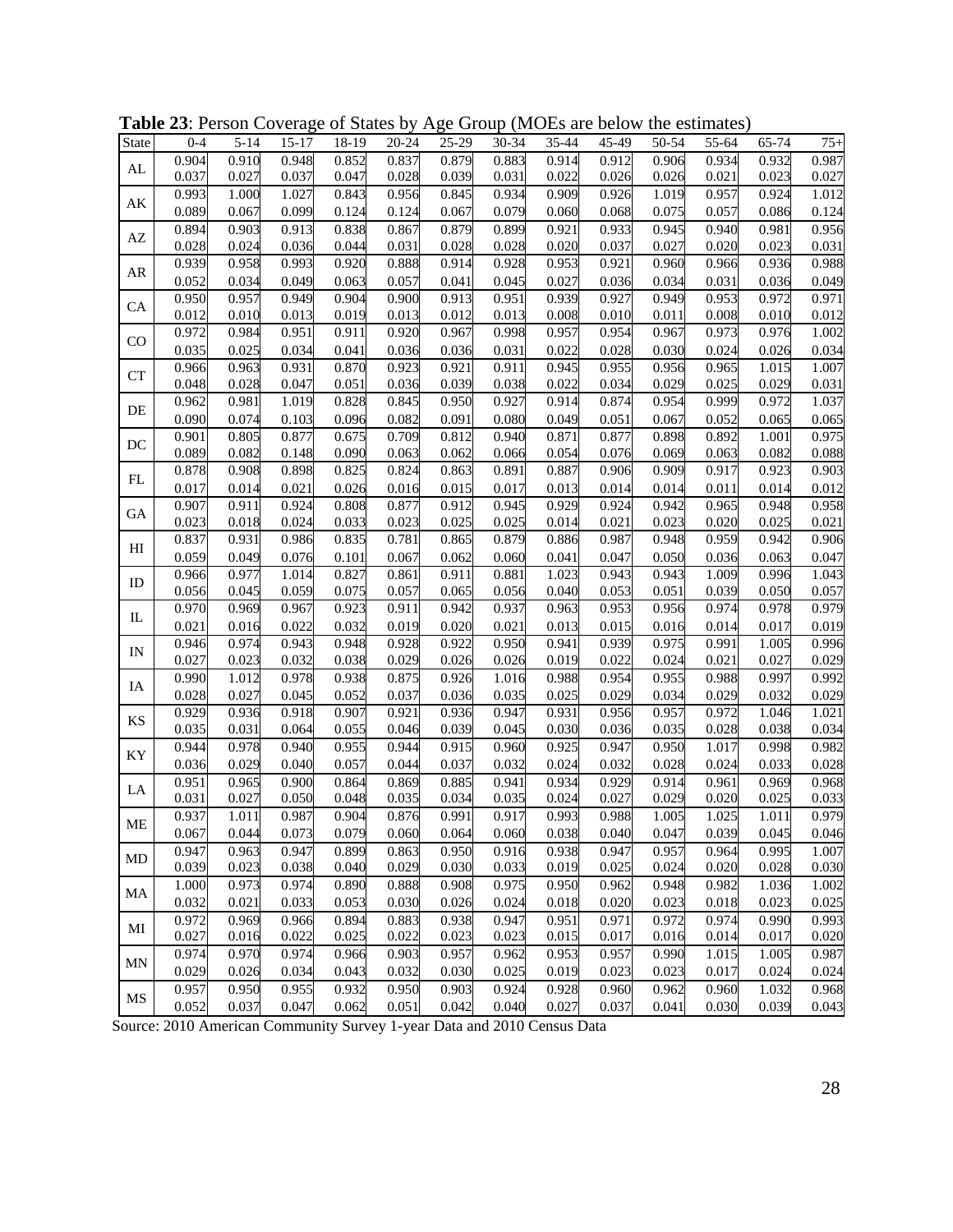| <b>State</b>   | $0 - 4$        | $5 - 14$       | $15 - 17$      | 18-19          | $20 - 24$          | 25-29          | 30-34          | 35-44          | 45-49          | 50-54          | 55-64          | 65-74          | $75+$          |
|----------------|----------------|----------------|----------------|----------------|--------------------|----------------|----------------|----------------|----------------|----------------|----------------|----------------|----------------|
| M <sub>O</sub> | 0.966          | 0.952          | 0.929          | 0.896          | 0.904              | 0.957          | 0.968          | 0.941          | 0.951          | 0.967          | 0.968          | 1.006          | 0.989          |
|                | 0.031          | 0.025          | 0.030          | 0.046          | 0.029              | 0.028          | 0.032          | 0.020          | 0.022          | 0.024          | 0.019          | 0.024          | 0.024          |
| MT             | 0.973          | 0.899          | 0.905          | 0.866          | 0.885              | 0.889          | 0.929          | 0.931          | 0.898          | 0.985          | 0.978          | 1.007          | 0.982          |
|                | 0.063          | 0.050          | 0.078          | 0.090          | 0.079              | 0.069          | 0.073          | 0.052          | 0.057          | 0.059          | 0.043          | 0.052          | 0.060          |
| <b>NE</b>      | 0.933          | 0.976          | 0.943          | 1.004          | 0.933              | 0.937          | 0.988          | 0.975          | 0.932          | 0.958          | 1.011          | 1.002          | 1.004          |
|                | 0.056          | 0.037          | 0.056          | 0.067          | 0.044              | 0.049          | 0.048          | 0.032          | 0.045          | 0.041          | 0.033          | 0.044          | 0.059          |
| <b>NV</b>      | 0.943          | 0.951          | 0.951          | 0.868          | 0.859              | 0.901          | 0.964          | 0.930          | 0.920          | 0.880          | 0.919          | 0.927          | 0.936          |
|                | 0.043          | 0.036          | 0.056          | 0.062          | 0.046              | 0.046          | 0.044          | 0.027          | 0.036          | 0.039          | 0.029          | 0.041          | 0.040          |
| <b>NH</b>      | 0.936          | 0.957          | 0.900          | 0.991          | 0.946              | 0.912          | 0.996          | 0.978          | 1.003          | 0.982          | 1.018          | 1.075          | 1.008          |
|                | 0.064          | 0.053          | 0.072          | 0.123          | 0.069              | 0.064          | 0.070          | 0.038          | 0.053          | 0.047          | 0.043          | 0.052          | 0.061          |
| <b>NJ</b>      | 0.973          | 0.971          | 0.949          | 0.959          | 0.922              | 0.913          | 0.955          | 0.960          | 0.959          | 0.969          | 0.969          | 0.997          | 1.013          |
|                | 0.026          | 0.017          | 0.026          | 0.040          | 0.029              | 0.024          | 0.018          | 0.015          | 0.021          | 0.019          | 0.018          | 0.018          | 0.023          |
| NM             | 0.908          | 0.927          | 0.899          | 0.880          | 0.852              | 0.893          | 0.959          | 0.885          | 0.903          | 0.926          | 0.983          | 0.981          | 0.971          |
|                | 0.046          | 0.044          | 0.055          | 0.079          | 0.048              | 0.048          | 0.048          | 0.034          | 0.038          | 0.043          | 0.036          | 0.040          | 0.052          |
| NY             | 0.966          | 0.992          | 0.993          | 0.946          | 0.908              | 0.912          | 0.927          | 0.954          | 0.956          | 0.984          | 0.984          | 1.028<br>0.014 | 1.018          |
|                | 0.019<br>0.947 | 0.014<br>0.963 | 0.019<br>0.926 | 0.019<br>0.892 | 0.019<br>0.862     | 0.015<br>0.910 | 0.016<br>0.950 | 0.011<br>0.930 | 0.011<br>0.935 | 0.014<br>0.929 | 0.013<br>0.965 | 0.975          | 0.016<br>0.935 |
| $\rm NC$       | 0.023          | 0.019          | 0.032          | 0.041          | 0.028              | 0.027          | 0.021          | 0.015          | 0.020          | 0.019          | 0.015          | 0.020          | 0.021          |
|                | 0.942          | 0.984          | 0.996          | 0.874          | 0.911              | 1.008          | 0.930          | 0.923          | 0.969          | 1.009          | 0.989          | 1.005          | 1.007          |
| <b>ND</b>      | 0.083          | 0.057          | 0.085          | 0.094          | 0.073              | 0.082          | 0.076          | 0.053          | 0.072          | 0.063          | 0.054          | 0.061          | 0.060          |
|                | 0.996          | 0.991          | 0.983          | 0.899          | 0.905              | 0.959          | 0.983          | 0.962          | 0.949          | 0.966          | 0.984          | 0.991          | 1.000          |
| <b>OH</b>      | 0.021          | 0.018          | 0.024          | 0.030          | 0.020              | 0.023          | 0.022          | 0.014          | 0.017          | 0.017          | 0.014          | 0.019          | 0.019          |
|                | 0.955          | 0.953          | 0.916          | 0.890          | 0.886              | 0.918          | 0.938          | 0.933          | 0.928          | 0.953          | 0.987          | 0.942          | 0.980          |
| OK             | 0.037          | 0.026          | 0.034          | 0.050          | 0.033              | 0.031          | 0.036          | 0.022          | 0.027          | 0.029          | 0.025          | 0.026          | 0.032          |
|                | 0.942          | 1.022          | 0.992          | 0.886          | 0.905              | 0.906          | 0.964          | 0.972          | 0.962          | 0.939          | 0.991          | 1.009          | 0.977          |
| <b>OR</b>      | 0.038          | 0.034          | 0.043          | 0.050          | 0.036              | 0.037          | 0.033          | 0.026          | 0.029          | 0.030          | 0.024          | 0.028          | 0.032          |
|                | 0.932          | 0.968          | 0.931          | 0.884          | 0.893              | 0.923          | 0.946          | 0.946          | 0.948          | 0.982          | 0.981          | 0.981          | 0.979          |
| PA             | 0.020          | 0.016          | 0.022          | 0.023          | 0.021              | 0.018          | 0.020          | 0.013          | 0.017          | 0.015          | 0.013          | 0.016          | 0.015          |
|                | 0.943          | 1.016          | 0.980          | 0.882          | 0.879              | 0.907          | 0.965          | 0.974          | 0.992          | 0.901          | 0.925          | 0.986          | 0.944          |
| RI             | 0.084          | 0.057          | 0.099          | 0.101          | 0.070              | 0.077          | 0.074          | 0.046          | 0.060          | 0.061          | 0.048          | 0.058          | 0.053          |
| ${\rm SC}$     | 0.929          | 0.923          | 0.901          | 0.875          | 0.871              | 0.921          | 0.926          | 0.934          | 0.938          | 0.939          | 0.947          | 0.977          | 0.992          |
|                | 0.035          | 0.028          | 0.041          | 0.049          | 0.037              | 0.035          | 0.036          | 0.020          | 0.027          | 0.029          | 0.024          | 0.028          | 0.037          |
| <b>SD</b>      | 0.856          | 0.972          | 1.008          | 1.144          | 0.906              | 0.921          | 0.910          | 0.960          | 0.979          | 1.006          | 0.934          | 1.000          | 1.035          |
|                | 0.067          | 0.057          | 0.071          | 0.265          | 0.074              | 0.081          | 0.067          | 0.053          | 0.066          | 0.064          | 0.049          | 0.062          | 0.063          |
| <b>TN</b>      | 0.940          | 0.953          | 0.937          | 0.892          | 0.877              | 0.941          | 0.951          | 0.950          | 0.928          | 0.967          | 0.946          | 0.999          | 0.985          |
|                | 0.028          | 0.022          | 0.036          | 0.041          | 0.028              | 0.030          | 0.028          | 0.021          | 0.025          | 0.025          | 0.020          | 0.029          | 0.028          |
| TX             | 0.942          | 0.958          | 0.960          | 0.895          | 0.902              | 0.913          | 0.930          | 0.943          | 0.942          | 0.943          | 0.959          | 0.980          | 0.982          |
|                | 0.014          | 0.010          | 0.017          | 0.019          | 0.016              | 0.014          | 0.013          | 0.010          | 0.013          | 0.014          | 0.010          | 0.014          | 0.015          |
| UT             | 1.017          | 1.027          | 1.000          | 0.918          | $\overline{0.912}$ | 0.972          | 1.037          | 0.995          | 1.008          | 0.951          | 0.974          | 0.984          | 1.034          |
|                | 0.038          | 0.032          | 0.049          | 0.059          | 0.044              | 0.038          | 0.036          | 0.029          | 0.049          | 0.037          | 0.037          | 0.045          | 0.044          |
| <b>VT</b>      | 0.911          | 0.936          | 0.973          | 0.838          | 0.906              | 0.892          | 0.900          | 0.890          | 0.956          | 0.958          | 1.038          | 0.985          | 1.040          |
|                | 0.109          | 0.071          | 0.088          | 0.083          | 0.081              | 0.085          | 0.090          | 0.050          | 0.066          | 0.053          | 0.046          | 0.057          | 0.067          |
| VA             | 0.945          | 0.973          | 0.916          | 0.892          | 0.867              | 0.921          | 0.953          | 0.942          | 0.955          | 0.957          | 0.959          | 0.976          | 0.989          |
|                | 0.027          | 0.020          | 0.029          | 0.048          | 0.027              | 0.027          | 0.026          | 0.018          | 0.022          | 0.019          | 0.016          | 0.023          | 0.027          |
| WA             | 0.993<br>0.029 | 0.978<br>0.023 | 0.978<br>0.032 | 0.908<br>0.043 | 0.940<br>0.036     | 0.954<br>0.027 | 0.976<br>0.026 | 0.964<br>0.018 | 0.944<br>0.024 | 0.953<br>0.025 | 0.990<br>0.017 | 1.001<br>0.028 | 1.029<br>0.026 |
|                | 0.989          | 0.942          | 0.974          | 0.892          | 0.874              | 0.918          | 0.998          | 0.961          | 0.974          | 0.908          | 1.004          | 0.973          | 1.001          |
| WV             | 0.053          | 0.046          | 0.068          | 0.079          | 0.043              | 0.052          | 0.054          | 0.036          | 0.047          | 0.040          | 0.035          | 0.046          | 0.048          |
|                | 0.951          | 0.974          | 0.972          | 0.962          | 0.897              | 0.936          | 0.953          | 0.959          | 0.970          | 0.998          | 1.004          | 1.015          | 0.994          |
| WI             | 0.025          | 0.022          | 0.032          | 0.039          | 0.027              | 0.030          | 0.026          | 0.020          | 0.022          | 0.025          | 0.018          | 0.022          | 0.023          |
|                | 0.976          | 0.938          | 0.992          | 1.011          | 0.798              | 0.838          | 0.964          | 0.964          | 0.950          | 0.944          | 0.995          | 0.957          | 0.984          |
| WY             | 0.102          | 0.083          | 0.115          | 0.162          | 0.102              | 0.092          | 0.095          | 0.072          | 0.090          | 0.067          | 0.067          | 0.085          | 0.101          |

**Table 23 Continued**: Person Coverage of States by Age Group (MOEs are below the estimates)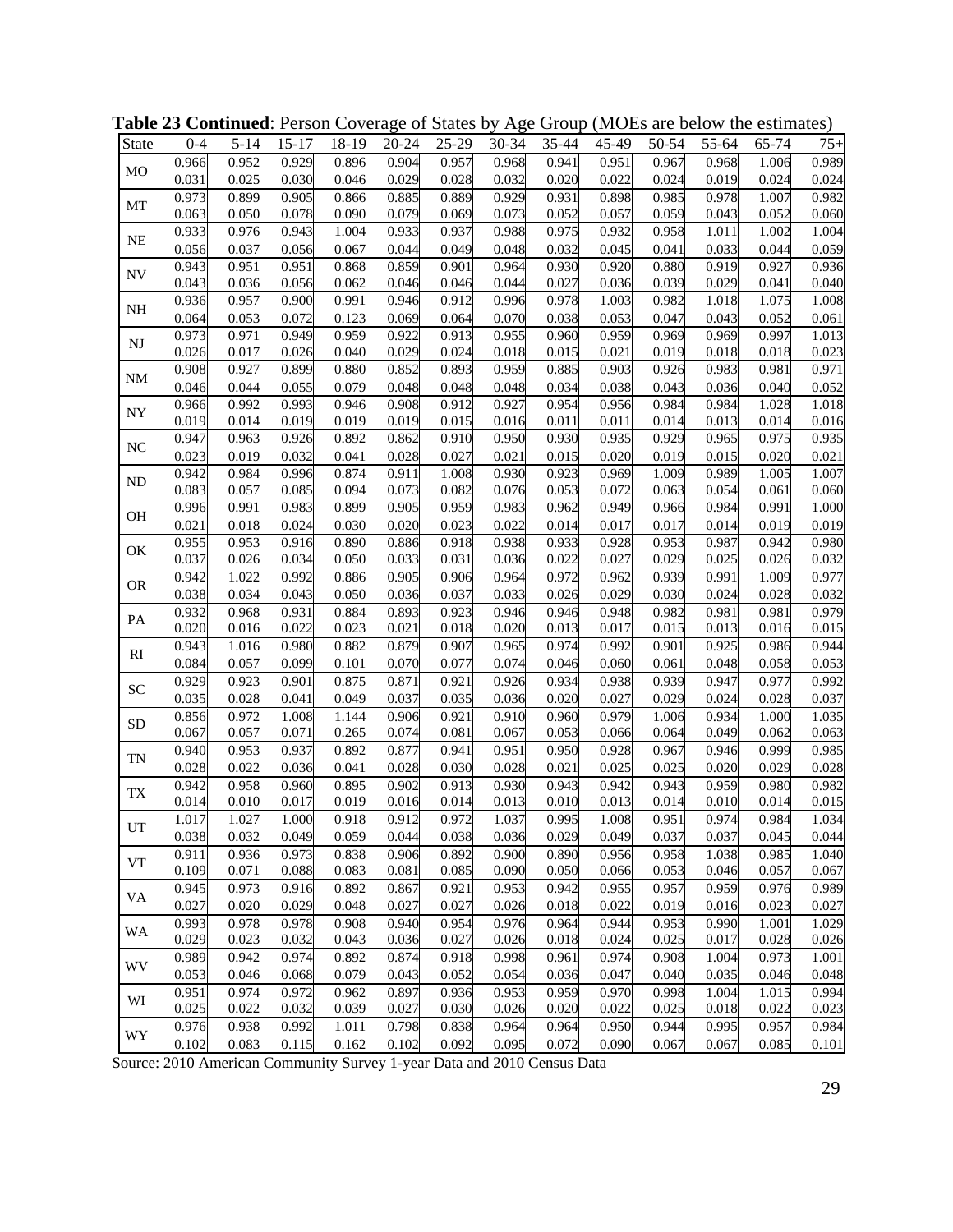Table 24 shows the coverage of states by selected race alone or in combination and ethnicity combinations. (The corresponding MOEs are found in Table 24a). Non-Hispanic white alone or in combination had the highest coverage in five states, non-Hispanic AIAN alone or in combination had the highest coverage in 15 states, and non-Hispanic NHPI alone or in combination had the highest coverage in 14 states.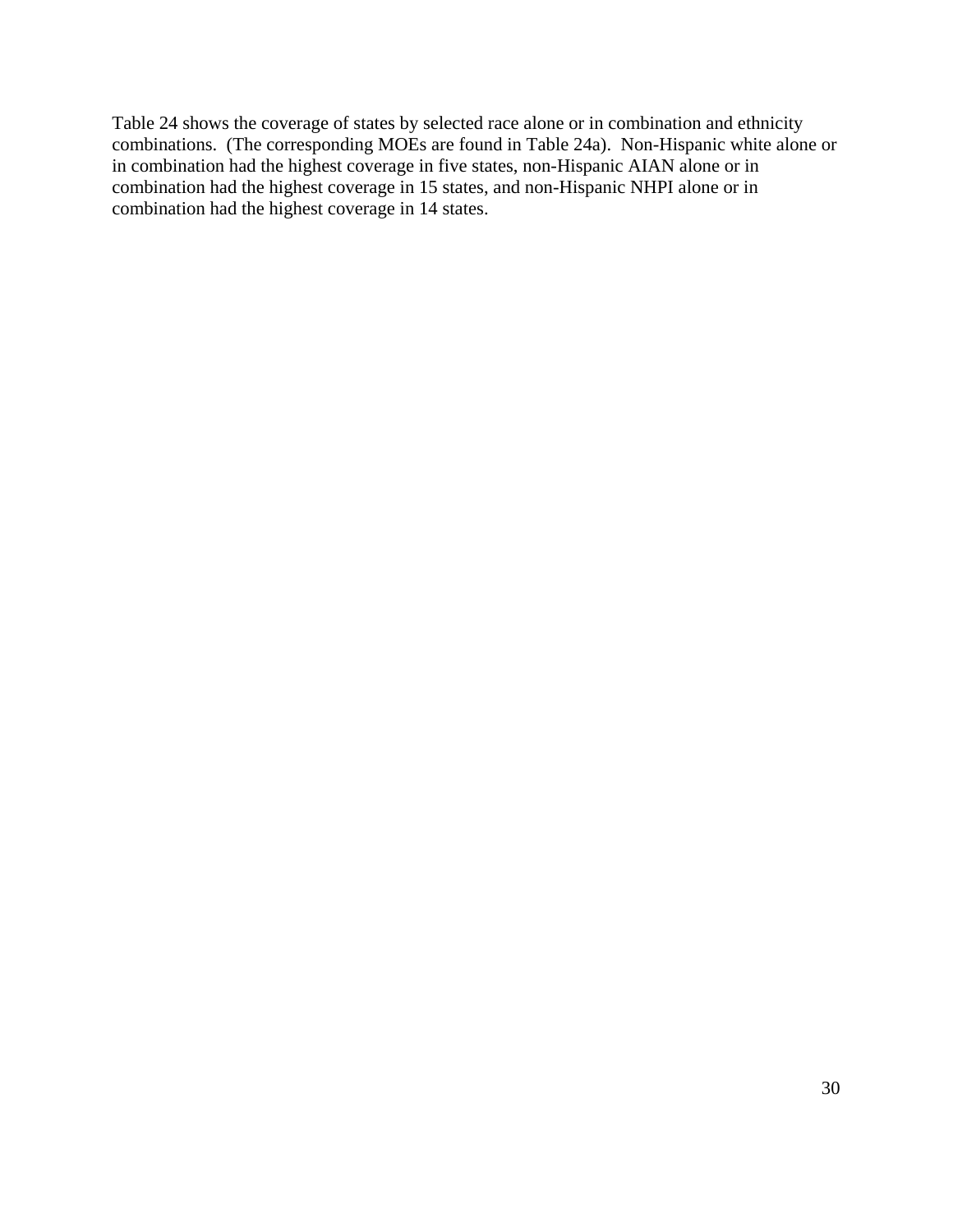|                          | Non-Hispanic |              |                         |       |             |       |          |  |  |
|--------------------------|--------------|--------------|-------------------------|-------|-------------|-------|----------|--|--|
|                          |              |              | Alone or in Combination |       |             | Alone |          |  |  |
|                          |              |              |                         |       |             | Some  | Hispanic |  |  |
|                          |              |              |                         |       |             | Other | any Race |  |  |
|                          | White        | <b>Black</b> | <b>AIAN</b>             | Asian | <b>NHPI</b> | Race  |          |  |  |
| AL                       | 0.923        | 0.886        | 0.957                   | 0.837 | 0.595       | 0.442 | 0.876    |  |  |
| $\mathbf{A}\mathbf{K}$   | 0.922        | 0.926        | 0.944                   | 1.199 | 1.072       | 1.062 | 1.162    |  |  |
| $\mathbf{A}\mathbf{Z}$   | 0.937        | 0.912        | 0.875                   | 0.830 | 0.914       | 0.636 | 0.887    |  |  |
| ${\sf AR}$               | 0.942        | 0.983        | 0.891                   | 0.743 | 1.052       | 1.687 | 0.922    |  |  |
| CA                       | 0.959        | 0.902        | 0.972                   | 0.943 | 0.949       | 0.817 | 0.932    |  |  |
| CO                       | 0.963        | 0.989        | 1.056                   | 1.022 | 1.105       | 0.763 | 0.981    |  |  |
| $\overline{\text{CT}}$   | 0.964        | 0.871        | 1.020                   | 0.954 | 0.573       | 1.201 | 0.964    |  |  |
| DE                       | 0.953        | 0.942        | 0.813                   | 1.019 | 1.179       | 0.721 | 0.876    |  |  |
| DC                       | 0.947        | 0.811        | 0.648                   | 0.741 | 0.830       | 0.517 | 0.816    |  |  |
| ${\rm FL}$               | 0.903        | 0.880        | 0.833                   | 0.905 | 0.847       | 0.901 | 0.876    |  |  |
| GA                       | 0.946        | 0.893        | 0.832                   | 0.957 | 0.721       | 0.861 | 0.869    |  |  |
| H <sub>I</sub>           | 0.897        | 0.905        | 1.067                   | 0.929 | 0.910       | 0.853 | 0.869    |  |  |
| ID                       | 0.962        | 1.013        | 1.086                   | 0.843 | 1.129       | 0.279 | 0.989    |  |  |
| $\rm IL$                 | 0.977        | 0.921        | 0.978                   | 0.949 | 0.963       | 0.944 | 0.917    |  |  |
| IN                       | 0.969        | 0.912        | 1.300                   | 0.880 | 0.399       | 0.856 | 0.951    |  |  |
| IA                       | 0.978        | 0.937        | 1.256                   | 0.924 | 1.087       | 0.837 | 0.978    |  |  |
| KS                       | 0.960        | 0.930        | 1.304                   | 0.938 | 0.518       | 0.494 | 0.914    |  |  |
| KY                       | 0.961        | 0.957        | 0.993                   | 0.845 | 0.906       | 0.601 | 1.037    |  |  |
| LA                       | 0.948        | 0.891        | 0.947                   | 1.005 | 1.884       | 0.932 | 0.997    |  |  |
| <b>ME</b>                | 0.986        | 1.084        | 1.235                   | 0.805 | 3.001       | 0.227 | 0.908    |  |  |
| MD                       | 0.970        | 0.895        | 0.894                   | 1.012 | 0.986       | 0.809 | 0.965    |  |  |
| MA                       | 0.972        | 0.977        | 1.038                   | 0.930 | 0.865       | 0.600 | 0.937    |  |  |
| $\mathbf{M}\mathbf{I}$   | 0.968        | 0.908        | 1.063                   | 1.019 | 0.974       | 1.208 | 0.953    |  |  |
| $\mbox{MN}$              | 0.978        | 0.965        | 0.955                   | 0.888 | 1.120       | 0.875 | 0.970    |  |  |
| $\rm MS$                 | 0.962        | 0.939        | 0.994                   | 0.888 | 0.191       | 1.221 | 0.922    |  |  |
| MO                       | 0.962        | 0.931        | 1.101                   | 0.875 | 1.009       | 0.772 | 0.978    |  |  |
| MT                       | 0.948        | 1.083        | 0.828                   | 0.802 | 1.135       | 0.565 | 0.932    |  |  |
| $\rm NE$                 | 0.977        | 1.020        | 1.137                   | 0.963 | 1.508       | 0.623 | 0.901    |  |  |
| $\ensuremath{\text{NV}}$ | 0.932        | 0.849        | 0.889                   | 0.884 | 0.910       | 1.013 | 0.936    |  |  |
| $\rm NH$                 | 0.976        | 1.174        | 1.209                   | 1.068 | 1.481       | 1.715 | 0.957    |  |  |
| NJ                       | 0.989        | 0.903        | 0.842                   | 0.949 | 1.019       | 1.027 | 0.927    |  |  |
| <b>NM</b>                | 0.952        | 0.949        | 0.806                   | 0.900 | 0.768       | 0.789 | 0.921    |  |  |
| $\ensuremath{\text{NY}}$ | 0.983        | 0.939        | 0.868                   | 0.991 | 0.671       | 1.027 | 0.933    |  |  |
| $\rm NC$                 | 0.948        | 0.920        | 1.013                   | 0.914 | 0.883       | 0.916 | 0.934    |  |  |
| $\rm ND$                 | 0.971        | 1.099        | 0.870                   | 1.032 | 1.642       | 0.656 | 1.044    |  |  |
| OH                       | 0.974        | 0.954        | 0.984                   | 0.980 | 0.967       | 0.955 | 0.998    |  |  |
| OK                       | 0.956        | 0.916        | 1.063                   | 0.905 | 1.100       | 0.662 | 0.975    |  |  |
| <b>OR</b>                | 0.973        | 0.939        | 0.987                   | 0.919 | 0.873       | 1.309 | 0.946    |  |  |
| PA                       | 0.965        | 0.874        | 0.944                   | 0.932 | 0.944       | 1.086 | 0.945    |  |  |
| RI                       | 0.963        | 1.019        | 0.845                   | 0.906 | 0.540       | 0.705 | 0.896    |  |  |
| ${\rm SC}$               | 0.956        | 0.894        | 0.837                   | 0.837 | 0.933       | 0.484 | 0.917    |  |  |

**Table 24**: Coverage of State by Race (Margins of Error in Table 24a)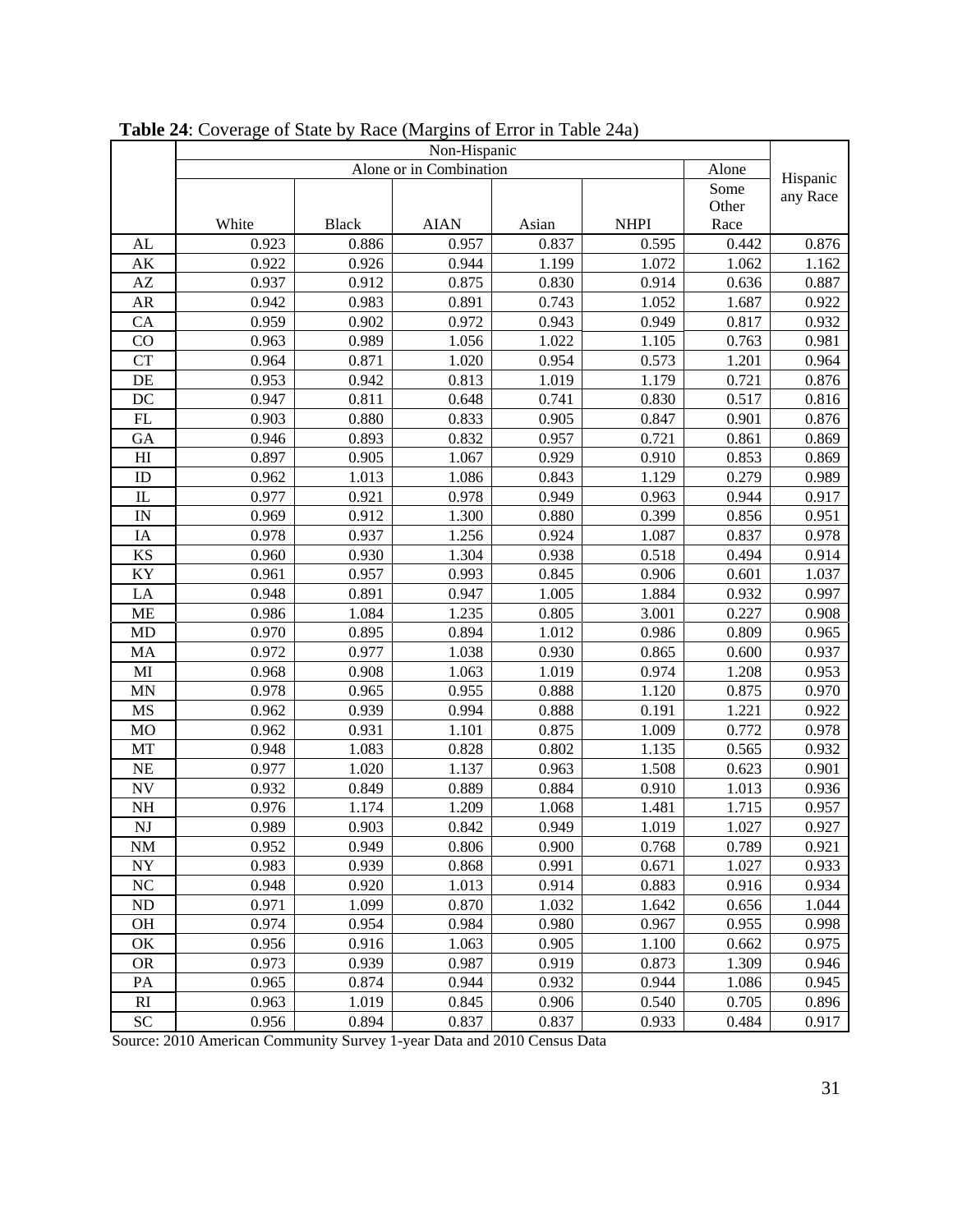|           | Non-Hispanic |              |             |       |             |       |                      |  |  |  |
|-----------|--------------|--------------|-------------|-------|-------------|-------|----------------------|--|--|--|
|           |              | Alone        |             |       |             |       |                      |  |  |  |
|           |              |              |             |       |             | Some  | Hispanic<br>any Race |  |  |  |
|           |              |              |             |       |             | Other |                      |  |  |  |
|           | White        | <b>Black</b> | <b>AIAN</b> | Asian | <b>NHPI</b> | Race  |                      |  |  |  |
| <b>SD</b> | 0.969        | 0.805        | 0.922       | 0.857 | 0.526       | 0.887 | 1.012                |  |  |  |
| TN        | 0.959        | 0.901        | 1.092       | 0.989 | 0.744       | 0.757 | 0.913                |  |  |  |
| TX        | 0.951        | 0.900        | 1.088       | 0.967 | 0.879       | 1.046 | 0.946                |  |  |  |
| UT        | 0.985        | 0.907        | 0.891       | 0.950 | 1.290       | 0.884 | 1.039                |  |  |  |
| VT        | 0.944        | 1.280        | 0.748       | 1.288 | 2.823       | 1.403 | 0.975                |  |  |  |
| VA        | 0.961        | 0.926        | 0.845       | 0.932 | 1.396       | 0.978 | 0.892                |  |  |  |
| WA        | 0.975        | 0.964        | 1.026       | 0.975 | 0.991       | 0.612 | 0.955                |  |  |  |
| WV        | 0.960        | 0.958        | 2.054       | 0.952 | 1.525       | 0.358 | 1.096                |  |  |  |
| WI        | 0.979        | 0.941        | 1.049       | 0.911 | 1.065       | 0.816 | 0.939                |  |  |  |
| WY        | 0.948        | 0.624        | 1.077       | 0.597 | 0.452       | 0.465 | 0.991                |  |  |  |

## **Table 24 Continued**: Coverage of State by Race (Margins of Error in Table 24a)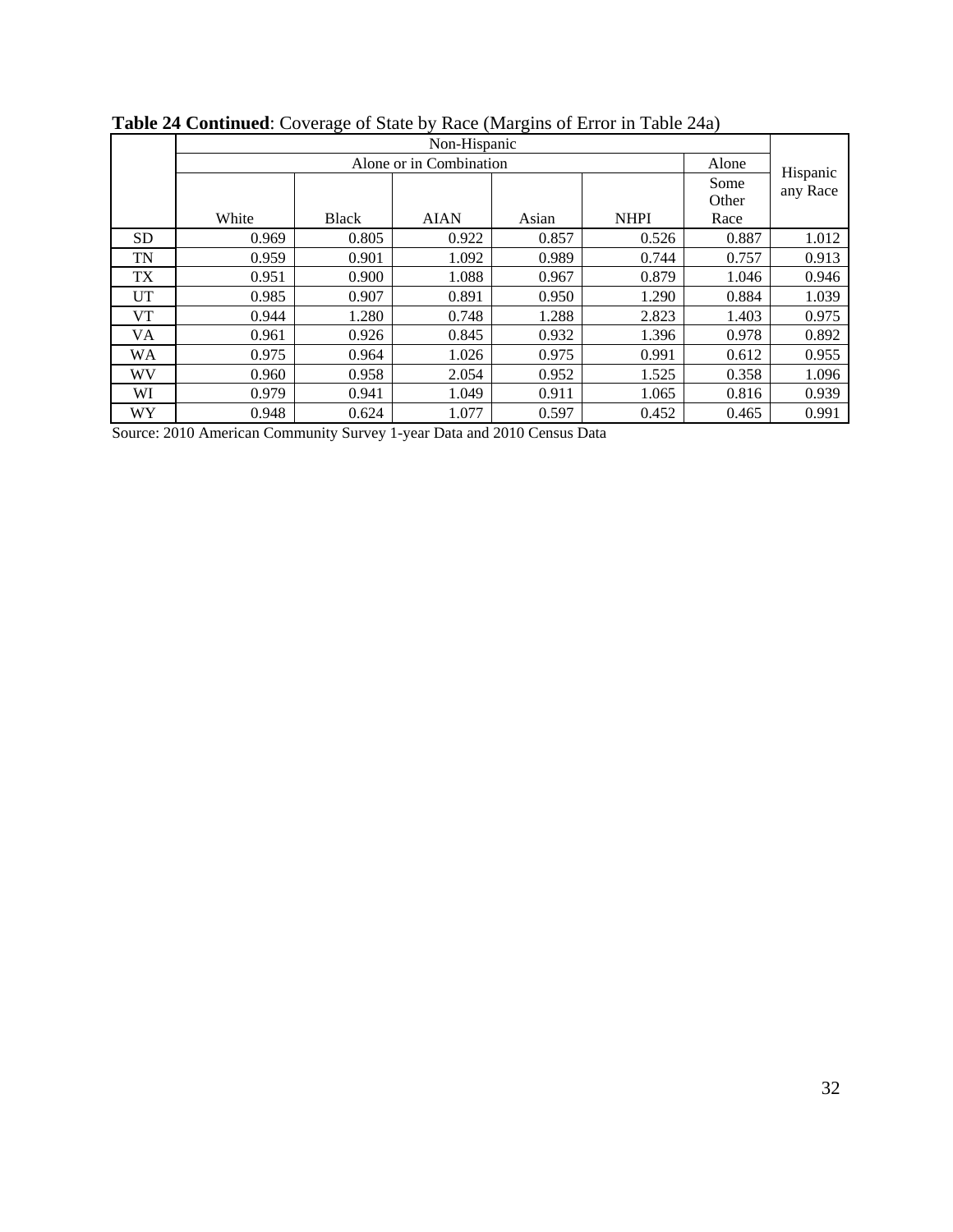|                            | Non-Hispanic |              |                         |       |             |       |                      |  |  |  |
|----------------------------|--------------|--------------|-------------------------|-------|-------------|-------|----------------------|--|--|--|
|                            |              |              | Alone or in Combination |       |             | Alone |                      |  |  |  |
|                            |              |              |                         |       |             | Some  | Hispanic<br>any Race |  |  |  |
|                            |              |              |                         |       |             | Other |                      |  |  |  |
|                            | White        | <b>Black</b> | <b>AIAN</b>             | Asian | <b>NHPI</b> | Race  |                      |  |  |  |
| AL                         | 0.012        | 0.021        | 0.110                   | 0.100 | 0.261       | 0.198 | 0.070                |  |  |  |
| $\mathbf{A}\mathbf{K}$     | 0.027        | 0.163        | 0.050                   | 0.176 | 0.359       | 0.934 | 0.163                |  |  |  |
| $\mathbf{A}\mathbf{Z}$     | 0.010        | 0.059        | 0.048                   | 0.056 | 0.215       | 0.217 | 0.021                |  |  |  |
| ${\sf AR}$                 | 0.015        | 0.045        | 0.112                   | 0.103 | 0.528       | 0.882 | 0.090                |  |  |  |
| CA                         | 0.005        | 0.016        | 0.047                   | 0.010 | 0.073       | 0.090 | 0.007                |  |  |  |
| CO                         | 0.012        | 0.058        | 0.100                   | 0.074 | 0.280       | 0.246 | 0.028                |  |  |  |
| <b>CT</b>                  | 0.012        | 0.045        | 0.160                   | 0.075 | 0.209       | 0.337 | 0.046                |  |  |  |
| DE                         | 0.028        | 0.065        | 0.223                   | 0.116 | 0.811       | 0.453 | 0.118                |  |  |  |
| DC                         | 0.038        | 0.034        | 0.193                   | 0.091 | 0.619       | 0.260 | 0.101                |  |  |  |
| $\mathop{\rm FL}\nolimits$ | 0.006        | 0.015        | 0.070                   | 0.036 | 0.160       | 0.173 | 0.011                |  |  |  |
| GA                         | 0.010        | 0.015        | 0.089                   | 0.049 | 0.178       | 0.177 | 0.036                |  |  |  |
| H <sub>I</sub>             | 0.028        | 0.129        | 0.183                   | 0.026 | 0.048       | 0.508 | 0.073                |  |  |  |
| ID                         | 0.018        | 0.251        | 0.154                   | 0.148 | 0.547       | 0.240 | 0.095                |  |  |  |
| $\rm IL$                   | 0.008        | 0.020        | 0.090                   | 0.034 | 0.317       | 0.227 | 0.020                |  |  |  |
| IN                         | 0.009        | 0.035        | 0.146                   | 0.062 | 0.170       | 0.253 | 0.050                |  |  |  |
| IA                         | 0.011        | 0.086        | 0.166                   | 0.097 | 0.439       | 0.600 | 0.077                |  |  |  |
| $\mathbf{K}\mathbf{S}$     | 0.012        | 0.056        | 0.148                   | 0.082 | 0.211       | 0.228 | 0.050                |  |  |  |
| KY                         | 0.012        | 0.048        | 0.144                   | 0.092 | 0.416       | 0.335 | 0.106                |  |  |  |
| LA                         | 0.012        | 0.024        | 0.107                   | 0.098 | 0.928       | 0.297 | 0.075                |  |  |  |
| <b>ME</b>                  | 0.013        | 0.226        | 0.205                   | 0.183 | 1.917       | 0.193 | 0.191                |  |  |  |
| MD                         | 0.012        | 0.018        | 0.124                   | 0.051 | 0.301       | 0.206 | 0.050                |  |  |  |
| MA                         | 0.008        | 0.047        | 0.136                   | 0.042 | 0.262       | 0.089 | 0.039                |  |  |  |
| MI                         | 0.006        | 0.021        | 0.063                   | 0.051 | 0.255       | 0.242 | 0.046                |  |  |  |
| $\mbox{MN}$                | 0.009        | 0.054        | 0.100                   | 0.056 | 0.317       | 0.318 | 0.057                |  |  |  |
| MS                         | 0.018        | 0.023        | 0.176                   | 0.152 | 0.125       | 0.908 | 0.128                |  |  |  |
| <b>MO</b>                  | 0.008        | 0.034        | 0.111                   | 0.062 | 0.325       | 0.302 | 0.058                |  |  |  |
| MT                         | 0.017        | 0.284        | 0.077                   | 0.180 | 0.649       | 0.365 | 0.145                |  |  |  |
| NE                         | 0.017        | 0.105        | 0.209                   | 0.165 | 1.114       | 0.348 | 0.074                |  |  |  |
| $\ensuremath{\text{NV}}$   | 0.015        | 0.050        | 0.094                   | 0.055 | 0.165       | 0.357 | 0.036                |  |  |  |
| NH                         | 0.017        | 0.236        | 0.242                   | 0.165 | 1.382       | 1.009 | 0.190                |  |  |  |
| NJ                         | 0.008        | 0.028        | 0.110                   | 0.030 | 0.331       | 0.214 | 0.025                |  |  |  |
| $\rm{NM}$                  | 0.023        | 0.133        | 0.054                   | 0.124 | 0.314       | 0.364 | 0.024                |  |  |  |
| NY                         | 0.006        | 0.015        | 0.057                   | 0.026 | 0.141       | 0.109 | 0.016                |  |  |  |
| NC                         | 0.008        | 0.020        | 0.082                   | 0.049 | 0.292       | 0.207 | 0.043                |  |  |  |
| ND                         | 0.019        | 0.317        | 0.101                   | 0.249 | 1.076       | 0.682 | 0.234                |  |  |  |
| OH                         | 0.007        | 0.019        | 0.090                   | 0.050 | 0.389       | 0.271 | 0.049                |  |  |  |
| OK                         | 0.010        | 0.049        | 0.034                   | 0.082 | 0.349       | 0.332 | 0.055                |  |  |  |
| <b>OR</b>                  | 0.011        | 0.097        | 0.085                   | 0.059 | 0.192       | 0.478 | 0.061                |  |  |  |
| PA                         | 0.005        | 0.022        | 0.088                   | 0.043 | 0.220       | 0.190 | 0.034                |  |  |  |
| RI                         | 0.022        | 0.150        | 0.309                   | 0.175 | 0.536       | 0.239 | 0.080                |  |  |  |
| <b>SC</b>                  | 0.013        | 0.023        | 0.109                   | 0.102 | 0.443       | 0.136 | 0.075                |  |  |  |
| ${\rm SD}$                 | 0.020        | 0.239        | 0.087                   | 0.289 | 0.443       | 0.699 | 0.239                |  |  |  |

**Table 24a**: Margins of Error of Estimates of Coverage of State by Race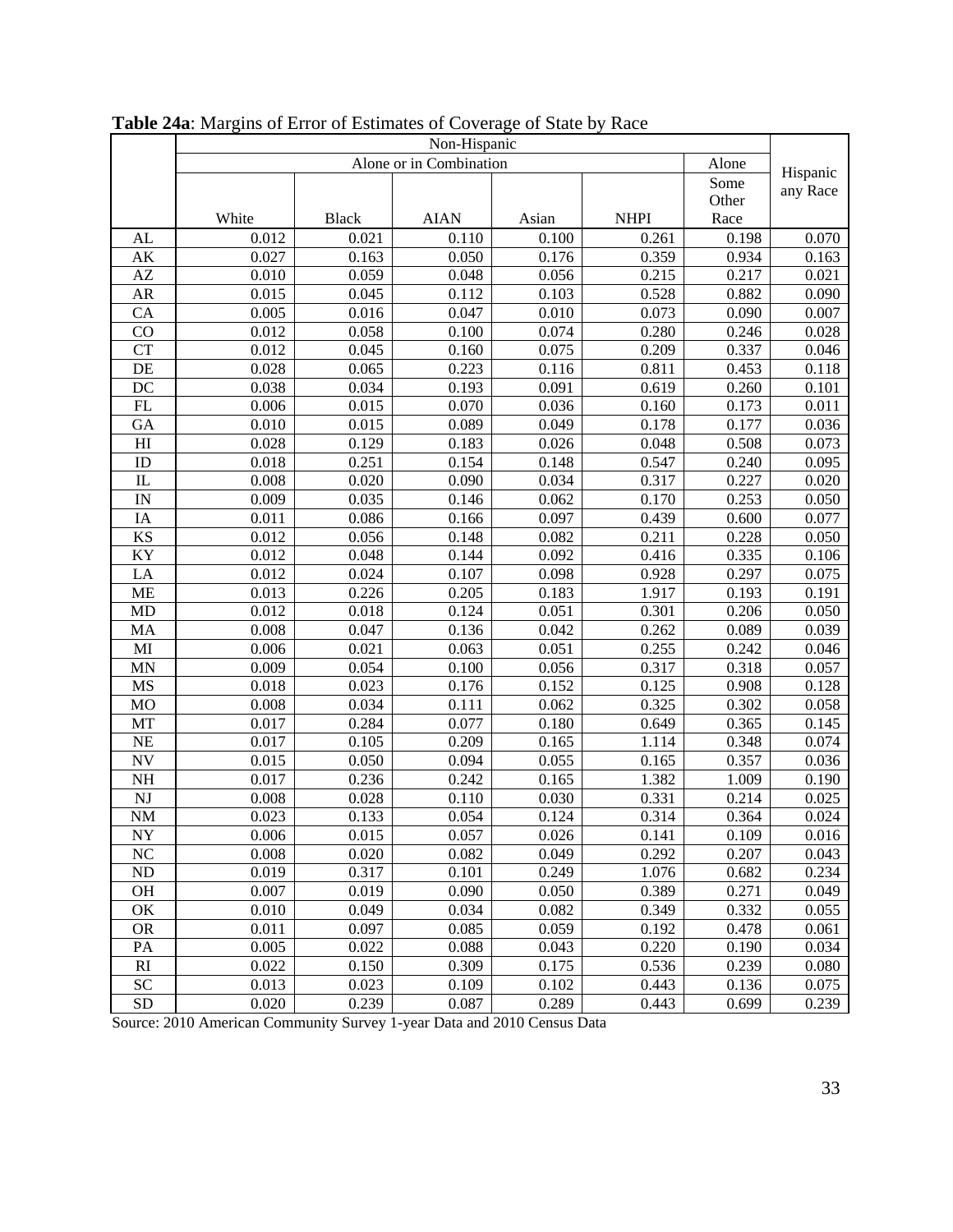|           |       |              | Non-Hispanic            |       |             |       |                      |
|-----------|-------|--------------|-------------------------|-------|-------------|-------|----------------------|
|           |       |              | Alone or in Combination |       |             | Alone |                      |
|           |       |              |                         |       |             | Some  | Hispanic<br>any Race |
|           |       |              |                         |       |             | Other |                      |
|           | White | <b>Black</b> | <b>AIAN</b>             | Asian | <b>NHPI</b> | Race  |                      |
| TN        | 0.009 | 0.025        | 0.141                   | 0.081 | 0.362       | 0.278 | 0.069                |
| <b>TX</b> | 0.007 | 0.017        | 0.060                   | 0.029 | 0.152       | 0.166 | 0.009                |
| UT        | 0.015 | 0.142        | 0.117                   | 0.098 | 0.262       | 0.438 | 0.059                |
| VT        | 0.020 | 0.267        | 0.166                   | 0.317 | 3.396       | 1.256 | 0.223                |
| VA        | 0.010 | 0.022        | 0.085                   | 0.042 | 0.349       | 0.221 | 0.042                |
| WА        | 0.009 | 0.054        | 0.066                   | 0.034 | 0.141       | 0.157 | 0.037                |
| WV        | 0.015 | 0.095        | 0.357                   | 0.218 | 0.869       | 0.255 | 0.225                |
| WI        | 0.008 | 0.049        | 0.078                   | 0.075 | 0.423       | 0.242 | 0.054                |
| WY        | 0.028 | 0.179        | 0.221                   | 0.200 | 0.275       | 0.601 | 0.150                |

**Table 24a Continued**: Margins of Error of Estimates of Coverage of State by Race

## **7.4** Coverage of American Indian/Alaska Native Areas and Persons

Table 25 is a good place to explain the decision to focus on the coverage of the race group AIAN alone or in combination, as opposed to AIAN alone. Clearly, there were race reporting differences between the ACS and 2010 Census for AIAN persons. Many persons who were identified as AIAN alone on the 2010 Census were identified as AIAN alone or in combination in the ACS. However, this differential race characterization is not a dilemma if we consider AIAN alone or in combination; either way a respondent was identified, AIAN alone, or AIAN alone or in combination, they were categorized the same way in the comparison between the ACS and the 2010 Census. Since the primary purpose of this research was to measure ACS coverage, to understand the coverage of AIAN persons we chose to focus analysis on the coverage of persons AIAN alone or in combination.

|                            |           |                |             |            | Difference    |
|----------------------------|-----------|----------------|-------------|------------|---------------|
|                            | 2010      | Pre-controlled |             |            | from $1.0$    |
|                            | Census    | 2010 ACS       | Coverage    |            | Statistically |
|                            | Count     | Estimate       | Ratio       | <b>MOE</b> | Significant   |
| <b>AIAN Alone</b>          | 2,932,248 | 2,373,966      | 0.810       | 0.012      | Yes           |
| <b>AIAN</b> in Combination | 2,288,331 | 2,480,613      | 1.084       | 0.020      | Yes           |
| AIAN Alone or in           |           |                |             |            |               |
| <b>Combination</b>         | 5,220,579 | 4,854,579      | $0.930^{9}$ | 0.011      | Yes           |

**Table 25**: National Coverage for AIAN Alone and AIAN Alone or in Combination

 $\overline{a}$ <sup>9</sup> Neither estimates of AIAN alone nor AIAN alone or in combination are comparable to those found on the ACS Sample Size and Data Quality Web site, as the Web site coverage rates are for an AIAN population defined for the purposes of weighting. Further, on the Web site coverage is calculated by comparing to the 2010 Population Estimates Program estimates.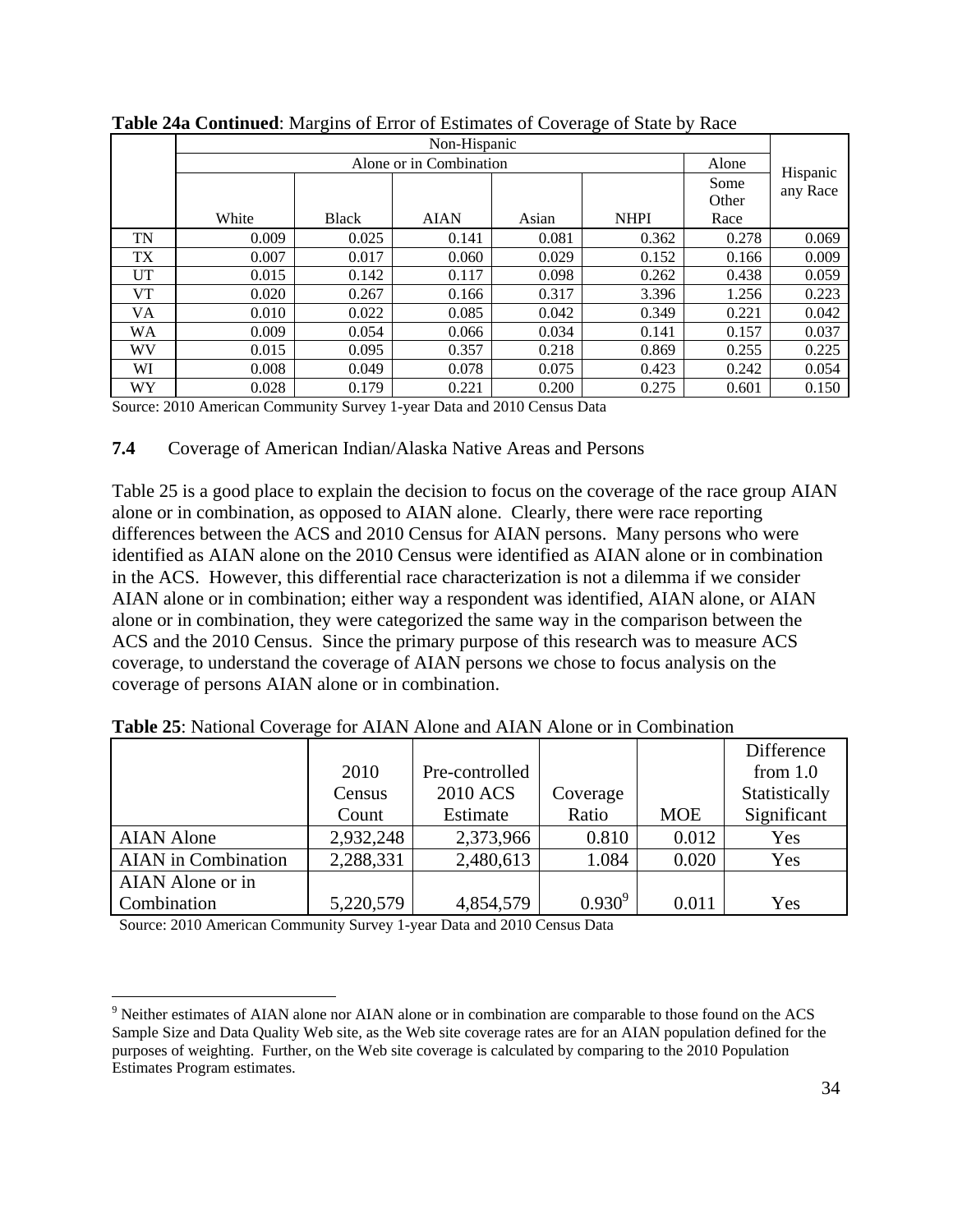In Table 25 we see that nationally, estimates of both AIAN alone (0.810) and AIAN alone or in combination (0.930) were undercovered, while AIAN in combination (1.084) was overcovered. The differences seen between AIAN alone or in combination, AIAN alone, and AIAN in combination were most likely due to differences in how race was reported, a topic which merits further research.

Table 26a shows state-level estimates of the coverage of AIAN alone or in combination persons. As we saw in Table 25, the race group AIAN alone or in combination was undercovered at the national level. However, this coverage varies greatly from state to state. Among the states with larger AIAN alone or in combination populations, we see undercoverage for AIAN alone or in combination in California<sup>10</sup> (0.875), Arizona (0.833), and New Mexico (0.786), whereas in Oklahoma<sup>11</sup> (1.075) there was overcoverage. We also see some relatively higher overcoverage ratios for the AIAN alone or in combination persons in several states with smaller AIAN alone or in combination populations, namely Wyoming (1.303) and West Virginia (2.145). We included in Table 26a the coverage ratios for the not AIAN alone or in combination population in each state for comparison; these shed light more on race reporting differences than on coverage.

1

 $10$  The differences between the estimates of coverage for AIAN alone or in combination in Arizona, California, and New Mexico are not statistically significant from each other.

 $<sup>11</sup>$  The difference between the estimate of coverage for AIAN alone or in combination in Oklahoma is not</sup> statistically significant from that of Wyoming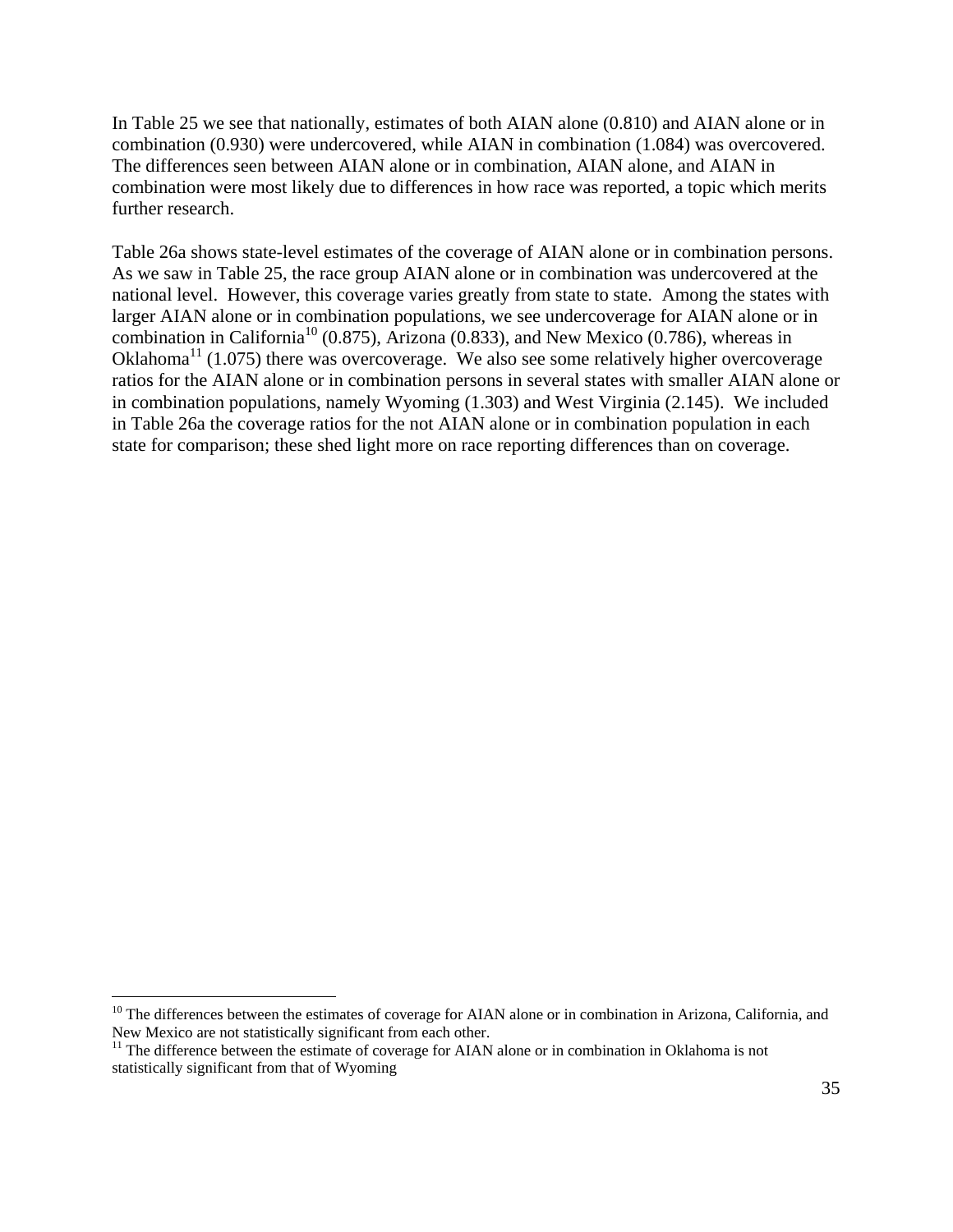|                          | AIAN Alone or in Combination |          |            | Not AIAN Alone or in Combination |                        |          |            |                   |
|--------------------------|------------------------------|----------|------------|----------------------------------|------------------------|----------|------------|-------------------|
|                          |                              |          |            | Difference                       |                        |          |            | Difference        |
|                          | 2010                         |          |            | from $1.0$                       | 2010                   |          |            | from $1.0$        |
|                          | Census                       | Coverage |            | Statistically                    | Census                 | Coverage |            | Statistically     |
| <b>State</b>             | Count                        | Ratio    | <b>MOE</b> | Significant                      | Count                  | Ratio    | <b>MOE</b> | Significant       |
| AL                       | 57,118                       | 0.943    | 0.110      | $\rm No$                         | 4,722,618              | 0.910    | 0.010      | Yes               |
| $\mathbf{A}\mathbf{K}$   | 138,312                      | 0.945    | 0.052      | Yes                              | 571,919                | 0.953    | 0.028      | Yes               |
| $\mathbf{A}\mathbf{Z}$   | 353,386                      | 0.833    | 0.044      | Yes                              | $\overline{6,}038,631$ | 0.922    | 0.008      | Yes               |
| AR                       | 47,588                       | 0.871    | 0.103      | Yes                              | 2,868,330              | 0.947    | 0.013      | Yes               |
| CA                       | 723,225                      | 0.875    | 0.035      | Yes                              | 36,530,731             | 0.944    | 0.003      | Yes               |
| CO                       | 107,832                      | 1.025    | 0.083      | $\rm No$                         | 4,921,364              | 0.966    | 0.009      | Yes               |
| <b>CT</b>                | 31,140                       | 0.891    | 0.130      | $\rm No$                         | 3,542,957              | 0.955    | 0.010      | Yes               |
| DE                       | 9,899                        | 0.764    | 0.183      | Yes                              | 888,035                | 0.950    | 0.023      | Yes               |
| DC                       | 6,521                        | 0.614    | 0.154      | Yes                              | 595,202                | 0.862    | 0.019      | Yes               |
| FL                       | 162,562                      | 0.848    | 0.069      | Yes                              | 18,638,748             | 0.894    | 0.004      | Yes               |
| GA                       | 84,024                       | 0.771    | 0.071      | Yes                              | 9,603,629              | 0.926    | 0.007      | Yes               |
| H                        | 33,470                       | 1.105    | 0.162      | $\rm No$                         | 1,326,831              | 0.903    | 0.018      | Yes               |
| ID                       | 36,385                       | 1.069    | 0.142      | $\rm No$                         | 1,531,197              | 0.962    | 0.016      | Yes               |
| IL                       | 101,451                      | 0.806    | 0.070      | Yes                              | 12,729,181             | 0.960    | 0.005      | Yes               |
| $\ensuremath{\text{IN}}$ | 49,738                       | 1.216    | 0.126      | Yes                              | 6,434,064              | 0.959    | 0.008      | Yes               |
| IA                       | 24,511                       | 1.274    | 0.180      | Yes                              | 3,021,844              | 0.973    | 0.009      | Yes               |
| KA                       | 59,130                       | 1.241    | 0.137      | Yes                              | 2,793,988              | 0.947    | 0.011      | Yes               |
| KY                       | 31,355                       | 0.988    | 0.130      | $\rm No$                         | 4,308,012              | 0.961    | 0.010      | Yes               |
| LA                       | 55,079                       | 0.987    | 0.107      | No                               | 4,478,293              | 0.933    | 0.010      | Yes               |
| <b>ME</b>                | 18,482                       | 1.239    | 0.196      | Yes                              | 1,309,879              | 0.980    | 0.013      | Yes               |
| MD                       | 58,657                       | 0.869    | 0.118      | Yes                              | 5,714,895              | 0.949    | 0.009      | Yes               |
| MA                       | 50,705                       | 0.914    | 0.105      | No                               | 6,496,924              | 0.964    | 0.007      | Yes               |
| MI                       | 139,095                      | 1.031    | 0.058      | $\rm No$                         | 9,744,545              | 0.958    | 0.006      | $\overline{Y}$ es |
| <b>MN</b>                | 101,900                      | 0.928    | 0.094      | No                               | 5,202,025              | 0.972    | 0.008      | Yes               |
| MS                       | 25,910                       | 1.013    | 0.168      | $\rm No$                         | 2,941,387              | 0.952    | 0.014      | Yes               |
| MO                       | 72,376                       | 1.149    | 0.118      | Yes                              | 5,916,551              | 0.954    | 0.008      | Yes               |
| MT                       | 78,601                       | 0.813    | 0.075      | Yes                              | 910,814                | 0.950    | 0.019      | Yes               |
| NE                       | 29,816                       | 1.110    | 0.171      | $\rm No$                         | 1,796,525              | 0.968    | 0.015      | Yes               |
| <b>NV</b>                | 55,945                       | 0.815    | 0.081      | Yes                              | 2,644,606              | 0.926    | 0.012      | Yes               |
| $\rm NH$                 | 10,524                       | 1.189    | 0.216      | $\rm No$                         | 1,305,946              | 0.981    | 0.016      | Yes               |
| NJ                       | 70,716                       | 0.835    | 0.097      | Yes                              | 8,721,178              | 0.965    | 0.007      | Yes               |
| $\rm{NM}$                | 219,512                      | 0.786    | 0.053      | Yes                              | 1,839,667              | 0.941    | 0.013      | Yes               |
| ${\rm NY}$               | 221,058                      | 0.727    | 0.043      | Yes                              | 19,157,044             | 0.970    | 0.004      | Yes               |
| NC                       | 184,082                      | 0.976    | 0.071      | No                               | 9,351,401              | 0.937    | 0.006      | Yes               |
| ND                       | 42,996                       | 0.878    | 0.100      | Yes                              | 629,595                | 0.974    | 0.019      | Yes               |
| OH                       | 90,124                       | 1.010    | 0.081      | N <sub>0</sub>                   | 11,446,380             | 0.971    | 0.005      | Yes               |
| OK                       | 482,760                      | 1.075    | 0.034      | Yes                              | 3,268,591              | 0.923    | 0.008      | Yes               |
| <b>OR</b>                | 109,223                      | 0.942    | 0.082      | N <sub>0</sub>                   | 3,721,851              | 0.968    | 0.010      | Yes               |
| PA                       | 81,092                       | 0.870    | 0.077      | Yes                              | 12,621,287             | 0.954    | 0.005      | Yes               |
| RI                       | 14,394                       | 0.797    | 0.242      | $\rm No$                         | 1,038,173              | 0.952    | 0.018      | Yes               |
| <b>SC</b>                | 42,171                       | 0.812    | 0.099      | Yes                              | 4,583,193              | 0.933    | 0.010      | Yes               |
| SD                       | 82,073                       | 0.913    | 0.082      | Yes                              | 732,107                | 0.967    | 0.021      | Yes               |
| <b>TN</b>                | 54,874                       | 1.080    | 0.127      | No                               | 6,291,231              | 0.946    | 0.008      | Yes               |
| TX                       | 315,264                      | 0.909    | 0.046      | Yes                              | 24,830,297             | 0.944    | 0.004      | Yes               |

**Table 26a**: Coverage of Persons AIAN Alone or in Combination versus not AIAN Alone or in Combination at the State Level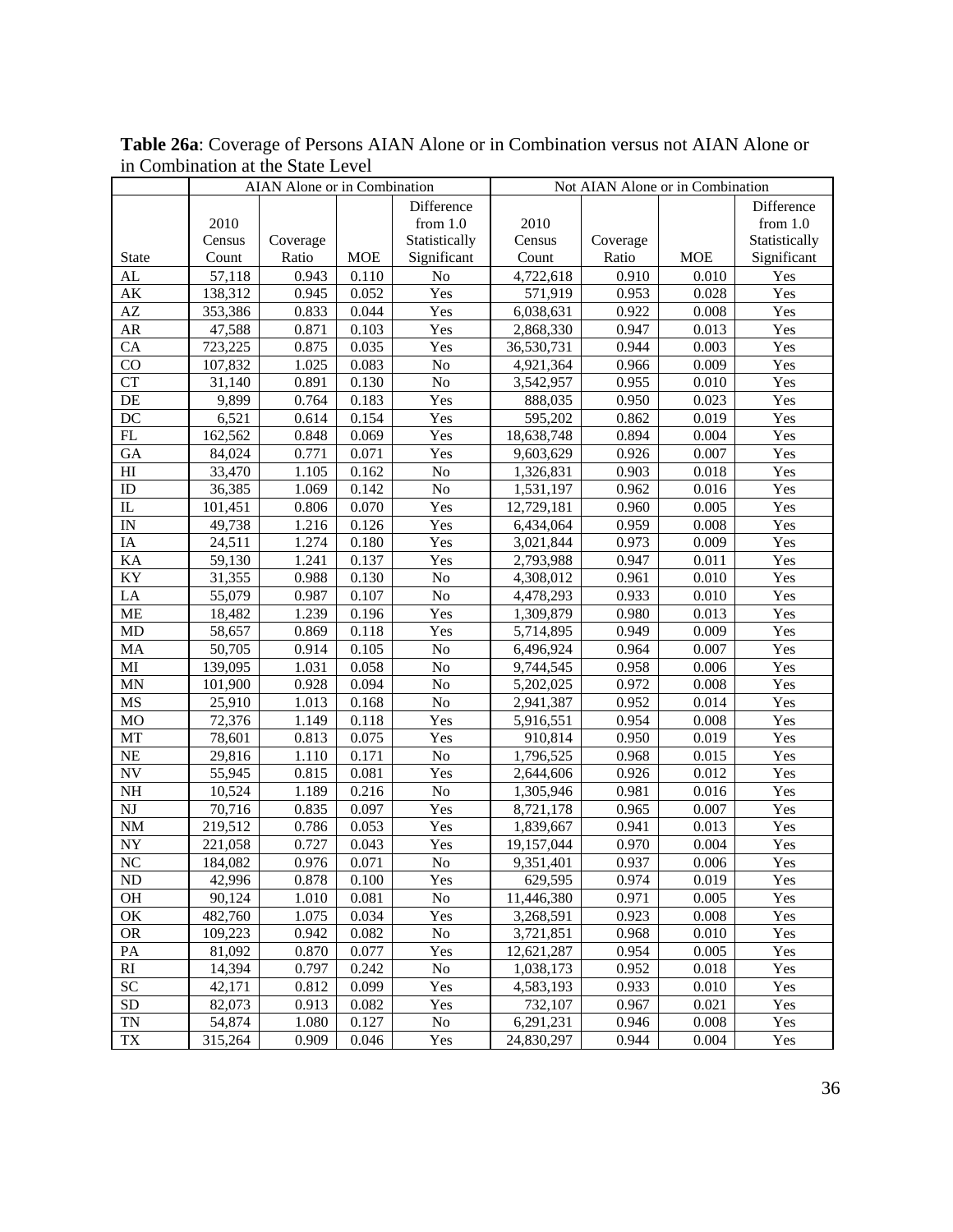|              |         | AIAN Alone or in Combination |       |               | Not AIAN Alone or in Combination |          |            |               |  |
|--------------|---------|------------------------------|-------|---------------|----------------------------------|----------|------------|---------------|--|
|              |         |                              |       | Difference    |                                  |          |            | Difference    |  |
|              | 2010    |                              |       | from $1.0$    | 2010                             |          |            | from $1.0$    |  |
|              | Census  | Coverage                     |       | Statistically | Census                           | Coverage |            | Statistically |  |
| <b>State</b> | Count   | Ratio                        | MOE   | Significant   | Count                            | Ratio    | <b>MOE</b> | Significant   |  |
| UT           | 50.064  | 0.892                        | 0.125 | No            | 2,713,821                        | 0.994    | 0.012      | No            |  |
| <b>VT</b>    | 7.379   | 0.727                        | 0.159 | Yes           | 618,362                          | 0.952    | 0.021      | Yes           |  |
| VI           | 80,924  | 0.814                        | 0.086 | Yes           | 7,920,100                        | 0.948    | 0.008      | Yes           |  |
| <b>WA</b>    | 198,998 | 0.999                        | 0.060 | No            | 6,525,542                        | 0.971    | 0.008      | Yes           |  |
| WV           | 13,314  | 2.145                        | 0.396 | Yes           | 1,839,680                        | 0.951    | 0.014      | Yes           |  |
| WI           | 86,228  | 1.057                        | 0.083 | No            | 5,600,758                        | 0.969    | 0.008      | Yes           |  |
| WY           | 18,596  | 1.303                        | 0.252 | Yes           | 545,030                          | 0.933    | 0.026      | Yes           |  |

**Table 26a Continued**: Coverage of Persons AIAN Alone or in Combination versus not AIAN Alone or in Combination at the State Level

In Table 26b we show the coverage ratios of AIAN alone, and AIAN in combination (only), for states. For reasons discussed earlier, these results are confounded with race reporting differences between the ACS and 2010 Census. We recommend Table 26a for a better understanding of the coverage of AIAN alone or in combination persons for states, as the coverage ratios shown in Table 26a are more robust to race reporting differences. Regarding Table 26b, for many states the AIAN in combination was high, higher than AIAN alone or in combination, or higher than AIAN alone. With a coverage ratio of 1.029 for AIAN in combination, California is an example. We point out that several states with large AIAN populations went against this pattern, such as Arizona and New Mexico. This is due to the presence of the Navajo Nation Reservation in these two states. We discuss this observation again later when we examine the coverage rates for AIAN areas.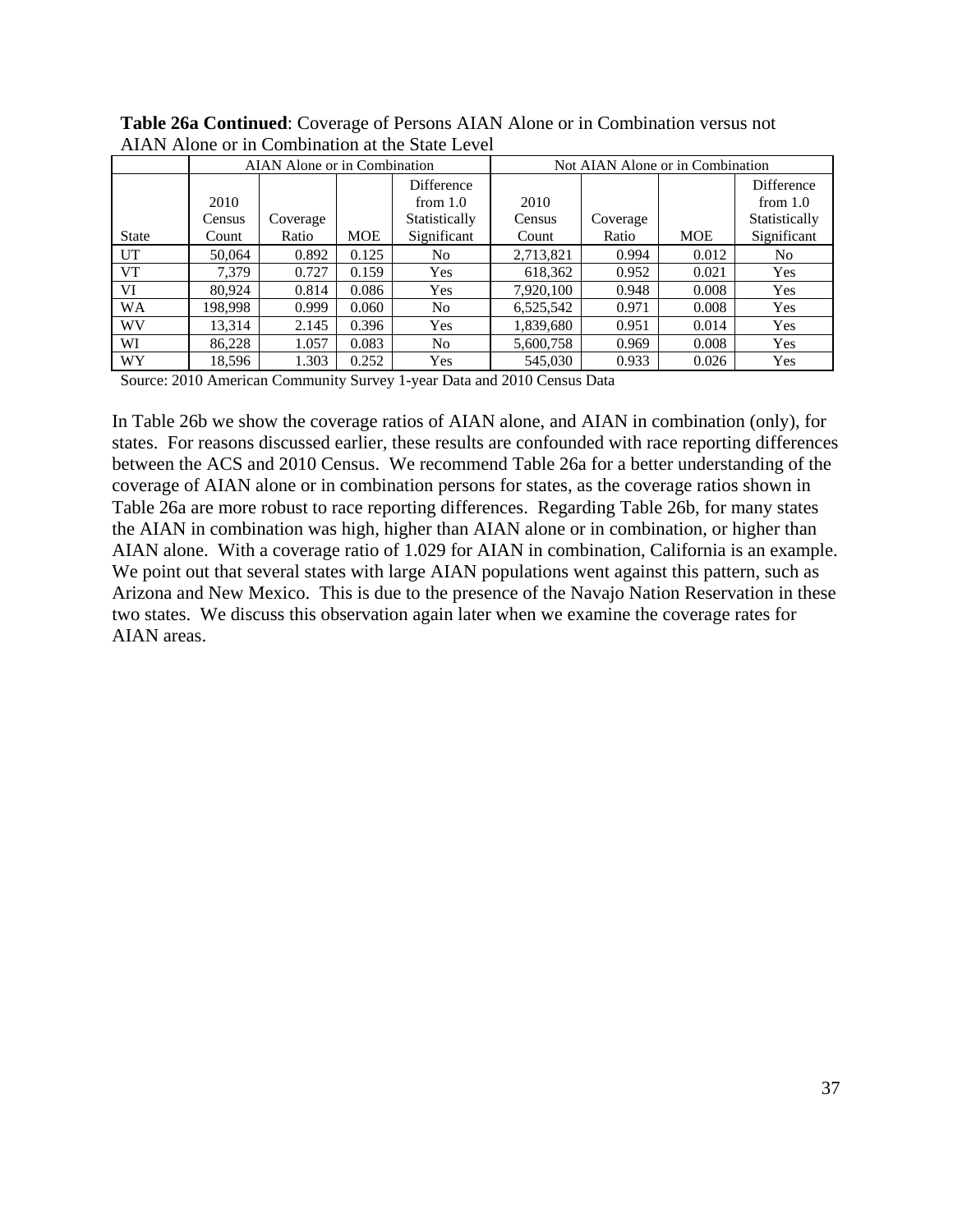|             |                         | <b>AIAN</b> Alone |            | <b>AIAN</b> in Combination |                   |            | AIAN Alone or<br>in Combination |            |
|-------------|-------------------------|-------------------|------------|----------------------------|-------------------|------------|---------------------------------|------------|
| State       | 2010<br>Census<br>Count | Coverage<br>Ratio | <b>MOE</b> | 2010<br>Census<br>Count    | Coverage<br>Ratio | <b>MOE</b> | Coverage<br>Ratio               | <b>MOE</b> |
| AL          | 28,218                  | 0.978             | 0.176      | 28,900                     | 0.909             | 0.122      | 0.943                           | 0.110      |
| AК          | 104,871                 | 0.936             | 0.056      | 33,441                     | 0.976             | 0.116      | 0.945                           | 0.052      |
| AZ          | 296,529                 | 0.847             | 0.048      | 56,857                     | 0.758             | 0.093      | 0.833                           | 0.044      |
| AR          | 22,248                  | 0.792             | 0.141      | 25,340                     | 0.941             | 0.147      | 0.871                           | 0.103      |
| CA          | 362,801                 | 0.722             | 0.040      | 360,424                    | 1.029             | 0.051      | 0.875                           | 0.035      |
| CO          | 56,010                  | 0.885             | 0.111      | 51,822                     | 1.176             | 0.115      | 1.025                           | 0.083      |
| <b>CT</b>   | 11,256                  | 0.510             | 0.125      | 19,884                     | 1.107             | 0.204      | 0.891                           | 0.130      |
| DE          | 4,181                   | 0.512             | 0.206      | 5,718                      | 0.948             | 0.260      | 0.764                           | 0.183      |
| DC          | 2,079                   | 0.597             | 0.297      | 4,442                      | 0.622             | 0.171      | 0.614                           | 0.154      |
| FL          | 71,458                  | 0.822             | 0.098      | 91,104                     | 0.868             | 0.080      | 0.848                           | 0.069      |
| GA          | 32,151                  | 0.664             | 0.117      | 51,873                     | 0.838             | 0.096      | 0.771                           | 0.071      |
| HI          | 4,164                   | 0.547             | 0.180      | 29,306                     | 1.184             | 0.180      | 1.105                           | 0.162      |
| ID          | 21,441                  | 0.993             | 0.176      | 14,944                     | 1.179             | 0.187      | 1.069                           | 0.142      |
| IL          | 43,963                  | 0.658             | 0.099      | 57,488                     | 0.920             | 0.095      | 0.806                           | 0.070      |
| $_{\rm IN}$ | 18,462                  | 0.947             | 0.176      | 31,276                     | 1.375             | 0.180      | 1.216                           | 0.126      |
| IA          | 11,084                  | 0.884             | 0.190      | 13,427                     | 1.595             | 0.287      | 1.274                           | 0.180      |
| KS          | 28,150                  | 0.964             | 0.148      | 30,980                     | 1.493             | 0.205      | 1.241                           | 0.137      |
| KY          | 10,120                  | 0.903             | 0.215      | 21,235                     | 1.029             | 0.174      | 0.988                           | 0.130      |
| LA          | 30,579                  | 0.946             | 0.158      | 24,500                     | 1.039             | 0.147      | 0.987                           | 0.107      |
| МE          | 8,568                   | 0.763             | 0.149      | 9,914                      | 1.650             | 0.341      | 1.239                           | 0.196      |
| MD          | 20,420                  | 0.840             | 0.246      | 38,237                     | 0.884             | 0.139      | 0.869                           | 0.118      |
| MA          | 18,850                  | 0.772             | 0.163      | 31,855                     | 0.998             | 0.145      | 0.914                           | 0.105      |
| MI          | 62,007                  | 0.963             | 0.077      | 77,088                     | 1.085             | 0.082      | 1.031                           | 0.058      |
| MN          | 60,916                  | 0.883             | 0.104      | 40,984                     | 0.995             | 0.141      | 0.928                           | 0.094      |
| MS          | 15,030                  | 0.873             | 0.194      | 10,880                     | 1.206             | 0.304      | 1.013                           | 0.168      |
| MO          | 27,376                  | 0.811             | 0.125      | 45,000                     | 1.354             | 0.167      | 1.149                           | 0.118      |
| MT          | 62,555                  | 0.800             | 0.085      | 16,046                     | 0.863             | 0.164      | 0.813                           | 0.075      |
| NE          | 18,427                  | 0.848             | 0.171      | 11,389                     | 1.535             | 0.321      | 1.110                           | 0.171      |
| NV          | 32,062                  | 0.749             | 0.102      | 23,883                     | 0.904             | 0.147      | 0.815                           | 0.081      |
| NH          | 3,150                   | 1.086             | 0.434      | 7,374                      | 1.234             | 0.260      | 1.189                           | 0.216      |
| NJ          | 29,026                  | 0.593             | 0.125      | 41,690                     | 1.003             | 0.144      | 0.835                           | 0.097      |
| <b>NM</b>   | 193,222                 | 0.799             | 0.056      | 26,290                     | 0.691             | 0.109      | 0.786                           | 0.053      |
| NY          | 106,906                 | 0.591             | 0.059      | 114,152                    | 0.854             | 0.065      | 0.727                           | 0.043      |
| NC          | 122,110                 | 0.784             | 0.077      | 61,972                     | 1.355             | 0.133      | 0.976                           | 0.071      |
| ND          | 36,591                  | 0.817             | 0.102      | 6,405                      | 1.226             | 0.309      | 0.878                           | 0.100      |
| <b>OH</b>   | 25,292                  | 0.889             | 0.144      | 64,832                     | 1.057             | 0.103      | 1.010                           | 0.081      |
| OK          | 321,687                 | 0.822             | 0.035      | 161,073                    | 1.580             | 0.074      | 1.075                           | 0.034      |
| <b>OR</b>   | 53,203                  | 0.904             | 0.107      | 56,020                     | 0.978             | 0.098      | 0.942                           | 0.082      |
| PA          | 26,843                  | 0.685             | 0.100      | 54,249                     | 0.962             | 0.093      | 0.870                           | 0.077      |
| RI          | 6,058                   | 0.411             | 0.144      | 8,336                      | 1.077             | 0.393      | 0.797                           | 0.242      |
| <b>SC</b>   | 19,524                  | 0.575             | 0.108      | 22,647                     | 1.015             | 0.172      | 0.812                           | 0.099      |

**Table 26b**: AIAN Alone. AIAN in Combination, and AIAN Alone or in Combination by State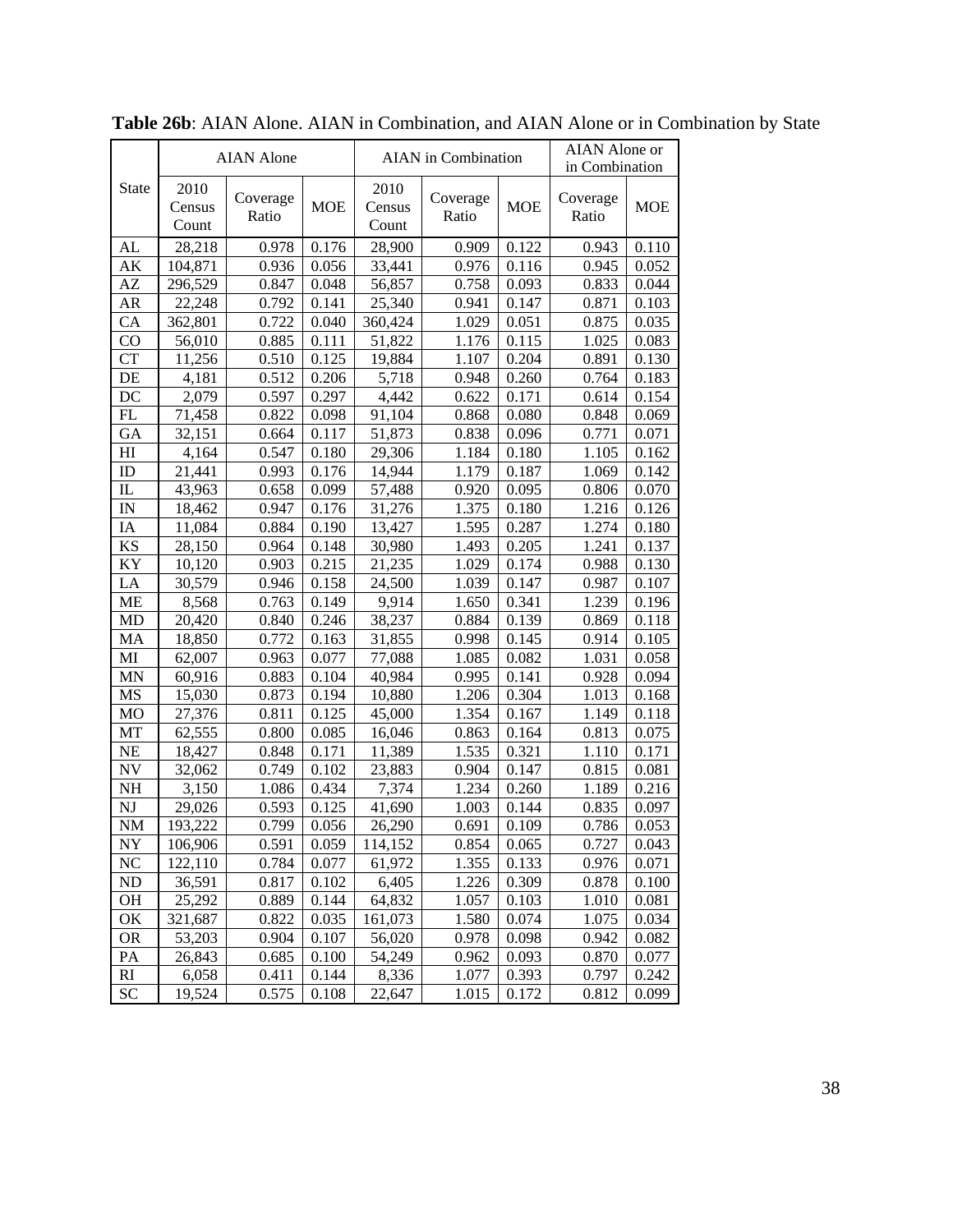|              | <b>AIAN Alone</b>       |                   |            |                         | AIAN in Combination |            | AIAN Alone or in<br>Combination |            |
|--------------|-------------------------|-------------------|------------|-------------------------|---------------------|------------|---------------------------------|------------|
| <b>State</b> | 2010<br>Census<br>Count | Coverage<br>Ratio | <b>MOE</b> | 2010<br>Census<br>Count | Coverage<br>Ratio   | <b>MOE</b> | Coverage<br>Ratio               | <b>MOE</b> |
| <b>SD</b>    | 71.817                  | 0.900             | 0.089      | 10,256                  | 1.001               | 0.208      | 0.913                           | 0.082      |
| TN           | 19.994                  | 0.872             | 0.198      | 34,880                  | 1.198               | 0.172      | 1.080                           | 0.127      |
| TX           | 170,972                 | 0.763             | 0.060      | 144.292                 | 1.083               | 0.076      | 0.909                           | 0.046      |
| <b>UT</b>    | 32,927                  | 0.912             | 0.125      | 17,137                  | 0.853               | 0.233      | 0.892                           | 0.125      |
| <b>VT</b>    | 2.207                   | 0.750             | 0.278      | 5.172                   | 0.717               | 0.187      | 0.727                           | 0.159      |
| VA.          | 29,225                  | 0.817             | 0.148      | 51.699                  | 0.812               | 0.103      | 0.814                           | 0.086      |
| WA           | 103.869                 | 0.943             | 0.079      | 95.129                  | 1.060               | 0.082      | 0.999                           | 0.060      |
| WV           | 3.787                   | 0.846             | 0.380      | 9.527                   | 2.662               | 0.517      | 2.145                           | 0.396      |
| WI           | 54.526                  | 0.818             | 0.081      | 31.702                  | 1.467               | 0.197      | 1.057                           | 0.083      |
| WY           | 13,336                  | 0.902             | 0.237      | 5,260                   | 2.322               | 0.760      | 1.303                           | 0.252      |

**Table 26b Continued:** AIAN Alone. AIAN in Combination, and AIAN Alone or in Combination by State

1

Table 27 shows the coverage of the total population for the 20 largest AIAN areas according to the 2010 Census and 2010 ACS 1-year estimates. (Note that the definition of AIAN areas includes Alaska native village statistical areas<sup>12</sup>). We see, generally, there was undercoverage of AIAN areas. It is important to note that no AIAN area had statistically significant overcoverage.

 $12$  AIAN areas include but are not restricted to American Indian reservations and trust lands, tribal jurisdiction statistical areas, Alaska native regional corporations, Alaska native village statistical areas, and tribal designated statistical areas. For a complete listing and detailed description of types of AIAN areas go to the Census Bureau webpage, http://www.census.gov/geo/www/2010census/gtc/gtc\_aiannha.html.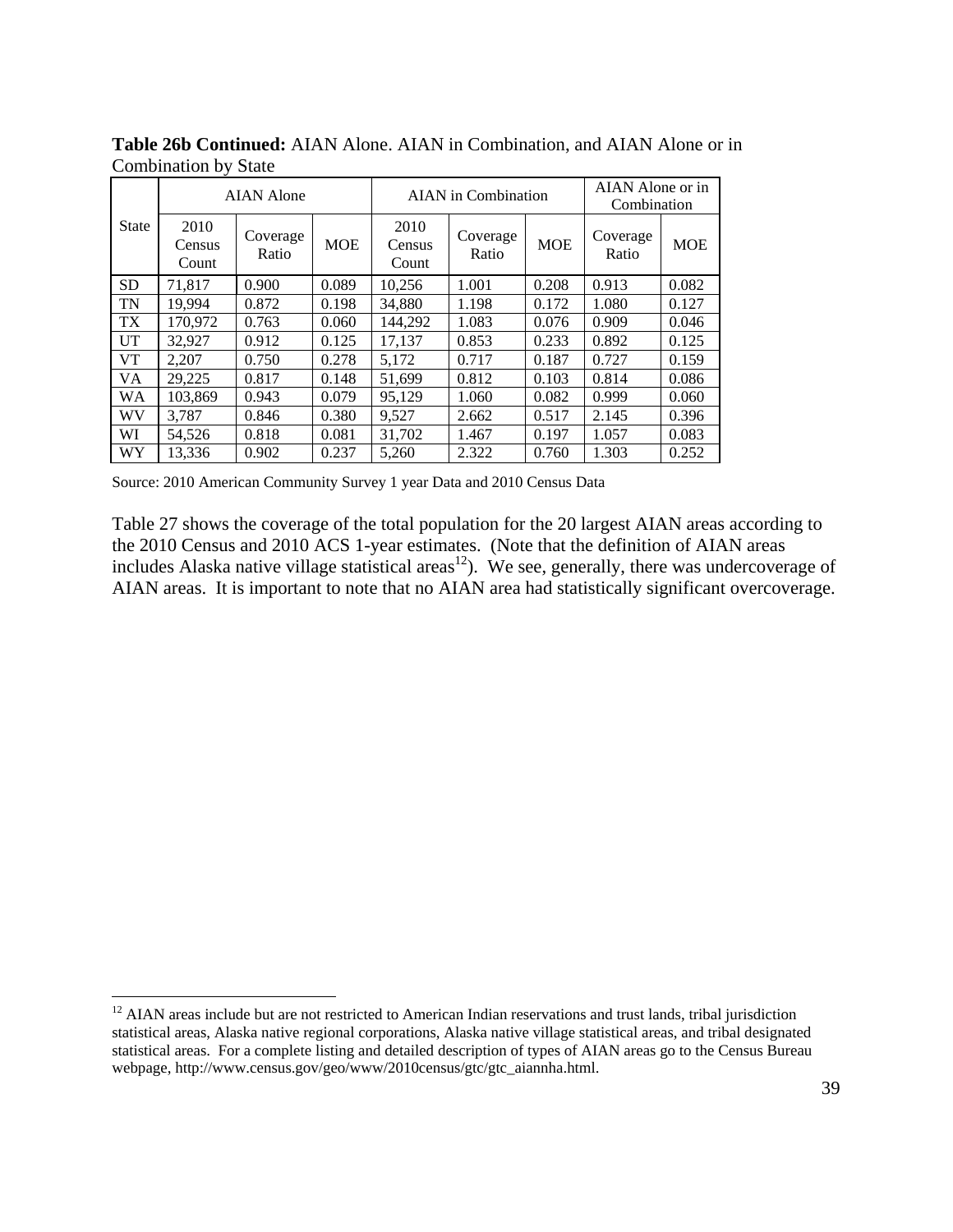|                                                              |         |        |            | Difference     |
|--------------------------------------------------------------|---------|--------|------------|----------------|
|                                                              | 2010    | Cover- |            | from $1.0$     |
|                                                              | Census  | age    |            | Statistically  |
|                                                              | Count   | Ratio  | <b>MOE</b> | Significant    |
| Creek OTS $A^{13}$ , OK                                      | 758,622 | 0.946  | 0.023      | Yes            |
| Cherokee OTSA, OK                                            | 505,021 | 0.984  | 0.027      | N <sub>o</sub> |
| Lumbee (state) $SDTSA^{14}$ , NC                             | 490,899 | 0.947  | 0.035      | Yes            |
| Chickasaw OTSA, OK                                           | 302,861 | 0.924  | 0.041      | Yes            |
| Choctaw OTSA, OK                                             | 233,126 | 0.943  | 0.041      | Yes            |
| United Houma Nation (state) SDTSA, LA                        | 203,077 | 0.963  | 0.060      | N <sub>o</sub> |
| Kiowa-Comanche-Apache-Fort Sill Apache OTSA, OK              | 197,781 | 0.992  | 0.047      | N <sub>o</sub> |
| Cheyenne-Arapaho OTSA, OK                                    | 174,108 | 0.913  | 0.042      | Yes            |
| Navajo Nation Reservation and Off-Reservation, AZ-NM-UT      | 173,667 | 0.837  | 0.048      | Yes            |
| Citizen Potawatomi Nation-Absentee Shawnee OTSA, OK          | 117,911 | 0.913  | 0.061      | Yes            |
| Cherokees of Southeast Alabama (state) SDTSA, AL             | 83,668  | 0.944  | 0.042      | Yes            |
| Knik ANVSA <sup>15</sup> , AK                                | 65,768  | 0.876  | 0.071      | Yes            |
| Sac and Fox OTSA, OK                                         | 57,450  | 0.873  | 0.074      | Yes            |
| Coharie (state) SDTSA, NC                                    | 56,432  | 0.906  | 0.062      | Yes            |
| Echota Cherokee (state) SDTSA, AL                            | 53,622  | 0.885  | 0.092      | Yes            |
| Osage Reservation, OK                                        | 47,472  | 0.831  | 0.090      | Yes            |
| Puyallup Reservation and Off-Reservation Trust Land, WA      | 46,816  | 0.956  | 0.082      | No             |
| Samish TDSA <sup>16</sup> , WA                               | 36,727  | 1.004  | 0.066      | N <sub>o</sub> |
| Kenaitze ANVSA, AK                                           | 32,902  | 1.036  | 0.114      | N <sub>o</sub> |
| Yakama Nation Reservation and Off-Reservation Trust Land, WA | 31,272  | 0.941  | 0.141      | No             |

**Table 27**: Coverage in the 20 largest AIAN Areas

In Table 28 we see that in AIAN areas, the coverage ratios of AIAN alone or in combination<sup>17</sup> (0.919), AIAN alone (0.819), not AIAN alone or in combination (0.944), and of the total population (0.938) were all undercovered. The coverage ratio of AIAN in combination (only) at 1.455, was an artifact of race reporting differences. The coverage of the total population living in AIAN areas was lower than that of the total population of the nation (0.948, see Table 2).

 $\overline{a}$ 

<sup>&</sup>lt;sup>13</sup> Oklahoma Tribal Statistical Area

<sup>&</sup>lt;sup>14</sup> State Designated Tribal Statistical Area

<sup>&</sup>lt;sup>15</sup> Alaska Native Village Statistical Area

<sup>&</sup>lt;sup>16</sup> Tribal Designated Statistical Area

<sup>&</sup>lt;sup>17</sup> The differences between the coverage ratios of AIAN alone or in combination, not AIAN alone or in combination, and of the total population residing in AIAN areas are not statistically significant.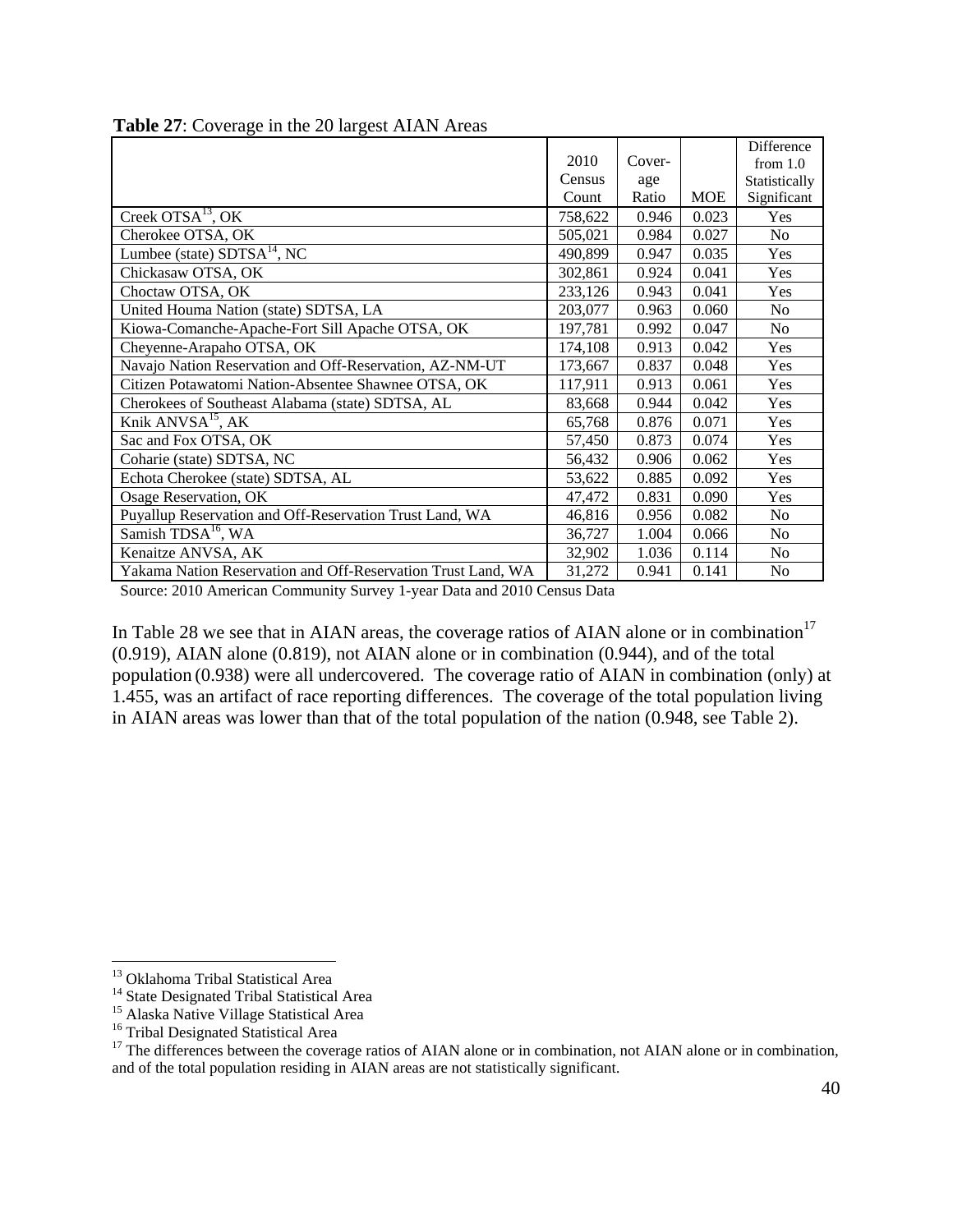|                                 |             |          |            | Difference    |
|---------------------------------|-------------|----------|------------|---------------|
|                                 |             |          |            | from $1.0$    |
|                                 | 2010 Census | Coverage |            | Statistically |
|                                 | Count       | Ratio    | <b>MOE</b> | Significant   |
| AIAN Alone or in                |             |          |            |               |
| Combination                     | 1,147,552   | 0.919    | 0.021      | Yes           |
| <b>AIAN</b> Alone               | 967,135     | 0.819    | 0.018      | Yes           |
| AIAN in combination             | 180,417     | 1.455    | 0.076      | Yes           |
| Not AIAN Alone or in            |             |          |            |               |
| Combination                     | 3,671,188   | 0.944    | 0.011      | Yes           |
| <b>Total Population in AIAN</b> |             |          |            |               |
| Areas                           | 4,818,740   | 0.938    | 0.009      | Yes           |

**Table 28**: Coverage of AIAN Alone or in Combination versus not AIAN Alone or in Combination for AIAN Areas

Source: 2010 American Community Survey 1-year Data and 2010 Census Data

Table 29a shows the coverage ratios of the 20 largest AIAN areas for 2010 ACS 1-year estimates for the race group AIAN alone or in combination. For comparison it also shows the coverage ratios for the not AIAN alone or in combination population in these AIAN areas.

We make the following observations from Table 29a.

 $\overline{a}$ 

- There was overcoverage of the AIAN alone or in combination population in the Creek OTSA,  $OK^{18}$  (1.146) and Cherokee OTSA, OK (1.067) areas. In contrast, there was overcoverage of the not AIAN alone or in combination in both of these areas as well (0.915 and  $0.956$ <sup>19</sup>.
- There was undercoverage of the AIAN alone or in combination population in seven of the largest 20 AIAN areas.
- There was undercoverage of the not AIAN alone or in combination population in thirteen of the 20 largest AIAN areas.
- There was overcoverage of the not AIAN alone or in combination population in only the Navajo Reservation and Off-Reservation-AZ-NM-UT (1.687), though the population involved was small at 4,346 and the MOE was large.

<sup>&</sup>lt;sup>18</sup> The difference between the coverage rates of AIAN alone or in combination in Creek OTSA and that of Cherokee OTSA is not statistically significant.

<sup>&</sup>lt;sup>19</sup> The difference between the coverage rates of not AIAN alone or in combination in Creek OTSA and that of Cherokee OTSA is not statistically significant.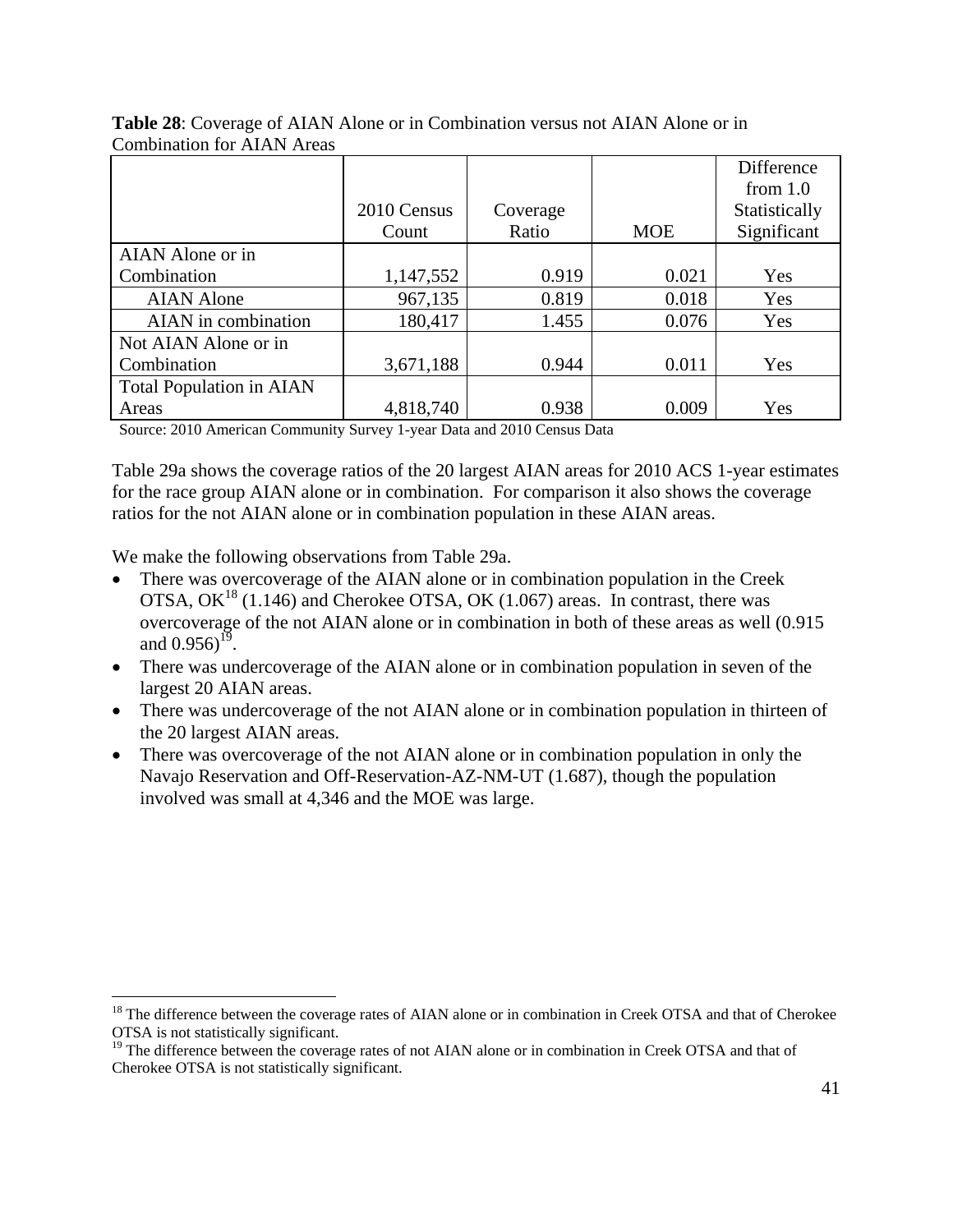|                                                                    |                         |                                |               | AIAN Alone or in Combination                                    | Not AIAN Alone or in Combination |                                |             |                                                          |
|--------------------------------------------------------------------|-------------------------|--------------------------------|---------------|-----------------------------------------------------------------|----------------------------------|--------------------------------|-------------|----------------------------------------------------------|
|                                                                    | 2010<br>Census<br>Count | $Cov-$<br>erage   MOE<br>Ratio |               | <b>Difference</b><br>from $1.0$<br>Statistically<br>Significant | 2010<br>Census<br>Count          | $Cov-$<br>erage   MOE<br>Ratio |             | Difference<br>from $1.0$<br>Statistically<br>Significant |
| Creek OTSA, OK                                                     | 99,451                  |                                | 1.146 0.088   | Yes                                                             | 659,171                          |                                | 0.915 0.023 | Yes                                                      |
| Cherokee OTSA, OK                                                  | 125,440                 |                                | 1.067 0.063   | Yes                                                             | 379,581                          |                                | 0.956 0.034 | Yes                                                      |
| Lumbee (state) SDTSA, NC                                           | 71,754                  | 0.897                          | 0.106         | No                                                              | 419,145                          |                                | 0.955 0.038 | Yes                                                      |
| Chickasaw OTSA, OK                                                 | 41,048                  | 1.047                          | 0.144         | No                                                              | 261,813                          |                                | 0.904 0.043 | Yes                                                      |
| Choctaw OTSA, OK                                                   | 47,649                  |                                | 1.050 0.118   | No                                                              | 185,477                          |                                | 0.915 0.039 | Yes                                                      |
| United Houma Nation (state)<br>SDTSA, LA                           | 9,990                   |                                | 0.772 0.259   | N <sub>o</sub>                                                  | 193,087                          |                                | 0.973 0.064 | No                                                       |
| Kiowa-Comanche-Apache-<br>Fort Sill Apache OTSA, OK                | 16,249                  |                                | 1.199 0.210   | No                                                              | 181,532                          |                                | 0.974 0.046 | No                                                       |
| Cheyenne-Arapaho OTSA,<br>OK                                       | 13,145                  |                                | 0.700 0.166   | Yes                                                             | 160,963                          |                                | 0.930 0.043 | Yes                                                      |
| Navajo Nation Reservation<br>and Off-Reservation, AZ-<br>NM-UT     | 169,321                 |                                | 0.815 0.049   | Yes                                                             | 4,346                            |                                | 1.687 0.482 | Yes                                                      |
| Citizen Potawatomi Nation-<br>Absentee Shawnee OTSA,<br>OK         | 13,463                  |                                | 0.897 0.199   | N <sub>o</sub>                                                  | 104,448                          |                                | 0.915 0.065 | Yes                                                      |
| <b>Cherokees of Southeast</b><br>Alabama (state) SDTSA, AL         | 842                     |                                | 0.640 0.280   | Yes                                                             | 82,826                           |                                | 0.947 0.043 | Yes                                                      |
| Knik ANVSA, AK                                                     | 6,582                   |                                | 1.097 0.312   | No                                                              | 59,186                           | 0.851                          | 0.077       | Yes                                                      |
| Sac and Fox OTSA, OK                                               | 8,347                   |                                | $0.645$ 0.189 | Yes                                                             | 49,103                           |                                | 0.912 0.078 | Yes                                                      |
| Coharie (state) SDTSA, NC                                          | 1,757                   |                                | 0.867 0.291   | No                                                              | 54,675                           | 0.907                          | 0.062       | Yes                                                      |
| Echota Cherokee (state)<br>SDTSA, AL                               | 3,590                   |                                | 0.577 0.323   | Yes                                                             | 50,032                           |                                | 0.907 0.092 | Yes                                                      |
| Osage Reservation, OK                                              | 9,920                   |                                | 0.748 0.179   | Yes                                                             | 37,552                           |                                | 0.852 0.105 | Yes                                                      |
| Puyallup Reservation and<br>Off-Reservation Trust Land,<br>WA      | 2,127                   |                                | 0.501 0.298   | Yes                                                             | 44,689                           |                                | 0.978 0.086 | No                                                       |
| Samish TDSA, WA                                                    | 801                     |                                | 1.366 0.487   | No                                                              | 35,926                           |                                | 0.996 0.068 | No                                                       |
| Kenaitze ANVSA, AK                                                 | 3,417                   |                                | 0.938 0.418   | $\rm No$                                                        | 29,485                           | 1.047                          | 0.127       | No                                                       |
| Yakama Nation Reservation<br>and Off-Reservation Trust<br>Land, WA | 8,022                   |                                | 1.037 0.272   | N <sub>o</sub>                                                  | 23,250                           |                                | 0.908 0.167 | N <sub>o</sub>                                           |

**Table 29a**: Coverage of AIAN Alone or in Combination versus not AIAN Alone or in Combination for the 20 Largest AIAN Areas

In Table 29b we show the coverage ratios of AIAN alone and AIAN in combination for the 20 largest AIAN areas. For reasons discussed earlier, the AIAN alone coverage is confounded with race reporting differences between the ACS and 2010 Census that the AIAN alone or in combination was more robust to. Almost all AIAN or in combination persons in the Navajo Nation Reservation identified themselves as AIAN alone. Hence their coverage ratios for AIAN alone and AIAN alone or in combination were close.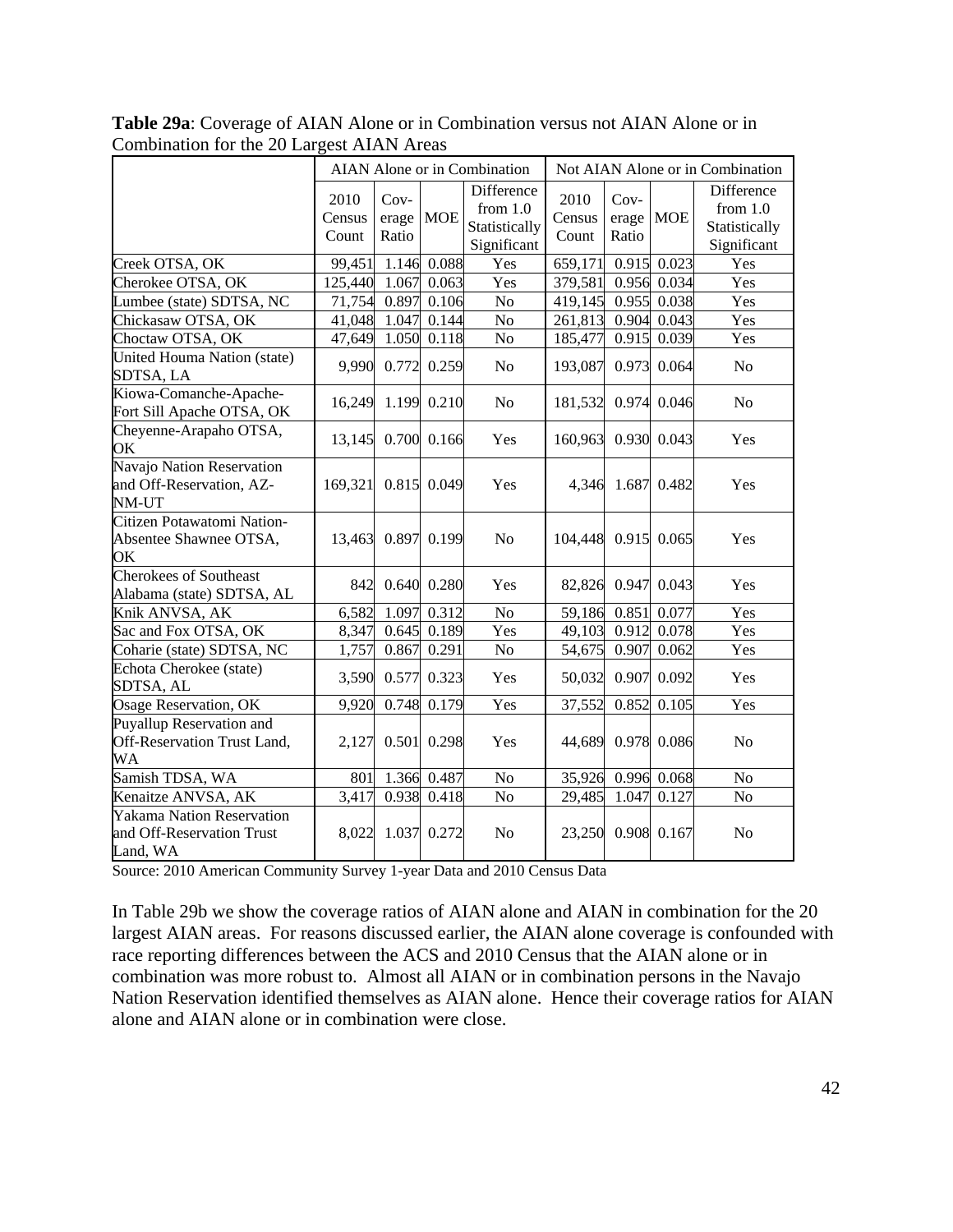|                                                                    |         | <b>AIAN</b> Alone |            |        | <b>AIAN</b> in Combination |            |
|--------------------------------------------------------------------|---------|-------------------|------------|--------|----------------------------|------------|
|                                                                    | 2010    |                   |            | 2010   |                            |            |
|                                                                    | Census  | Coverage          |            | Census | Coverage                   |            |
|                                                                    | Count   | Ratio             | <b>MOE</b> | Count  | Ratio                      | <b>MOE</b> |
| Creek OTSA, OK                                                     | 63,608  | 0.914             | 0.095      | 35,843 | 1.558                      | 0.160      |
| Cherokee OTSA, OK                                                  | 89,808  | 0.804             | 0.066      | 35,632 | 1.731                      | 0.136      |
| Lumbee (state) SDTSA, NC                                           | 64,300  | 0.725             | 0.101      | 7,454  | 2.373                      | 0.613      |
| Chickasaw OTSA, OK                                                 | 26,862  | 0.707             | 0.122      | 14,186 | 1.691                      | 0.297      |
| Choctaw OTSA, OK                                                   | 33,869  | 0.741             | 0.108      | 13,780 | 1.809                      | 0.293      |
| United Houma Nation(state)<br>SDTSA, LA                            | 7,919   | 0.803             | 0.294      | 2,071  | 0.654                      | 0.387      |
| Kiowa-Comanche-Apache-<br>Fort Sill Apache OTSA                    | 11,138  | 0.969             | 0.196      | 5,111  | 1.700                      | 0.474      |
| Cheyenne-Arapaho OTSA,<br>OK                                       | 8,896   | 0.709             | 0.201      | 4,249  | 0.681                      | 0.241      |
| Navajo Nation Reservation<br>and Off-Reservation, AZ-<br>NM-UT     | 166,824 | 0.820             | 0.050      | 2,497  | 0.489                      | 0.193      |
| Citizen Potawatomi Nation-<br>Absentee Shawnee OTSA                | 8,566   | 0.457             | 0.147      | 4,897  | 1.668                      | 0.523      |
| <b>Cherokees of Southeast</b><br>Alabama (state) SDTSA             | 337     | 0.806             | 0.465      | 505    | 0.529                      | 0.482      |
| Knik ANVSA, AK                                                     | 3,529   | 1.118             | 0.371      | 3,053  | 1.073                      | 0.454      |
| Sac and Fox OTSA, OK                                               | 5,798   | 0.536             | 0.193      | 2,549  | 0.892                      | 0.341      |
| Coharie (state) SDTSA, NC                                          | 1,192   | 1.045             | 0.372      | 565    | 0.491                      | 0.303      |
| Echota Cherokee (state)<br>SDTSA, AL                               | 2,139   | 0.462             | 0.258      | 1,451  | 0.748                      | 0.682      |
| Osage Reservation, OK                                              | 6,858   | 0.657             | 0.203      | 3,062  | 0.950                      | 0.329      |
| Puyallup Reservation and<br>Off-Reservation Trust Land,<br>WA      | 1,282   | 0.352             | 0.377      | 845    | 0.727                      | 0.485      |
| Samish TDSA, WA                                                    | 310     | 1.868             | 0.862      | 491    | 1.048                      | 0.513      |
| Kenaitze ANVSA, AK                                                 | 2,001   | 0.775             | 0.526      | 1,416  | 1.168                      | 0.776      |
| Yakama Nation Reservation<br>and Off-Reservation Trust<br>Land, WA | 7,239   | 1.069             | 0.316      | 783    | 0.746                      | 0.743      |

**Table 29b**: Coverage of AIAN Alone and AIAN in Combination for the 20 Largest AIAN Areas

In Table 30a we see that both males (0.928) and females (0.948) were undercovered in AIAN areas. As seen in earlier in Table 12, the coverage ratio for females in AIAN areas was not significantly different than that of the nation (0.954), but the coverage ratio for males in AIAN areas was less than that of the nation (0.942).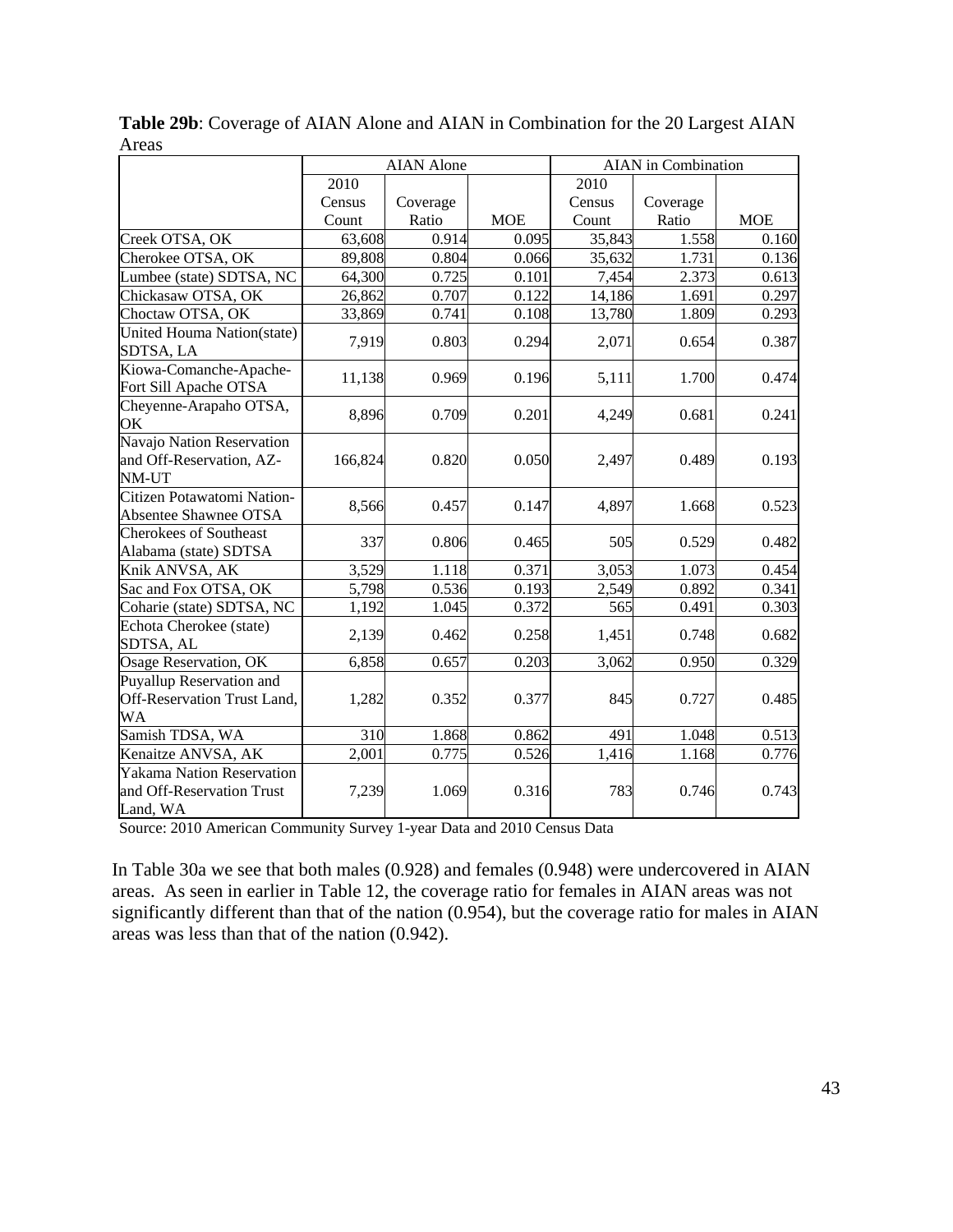| Sex    | Coverage Ratio | <b>MOE</b> | Difference from 1.0 Statistically Significant |
|--------|----------------|------------|-----------------------------------------------|
| Female | 0.948          | $0.010\,$  | Yes                                           |
| Male   | 0.928          | 0.010      | Yes                                           |

**Table 30a**: Coverage in AIAN Areas by Sex

In Table 30b, we see that the undercoverage in AIAN areas across all age groups was statistically significant except for age groups 55-64 and 75+. Generally, the differences in the coverage ratios between the AIAN areas and the national totals were not statistically significant (see Table 13). The only exception was the 65-74 (0.948) age group, which saw higher coverage at the national level (0.983).

Age Group Coverage Ratio | MOE Difference from 1.0 Statistically Significant 0-4 0.950 0.030 Yes 5-14 0.935 0.022 Yes 15-17 0.915 0.029 Yes 18-19 | 0.916 | 0.049 | Yes 20-24 | 0.890 | 0.028 | Yes 25-29 0.909 0.031 Yes 30-34 0.947 0.032 Yes 35-44 0.928 0.020 Yes 45-49 0.921 0.027 Yes 50-54 0.944 0.027 Yes 55-64 0.983 0.024 No 65-74 0.948 0.023 Yes 75+ 0.974 0.027 No

**Table 30b**: Coverage in AIAN Areas by Age Groups

Source: 2010 American Community Survey 1-year Data and 2010 Census Data

 $\overline{a}$ 

In Table 30c we see the coverage ratios of females and males crossed by age group. For comparison to national results, see Table 15. In AIAN areas, the differences in the coverage ratios for females were not statistically significant from the national level. The differences in the coverage ratios for males were not statistically significant from those at the national level except for age groups 50-54<sup>20</sup> (0.901) and 65-74 (0.935), whose national coverage ratios were 0.944 and 0.980 respectively.

 $20$  The difference between the coverage rates of male 50-54 and male 65-74 is not statistically significant.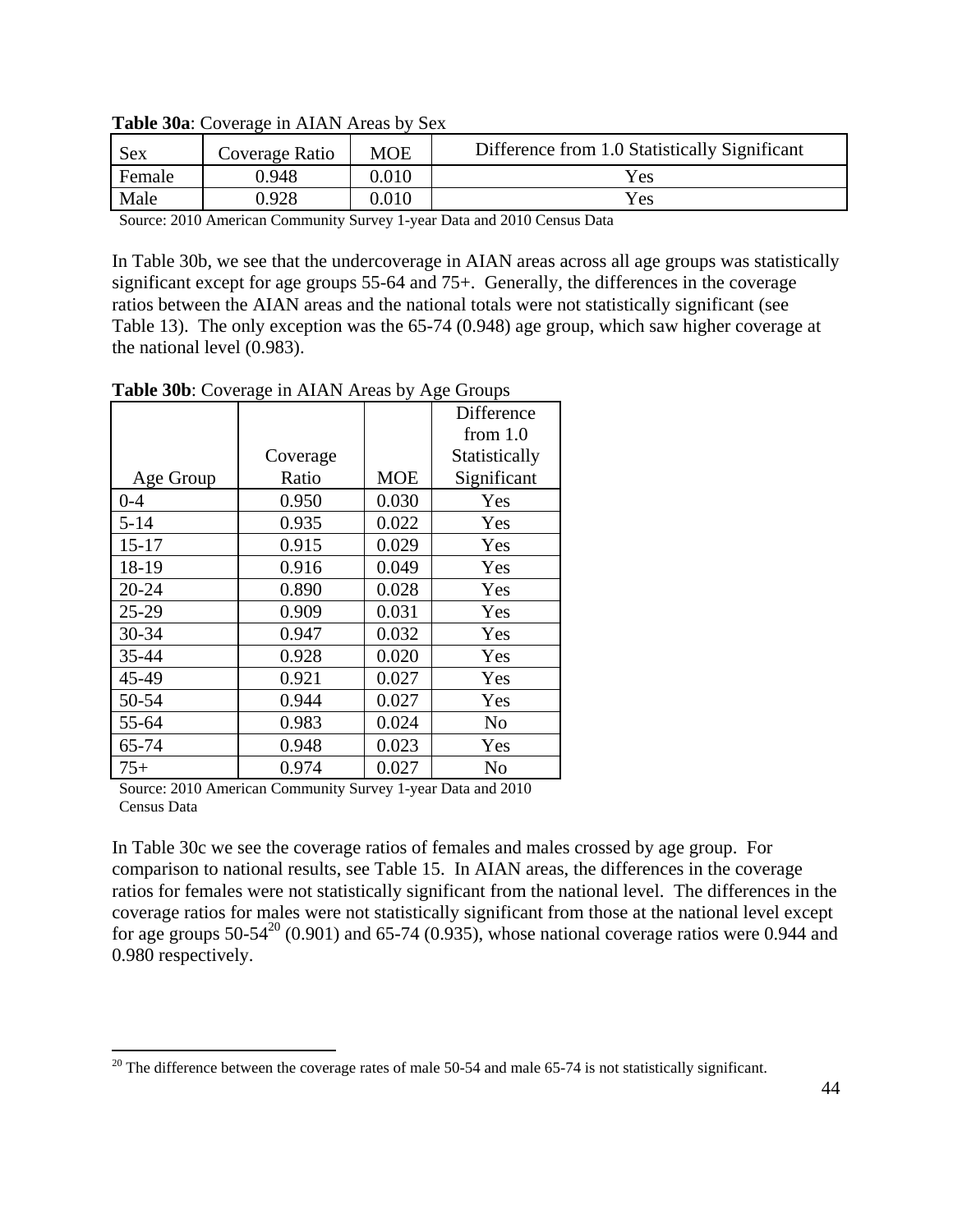| <b>Sex</b> | Age<br>Group | Coverage<br>Ratio | <b>MOE</b> | Difference<br>from $1.0$<br>Statistically<br>Significant |
|------------|--------------|-------------------|------------|----------------------------------------------------------|
| Female     | $0 - 4$      | 0.963             | 0.041      | N <sub>o</sub>                                           |
|            | $5 - 14$     | 0.946             | 0.029      | Yes                                                      |
|            | $15 - 17$    | 0.916             | 0.040      | Yes                                                      |
|            | 18-19        | 0.914             | 0.059      | Yes                                                      |
|            | 20-24        | 0.904             | 0.039      | Yes                                                      |
|            | $25-29$      | 0.914             | 0.035      | Yes                                                      |
|            | 30-34        | 0.937             | 0.038      | Yes                                                      |
|            | 35-44        | 0.940             | 0.022      | Yes                                                      |
|            | 45-49        | 0.928             | 0.030      | Yes                                                      |
|            | 50-54        | 0.985             | 0.033      | N <sub>o</sub>                                           |
|            | 55-64        | 0.995             | 0.026      | N <sub>o</sub>                                           |
|            | 65-74        | 0.960             | 0.027      | Yes                                                      |
|            | $75+$        | 0.954             | 0.032      | Yes                                                      |
| Male       | $0 - 4$      | 0.938             | 0.037      | Yes                                                      |
|            | $5 - 14$     | 0.924             | 0.029      | Yes                                                      |
|            | $15 - 17$    | 0.914             | 0.043      | Yes                                                      |
|            | 18-19        | 0.919             | 0.064      | Yes                                                      |
|            | 20-24        | 0.877             | 0.040      | Yes                                                      |
|            | 25-29        | 0.904             | 0.039      | Yes                                                      |
|            | 30-34        | 0.956             | 0.044      | N <sub>o</sub>                                           |
|            | 35-44        | 0.915             | 0.025      | Yes                                                      |
|            | 45-49        | 0.914             | 0.036      | Yes                                                      |
|            | 50-54        | 0.901             | 0.030      | Yes                                                      |
|            | 55-64        | 0.970             | 0.028      | Yes                                                      |
|            | 65-74        | 0.935             | 0.027      | Yes                                                      |
|            | $75+$        | 1.004             | 0.037      | N <sub>o</sub>                                           |

**Table 30c**: Coverage in AIAN Areas broken down by Sex and Age Group

1

In Table 31a we see that coverage ratios for most of the 20 largest tribal groupings were not significantly different from 1.0. Among the larger AIAN tribal groupings, several had coverage ratios close to 1.0, for example Cherokee<sup>21</sup> (1.010), Chippewa (1.003), and Sioux (1.051). Only six tribal groupings, notably Navajo (0.911), showed undercoverage.

 $21$  The differences in the coverage rates between Cherokee, Chippewa, and Sioux were not statistically significant.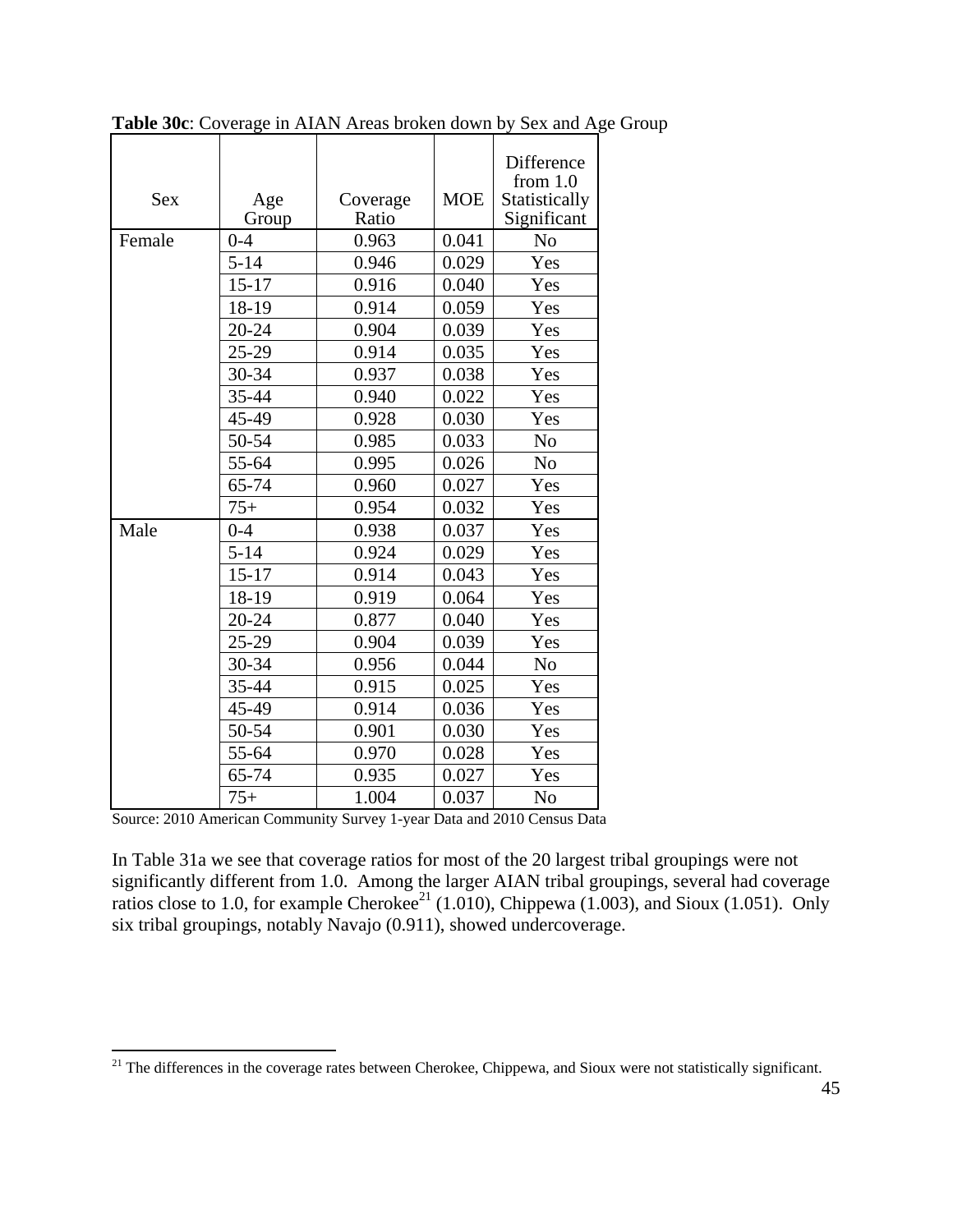|                           | 2010    |          |            |                                  |
|---------------------------|---------|----------|------------|----------------------------------|
| Tribal                    | Census  | Coverage |            | Difference from 1.0              |
| Grouping                  | Count   | Ratio    | <b>MOE</b> | <b>Statistically Significant</b> |
| Navajo                    | 286,731 | 0.911    | 0.047      | Yes                              |
| Cherokee                  | 284,247 | 1.010    | 0.044      | N <sub>o</sub>                   |
| Chippewa                  | 112,757 | 1.003    | 0.070      | N <sub>o</sub>                   |
| Sioux                     | 112,176 | 1.051    | 0.075      | N <sub>o</sub>                   |
| Choctaw                   | 103,910 | 0.835    | 0.071      | Yes                              |
| Apache                    | 63,193  | 0.961    | 0.094      | N <sub>o</sub>                   |
| Lumbee                    | 62,306  | 0.901    | 0.124      | N <sub>o</sub>                   |
| Pueblo                    | 49,695  | 0.940    | 0.119      | N <sub>o</sub>                   |
| Creek                     | 48,352  | 0.927    | 0.095      | N <sub>o</sub>                   |
| Iroquois                  | 40,570  | 1.073    | 0.112      | N <sub>o</sub>                   |
| Chickasaw                 | 27,973  | 0.691    | 0.108      | Yes                              |
| <b>Blackfeet</b>          | 27,279  | 0.793    | 0.143      | Yes                              |
| Inupiat                   | 24,859  | 2.150    | 0.204      | Yes                              |
| Pima                      | 22,040  | 0.813    | 0.205      | N <sub>0</sub>                   |
| Yaqui                     | 21,679  | 0.728    | 0.124      | Yes                              |
| Potawatomi                | 20,412  | 0.882    | 0.178      | N <sub>o</sub>                   |
| Tohono O'Odham            | 19,522  | 1.056    | 0.292      | N <sub>o</sub>                   |
| Alaska Athabaskan         | 15,623  | 1.109    | 0.214      | N <sub>o</sub>                   |
| Tlingit-Haida             | 15,256  | 1.096    | 0.284      | N <sub>o</sub>                   |
| <b>Puget Sound Salish</b> | 14,320  | 0.839    | 0.140      | Yes                              |

**Table 31a**: Largest 20 AIAN alone One Tribal Grouping Reported using the 1-Year ACS

One tribal grouping, Inupiat (2.150), had noteworthy overcoverage. This overcoverage was possibly due to Remote Alaska cases in the Bethel, Dillingham, and Wade Hampton Census Areas, which have a relatively high concentration of Inupiats. Remote areas of Alaska provide special difficulties when interviewing, such as climate, travel, and seasonality of the population (U.S. Census Bureau, 2009). These areas have special data collection procedures, including but not limited to conducting interviews only in certain months and no mail or telephone interviews. Both the differences in the data collection methods or in the time of interview could lead to differences in ACS and 2010 Census estimates for this seasonal population.

There were large MOEs for the AIAN tribal groupings with smaller populations, which leads us to Table 31b, where we used 2006-2010 ACS 5-year data instead of 1-year data in the calculation of coverage ratios to obtain more reliable coverage estimates. However, we note that the coverage ratios of the largest tribal groupings were lower for the 5-year estimates than the 1-year estimates, probably because the comparison between 1-year and 5-year estimates are confounded with growth in population over time (see Section 6, Limitations). It is a general demographic trend in the United States that population increases over time. Thus the 5-year ACS estimates would include smaller population sizes in the earlier years, 2006-2009. We see, for example, that the Navajo coverage ratio was 0.911 for the 1-year ACS estimates compared to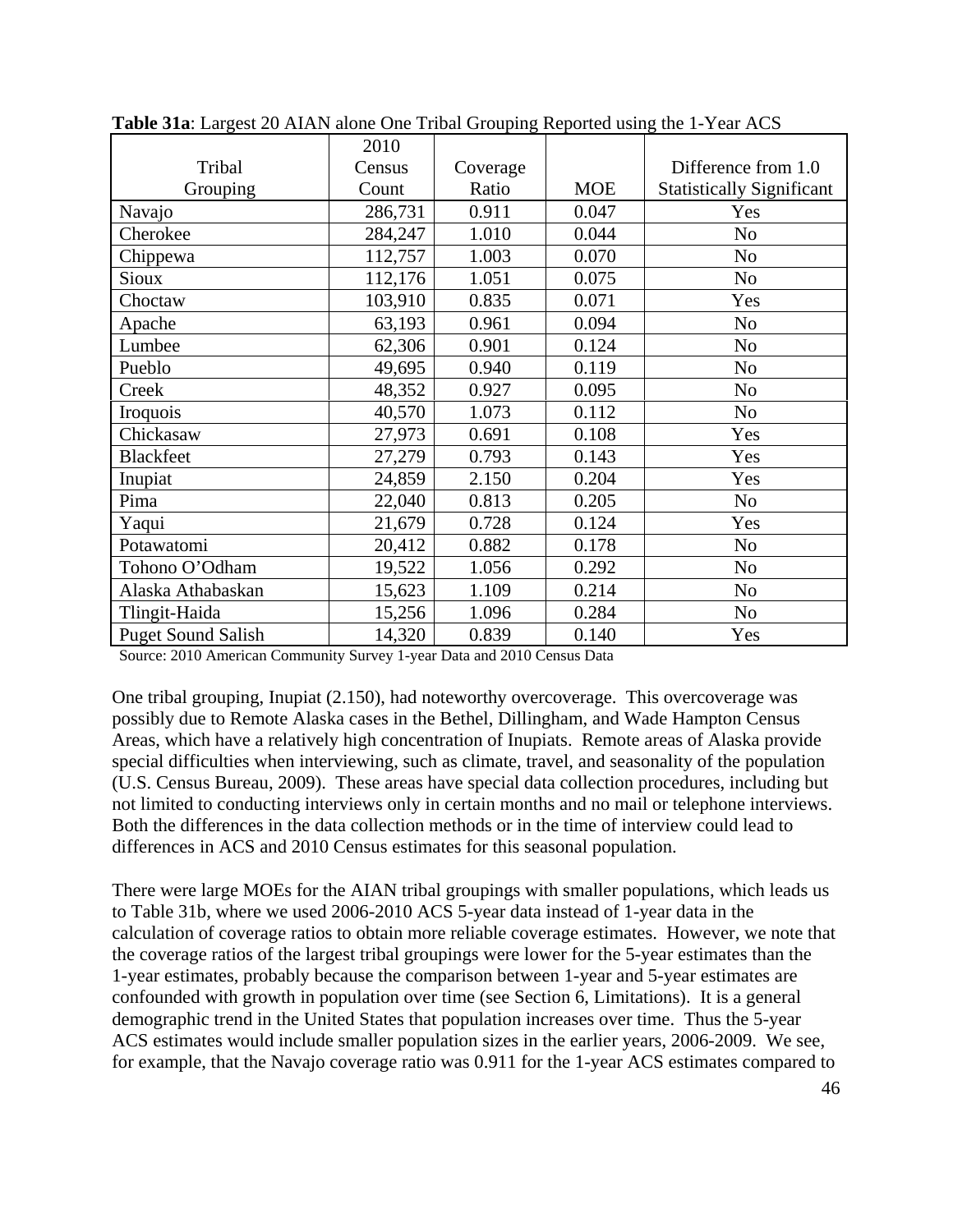0.822 for the 5-year. This difference was possibly a result of growth in the Navajo population over the 5-year period. Because of these possible confounding effects, we are reluctant to draw conclusions from Table 31b, despite the smaller MOEs.

|                           | 2010    |          |            | Difference from   |
|---------------------------|---------|----------|------------|-------------------|
|                           | Census  | Coverage |            | 1.0 Statistically |
| <b>Tribal Grouping</b>    | Count   | Ratio    | <b>MOE</b> | Significant       |
| Navajo                    | 286,731 | 0.822    | 0.021      | Yes               |
| Cherokee                  | 284,247 | 0.966    | 0.019      | Yes               |
| Chippewa                  | 112,757 | 0.922    | 0.029      | Yes               |
| <b>Sioux</b>              | 112,176 | 0.933    | 0.031      | Yes               |
| Choctaw                   | 103,910 | 0.797    | 0.027      | Yes               |
| Apache                    | 63,193  | 0.896    | 0.040      | Yes               |
| Lumbee                    | 62,306  | 0.893    | 0.049      | Yes               |
| Pueblo                    | 49,695  | 1.116    | 0.050      | Yes               |
| Creek                     | 48,352  | 0.843    | 0.039      | Yes               |
| Iroquois                  | 40,570  | 1.164    | 0.055      | Yes               |
| Chickasaw                 | 27,973  | 0.729    | 0.049      | Yes               |
| <b>Blackfeet</b>          | 27,279  | 0.846    | 0.050      | Yes               |
| Inupiat                   | 24,859  | 1.971    | 0.076      | Yes               |
| Pima                      | 22,040  | 0.930    | 0.094      | N <sub>o</sub>    |
| Yaqui                     | 21,679  | 0.779    | 0.071      | Yes               |
| Potawatomi                | 20,412  | 0.816    | 0.049      | Yes               |
| Tohono O'Odham            | 19,522  | 0.902    | 0.097      | Yes               |
| Alaska Athabaskan         | 15,623  | 0.910    | 0.061      | Yes               |
| Tlingit-Haida             | 15,256  | 0.956    | 0.078      | N <sub>o</sub>    |
| <b>Puget Sound Salish</b> | 14,320  | 0.873    | 0.088      | Yes               |

**Table 31b**: Largest 20 AIAN alone One Tribal Grouping Reported Using the 2006-2010 ACS 5-Year Estimates

Source: 2006-2010 American Community Survey 1 year Data and 2010 Census Data

In Table 32 we see coverage for males<sup>22</sup> (0.928) and females (0.931) in the AIAN alone or in combination population were less than the corresponding ratios for males and females for the nation, which were 0.942 and 0.954 respectively.

**Table 32**: National Coverage Ratios of AIAN Alone or in Combination by Sex

| Sex    | Coverage Ratio | <b>MOE</b> | Difference from 1.0 Statistically Significant |
|--------|----------------|------------|-----------------------------------------------|
| Female | 0.931          | 0.013      | Yes                                           |
| Male   | .928           | 0.012      | Yes                                           |

Source: 2010 American Community Survey 1-year Data and 2010 Census Data

 $\overline{a}$ 

 $^{22}$  The difference in the coverage rate between males and females for the AIAN alone or in combination population is not statistically significant.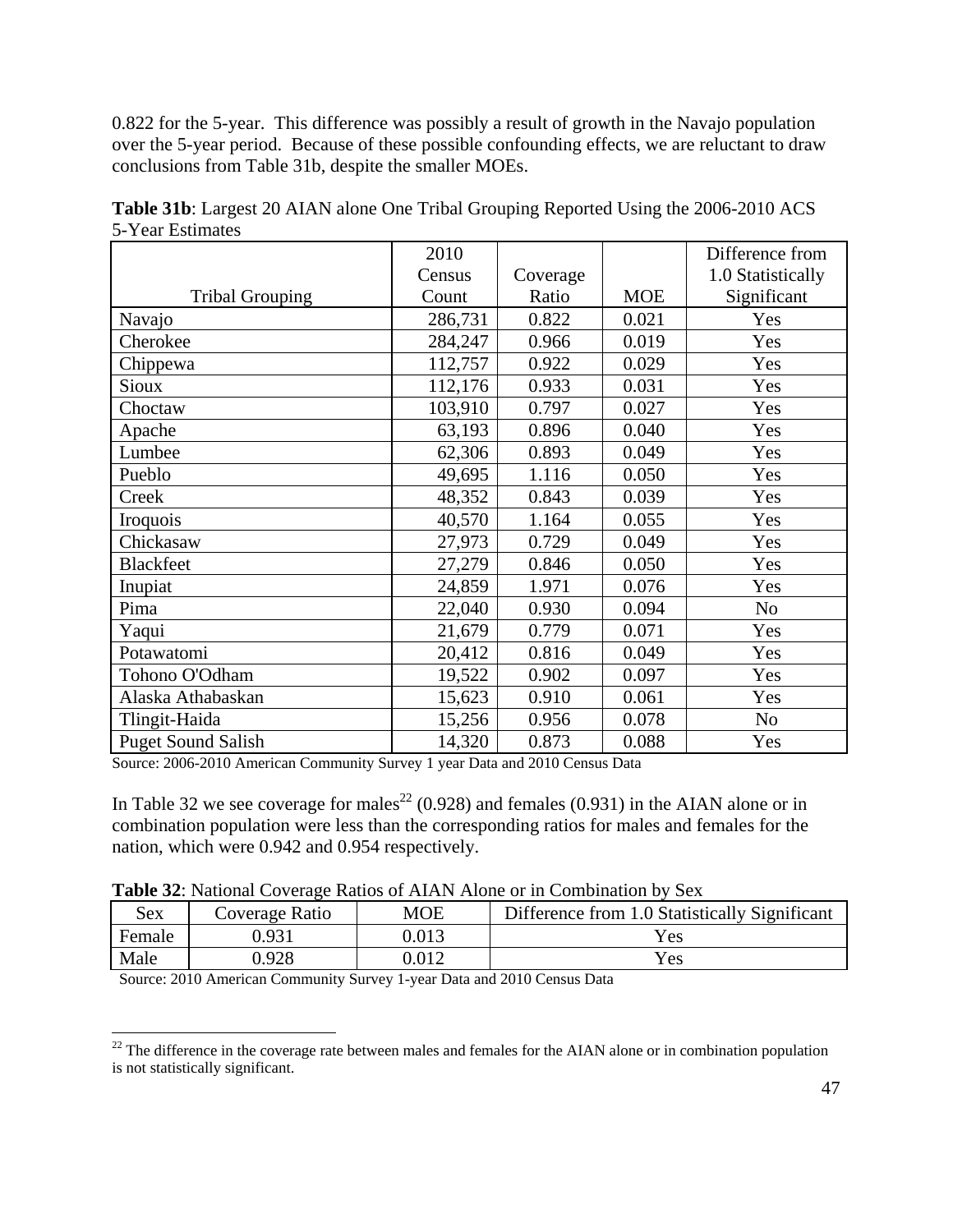In Table 33, we see that the  $18-19^{23}$  (0.859), 25-29 (0.852), 30-34 (0.904), 50-54<sup>24</sup> (0.985), 55-64 (1.031), and 65-74 (1.019) age groups were different from the total population seen in Table 13 (0.898, 0.918, 0.944, 0.954, 0.968, and 0.983 respectively). Elsewhere, the results were not different than the total population.

Coverage for AIAN alone or in combination varied by age. The coverage of adults 55-64 (1.031) was notably higher for AIAN alone or in combination than it was for the overall population, 0.968 (seen in Table 13). The coverage of the 25-29 (0.852) and 30-34 (0.904) age groups were much lower than they were for the rest of the population for the total population (0.918 and 0.944 respectively).

|           |                |            | Difference from 1.0              |
|-----------|----------------|------------|----------------------------------|
| Age Group | Coverage Ratio | <b>MOE</b> | <b>Statistically Significant</b> |
| $0 - 4$   | 0.922          | 0.033      | Yes                              |
| $5 - 14$  | 0.910          | 0.021      | Yes                              |
| $15 - 17$ | 0.926          | 0.031      | Yes                              |
| 18-19     | 0.859          | 0.037      | Yes                              |
| $20 - 24$ | 0.879          | 0.029      | Yes                              |
| $25-29$   | 0.852          | 0.026      | Yes                              |
| 30-34     | 0.904          | 0.027      | Yes                              |
| 35-44     | 0.926          | 0.021      | Yes                              |
| 45-49     | 0.933          | 0.025      | Yes                              |
| 50-54     | 0.985          | 0.028      | N <sub>o</sub>                   |
| 55-64     | 1.031          | 0.025      | Yes                              |
| 65-74     | 1.019          | 0.033      | N <sub>o</sub>                   |
| $75+$     | 0.989          | 0.038      | N <sub>o</sub>                   |

**Table 33**: National Coverage Ratios of AIAN Alone or in Combination broken down by Age **Group** 

Source: 2010 American Community Survey 1-year Data and 2010 Census Data

## **7.5** Coverage of the Group Quarters Population

Table 34 shows the coverage ratio of GQ population in the 2010 ACS 1-year was 0.810, which was substantially lower than that of the household population, 0.952 (see Table 9). A probable contributing factor to lower GQ person coverage was that the ACS 2010 GQ sampling frame had only minimal updates since the Census 2000 listing of GQ facilities was compiled. We also note that military GQs and college/university student housing both had special reasons for low coverage rates, as we discuss shortly.

 $^{23}$  There are no statistically significant differences between the 18-19, 25-29, and 30-34 age groups.

 $^{24}$  There are no statistically significant differences between the 50-54, 55-64, and 65-74 age groups.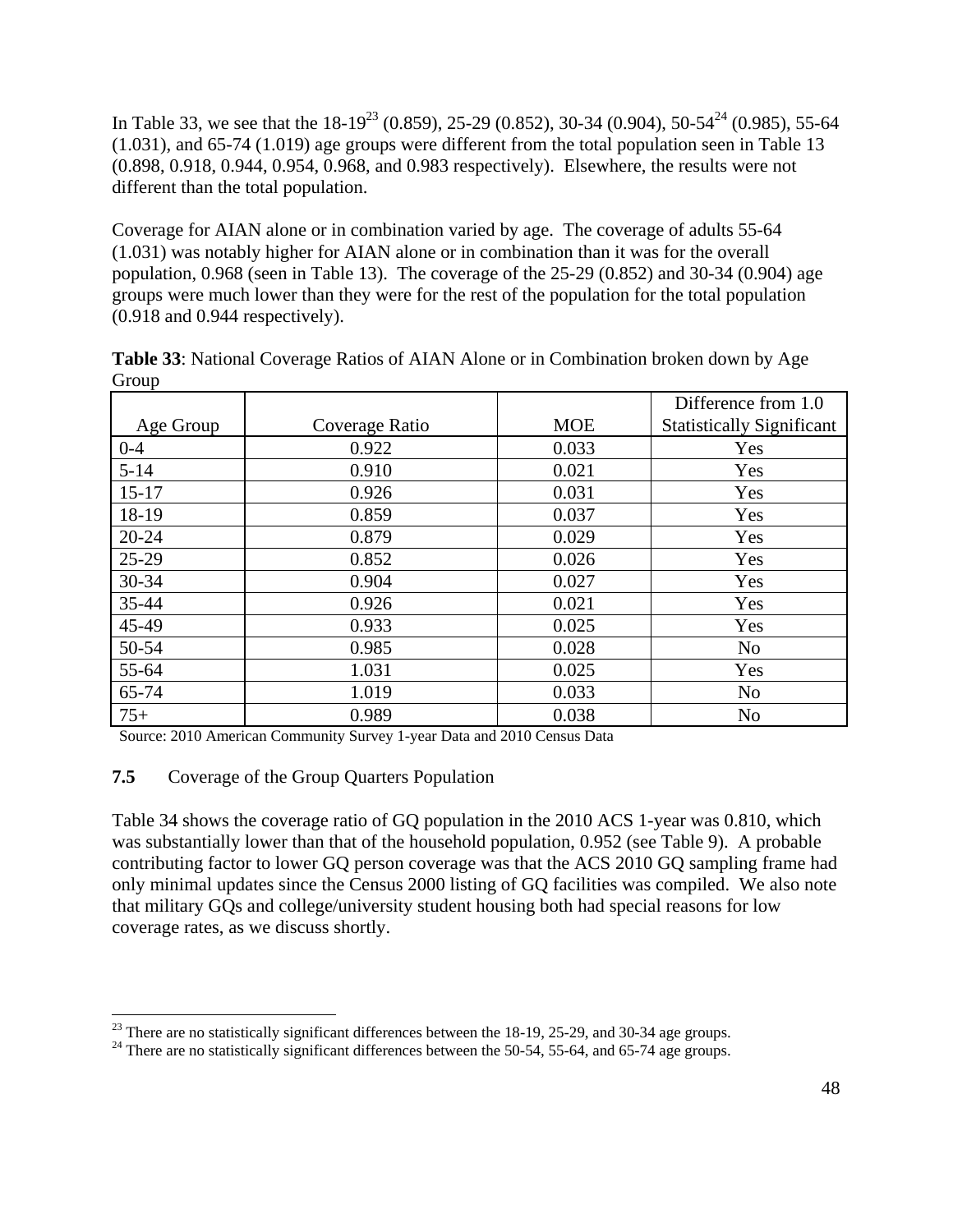#### **Table 34:** National Group Quarters Population Coverage

| 2010 Census Count   Coverage Ratio   MOE |                   |  |
|------------------------------------------|-------------------|--|
| 7,987,323                                | $0.810 \pm 0.011$ |  |

Source: 2010 American Community Survey 1-year Data and 2010 Census Data

Table 35 shows the coverage of the ACS GQ population broken down by seven major types of GQ facilities. The categorization by seven major types shown in the tables is used in assigning the weights and is a convenient categorization here (U.S. Census Bureau, 2009). Major GQ type is relevant because people in different types of GQ facilities differ from each other in consistent, predictable ways.

There was undercoverage of persons living in nursing/skilled nursing facilities (0.973), college/university student housing  $(0.624)^{25}$ , military GQs (0.709), and other noninstitutional facilities (0.657). In adult correctional facilities, juvenile facilities, and other health care facilities, there was no significant undercoverage or overcoverage.

Residents in college/university student housing were counted across all twelve months, though they are typically not residents in the summer, while the 2010 Census counted them in April<sup>26</sup>. For this reason we expected lower coverage in these GQ facilities. Also, whereas the 2010 Census counted deployed military personnel while the ACS does not, which explains at least in part the lower coverage in these facilities.

|                                    | 2010 Census |                |            |
|------------------------------------|-------------|----------------|------------|
| Major Type of GQ                   | Count       | Coverage Ratio | <b>MOE</b> |
| Adult correctional facilities      | 2,261,813   | 0.993          | 0.029      |
| Juvenile facilities                | 151,315     | 0.879          | 0.129      |
| Nursing/Skilled nursing facilities | 1,502,264   | 0.973          | 0.018      |
| Other health care facilities       | 76,478      | 0.879          | 0.139      |
| College/university student housing | 2,521,090   | 0.624          | 0.015      |
| Military group quarters            | 339,980     | 0.709          | 0.059      |
| Other noninstitutional facilities  | 1,134,383   | 0.657          | 0.024      |

#### **Table 35:** Coverage by Major Type of Group Quarters

Source: 2010 American Community Survey 1-year Data and 2010 Census Data

1

In Table 36 we see a pattern in the coverage ratios by institutional (adult correctional facilities, juvenile facilities, nursing/skilled nursing facilities, and other health care facilities) and noninstitutional GQs (college/university student housing, military GQs, and other institutional facilities). The coverage of noninstitutional GQ residents was significantly less than that of noninstitutional GQ residents. Persons in many noninstitutional facilities are harder to reach because they are either seasonal such as residents of college dorms, or move on a regular basis

 $25$  The estimates of coverage of college/university student housing, military GQs, and other noninstitutional facilities were not statistically different from each other.<br><sup>26</sup> Starting with the 2013 ACS the ACS will not conduct interviews in the summer months at college/university

student housing.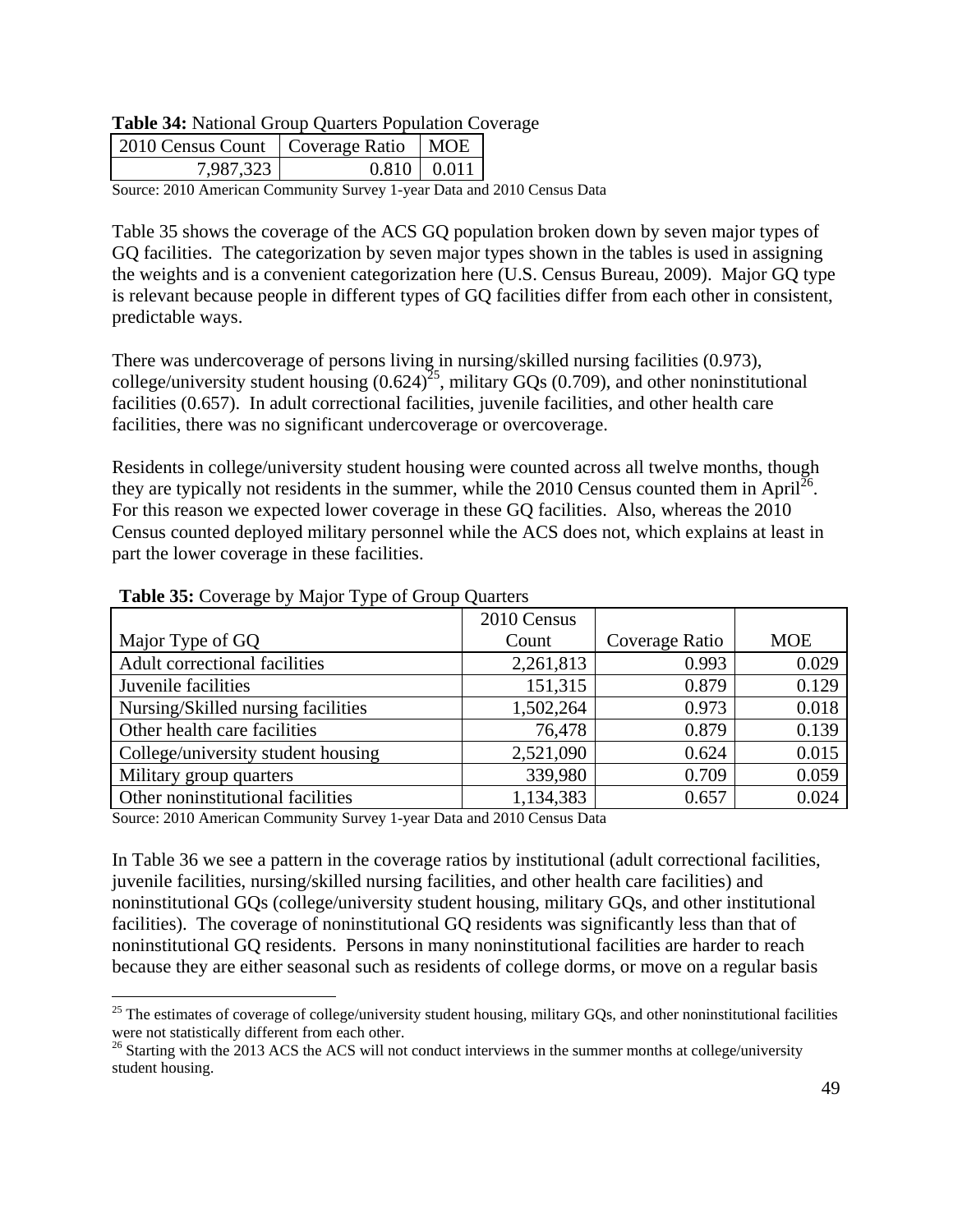such as residents of military facilities. Other noninstitutional facilities include homeless shelters and halfway houses where people do not want to stay for long periods, religious facilities and soup kitchens whose residents do not remain over the long term. In contrast, institutional GQ residents stay in place over the long term and are carefully managed, with good records being kept for them.

| Tuble Do. Co refuge of montanolial and rommontanolial Group Quarters |                                    |       |       |  |
|----------------------------------------------------------------------|------------------------------------|-------|-------|--|
|                                                                      | 2010 Census Count   Coverage Ratio |       | MOE   |  |
| Noninstitutional                                                     | 3,995,453                          | 0.641 | 0.014 |  |
| Institutional                                                        | 3,991,870                          | 0.979 | 0.019 |  |

**Table 36**: Coverage by Institutional and Noninstitutional Group Quarters

Source: 2010 American Community Survey 1-year Data and 2010 Census Data

In Table 37 we see the coverage ratios of the GQ population by state. The state coverage ratios were generally less than 1.0. Of the 51 state equivalents, 43 showed undercoverage of the GQ population and only Georgia (1.076) showed statistically significant overcoverage.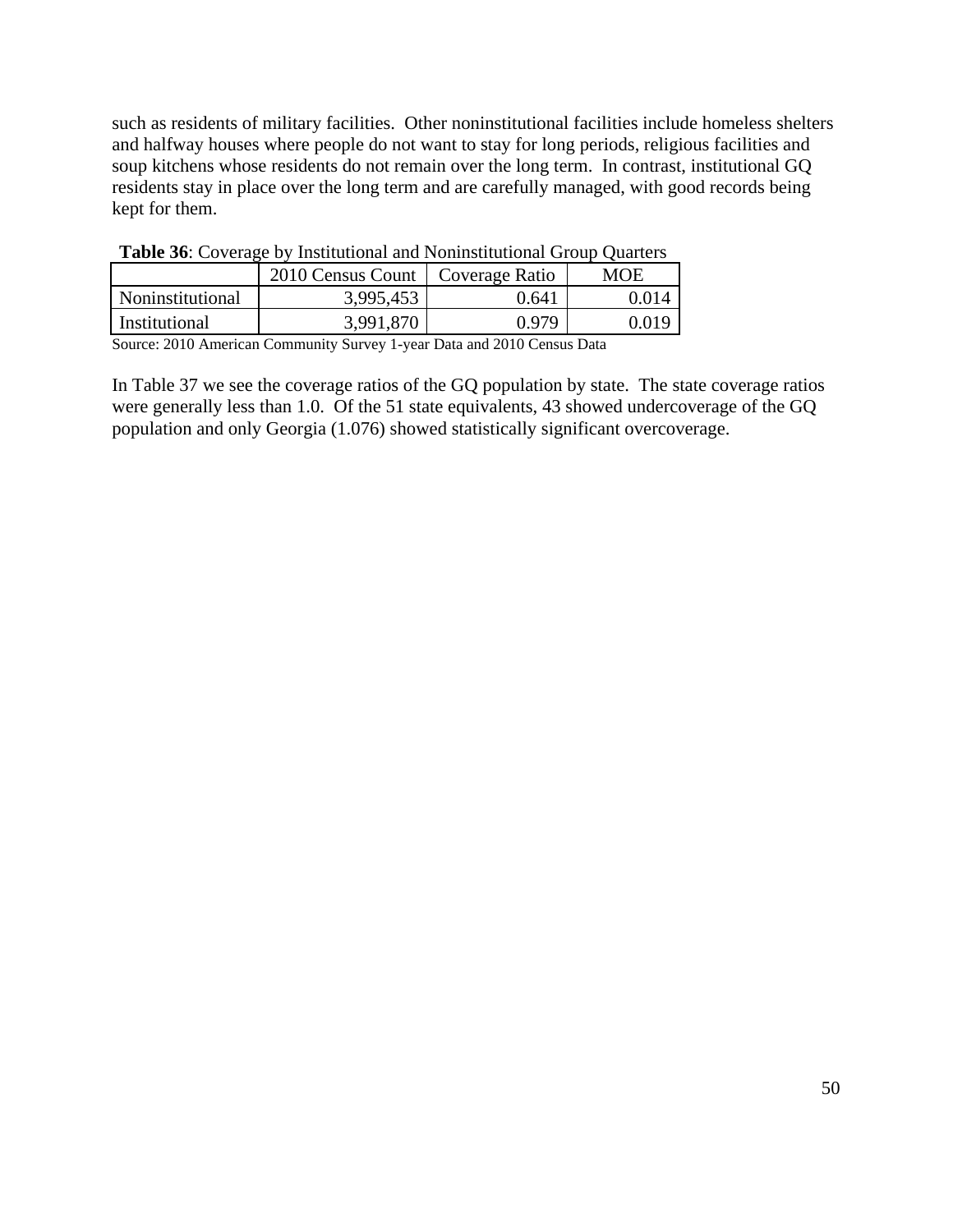| <b>State</b>   | 2010 Census Count | Coverage Ratio | <b>MOE</b> |
|----------------|-------------------|----------------|------------|
| AL             | 115,816           | 0.779          | 0.054      |
| AK             | 26,352            | 0.690          | 0.196      |
| AZ             | 139,384           | 0.799          | 0.075      |
| <b>AR</b>      | 78,931            | 0.978          | 0.151      |
| CA             | 819,816           | 0.820          | 0.030      |
| CO             | 115,878           | 0.918          | 0.073      |
| <b>CT</b>      | 118,152           | 0.749          | 0.045      |
| DE             | 24,413            | 0.727          | 0.084      |
| DC             | 40,021            | 0.547          | 0.070      |
| FL             | 421,709           | 0.768          | 0.037      |
| GA             | 253,199           | 1.076          | 0.065      |
| H <sub>I</sub> | 42,880            | 0.430          | 0.107      |
| ID             | 28,951            | 0.637          | 0.068      |
| IL             | 301,773           | 0.792          | 0.032      |
| IN             | 186,923           | 0.873          | 0.058      |
| IA             | 98,112            | 0.790          | 0.056      |
| KS             | 79,074            | 0.812          | 0.091      |
| KY             | 125,870           | 0.967          | 0.109      |
| LA             | 127,427           | 0.970          | 0.083      |
| ME             | 35,545            | 0.601          | 0.088      |
| <b>MD</b>      | 138,375           | 0.770          | 0.061      |
| MA             | 238,882           | 0.739          | 0.056      |
| MI             | 229,068           | 0.805          | 0.042      |
| <b>MN</b>      | 135,395           | 0.749          | 0.045      |
| MS             | 91,964            | 1.001          | 0.094      |
| <b>MO</b>      | 174,142           | 0.798          | 0.064      |
| MT             | 28,849            | 0.776          | 0.113      |
| <b>NE</b>      | 51,165            | 0.782          | 0.122      |
| <b>NV</b>      | 36,154            | 0.738          | 0.086      |
| NH             | 40,104            | 0.855          | 0.171      |
| NJ             | 186,876           | 0.988          | 0.062      |
| <b>NM</b>      | 42,629            | 0.528          | 0.072      |
| NY             | 585,678           | 0.793          | 0.028      |
| NC             | 257,246           | 0.770          | 0.051      |
| <b>ND</b>      | 25,056            | 0.786          | 0.079      |
| OH             | 306,266           | 0.844          | 0.054      |
| OK             | 112,017           | 0.810          | 0.067      |
| <b>OR</b>      | 86,642            | 0.669          | 0.052      |

**Table 37**: Group Quarters Person Coverage by State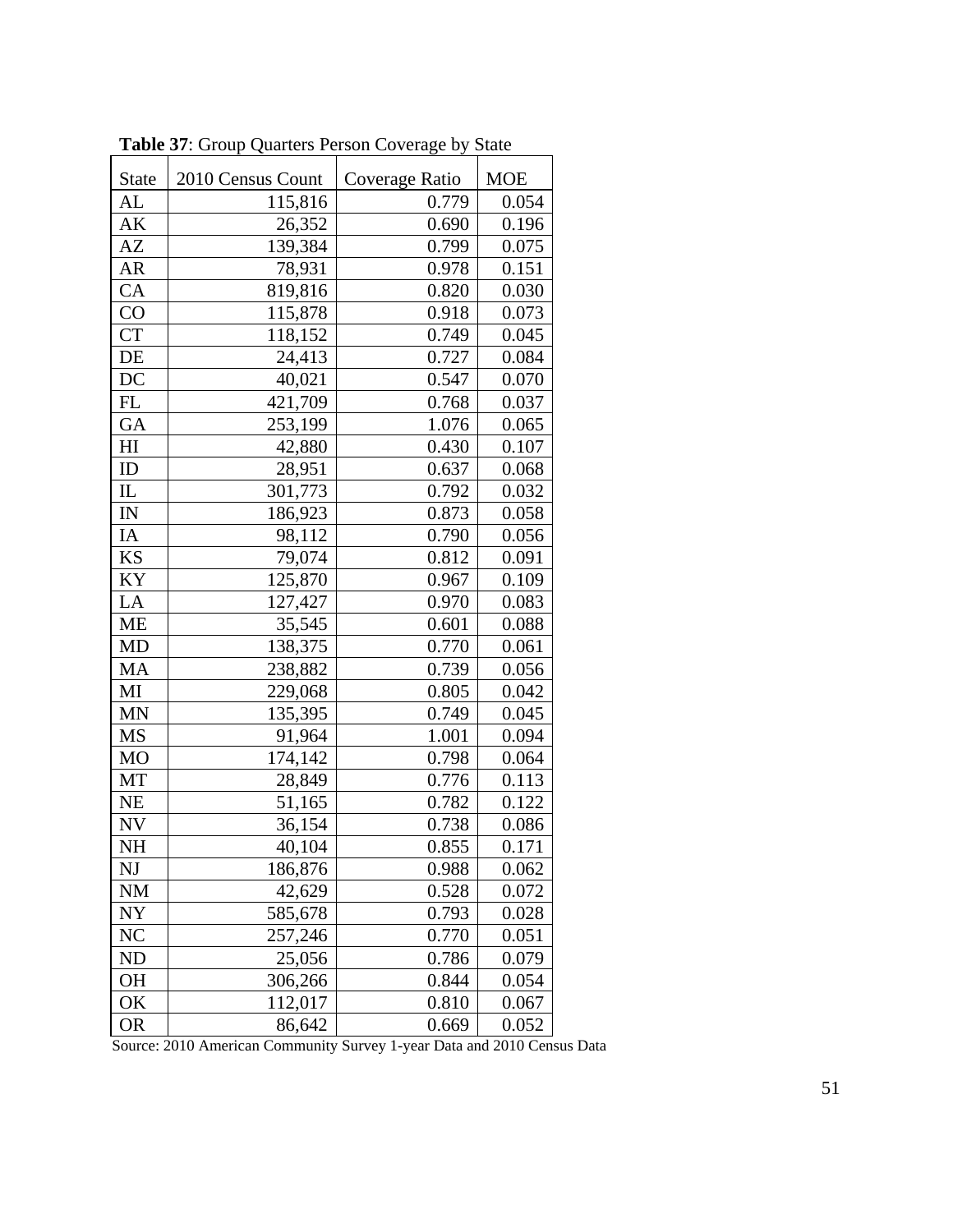| <b>State</b> | 2010 Census Count | Coverage Ratio | <b>MOE</b> |
|--------------|-------------------|----------------|------------|
| PA           | 426,113           | 0.853          | 0.046      |
| RI           | 42,663            | 0.674          | 0.053      |
| <b>SC</b>    | 139,154           | 0.785          | 0.054      |
| <b>SD</b>    | 34,050            | 0.830          | 0.190      |
| TN           | 153,472           | 0.823          | 0.074      |
| <b>TX</b>    | 581,139           | 0.751          | 0.031      |
| <b>UT</b>    | 46,152            | 0.623          | 0.099      |
| VT           | 25,329            | 0.669          | 0.064      |
| VA           | 239,834           | 0.768          | 0.058      |
| <b>WA</b>    | 139,375           | 0.733          | 0.069      |
| WV           | 49,382            | 0.751          | 0.063      |
| WI           | 150,214           | 0.823          | 0.060      |
| WY           | 13,712            | 1.032          | 0.335      |

**Table 37 Continued**: Group Quarters Person Coverage by State

Table 38 shows the coverage ratios by major type of GQ for Georgia and Florida. Its purpose is to reveal if there was one major GQ type that was driving the coverage ratios for states with relatively extreme GQ person coverage ratios. We included Georgia in this table because it was the only state that showed overcoverage of its GQ residents, and Florida because it had undercoverage and a large GQ population. We note that in general, the state by major GQ type coverage ratios are less reliable because of high sampling variation and differences in the ACS GQ sampling frame from the 2010 Census GQ enumeration listing. For this reason we did not provide all of the state by major GQ type coverage ratios.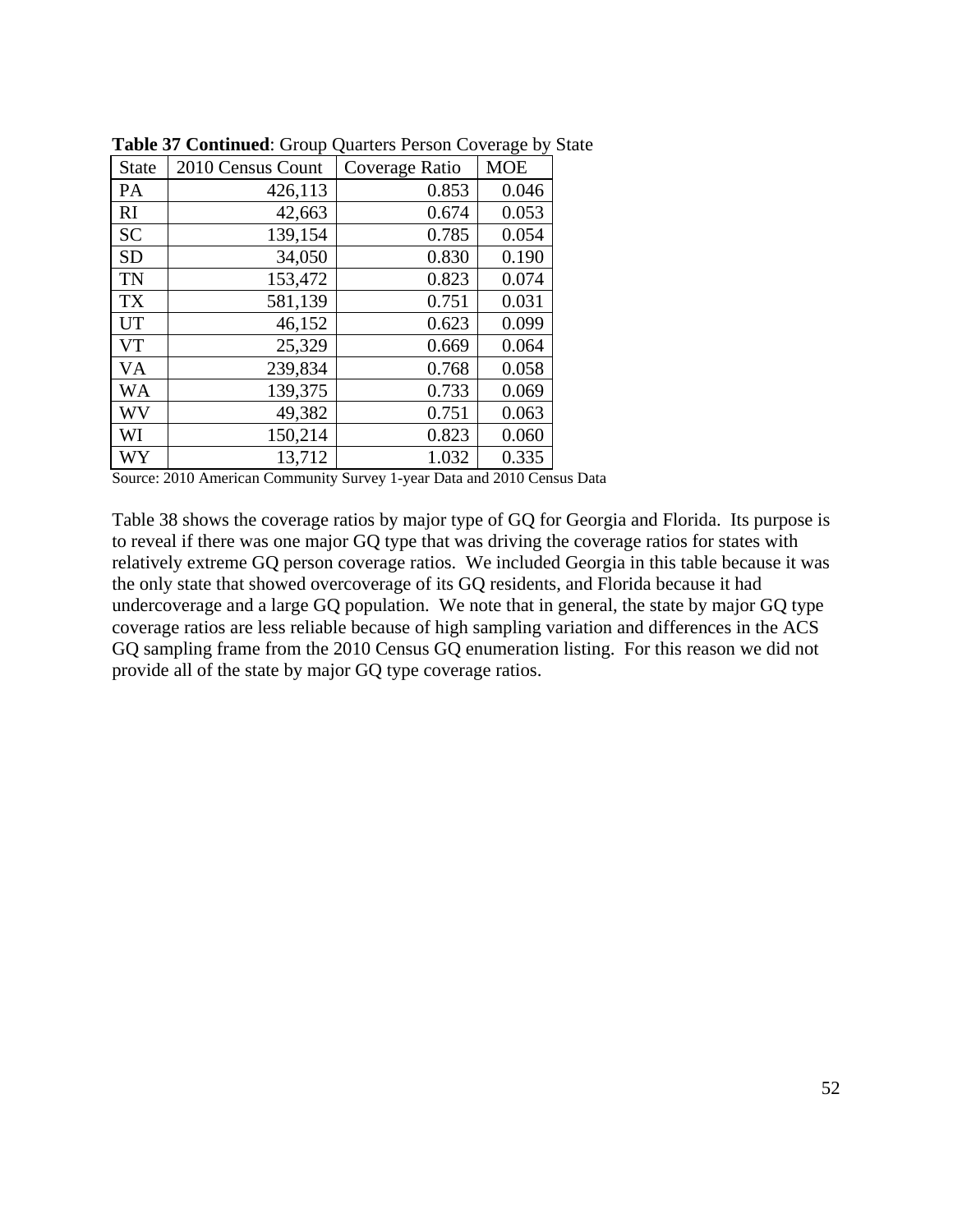|              |                                      | 2010 Census | Coverage |            |
|--------------|--------------------------------------|-------------|----------|------------|
| <b>State</b> | Major GQ Type                        | Count       | Ratio    | <b>MOE</b> |
| <b>FL</b>    | Adult correctional facilities        | 167,447     | 0.958    | 0.046      |
|              | Juvenile facilities                  | 10,061      | 0.551    | 0.328      |
|              | Nursing/skilled nursing facilities   | 73,372      | 1.012    | 0.098      |
|              | Other health care facilities         | 3,620       | 0.692    | 0.440      |
|              | College/university student housing   | 85,243      | 0.511    | 0.094      |
|              | Military group quarters              | 14,618      | 0.443    | 0.164      |
|              | Other noninstitutional facilities    | 67,348      | 0.461    | 0.093      |
| GA           | <b>Adult correctional facilities</b> | 103,940     | 1.617    | 0.118      |
|              | Juvenile facilities                  | 3,967       | 1.042    | 1.106      |
|              | Nursing/skilled nursing facilities   | 34,738      | 0.998    | 0.146      |
|              | Other health care facilities         | 1,828       | 0.823    | 0.473      |
|              | College/university student housing   | 72,288      | 0.338    | 0.070      |
|              | Military group quarters              | 16,144      | 1.135    | 0.349      |
|              | Other noninstitutional facilities    | 20,294      | 1.046    | 0.173      |

**Table 38**: Group Quarters Person Coverage by Major Group Quarters Type for Select States

In Table 38 we see that Florida showed neither overcoverage nor undercoverage of residents living in adult correctional facilities and nursing/skilled nursing facilities, and other health care facilities. Florida had undercoverage of persons living in juvenile facilities,  $(0.551)^{27}$ , student/university housing (0.511), military facilities (0.443), and other noninstitutional facilities (0.461). These four major GQ types in Florida account for why Florida had a net undercoverage of GQ population. Georgia, on the other hand, showed a large overcoverage of the adult correctional facility population (1.617). The other major types of GQ facilities did not show significant overcoverage. The net overcoverage of GQ persons in Georgia is directly attributable to the larger overcoverage of persons residing in adult correctional facilities.

## **8. Puerto Rico Community Survey Coverage**

 $\overline{a}$ 

As we explained in Section 4, for PRCS HU coverage we compared the pre-controlled 2009 PRCS 1-year estimates to the 2010 Census counts. In Table 39 we see the coverage ratio for HUs, 0.873, was much smaller than for the nation or for any states. This is because the PRCS HU sampling frame is not regularly updated the way the ACS HU sampling frame is. The comparison to 2009 exaggerates this effect modestly, as we can expect normal growth in the HU inventory from 2009 to 2010. For the 2010 PRCS 1-year pre-controlled estimate the coverage was close to 1.0 (not shown in any table).

<sup>&</sup>lt;sup>27</sup> The estimates of coverage of persons in Florida's juvenile facilities, college/university student housing, military GQs, and other noninstitutional facilities were not significantly different from each other.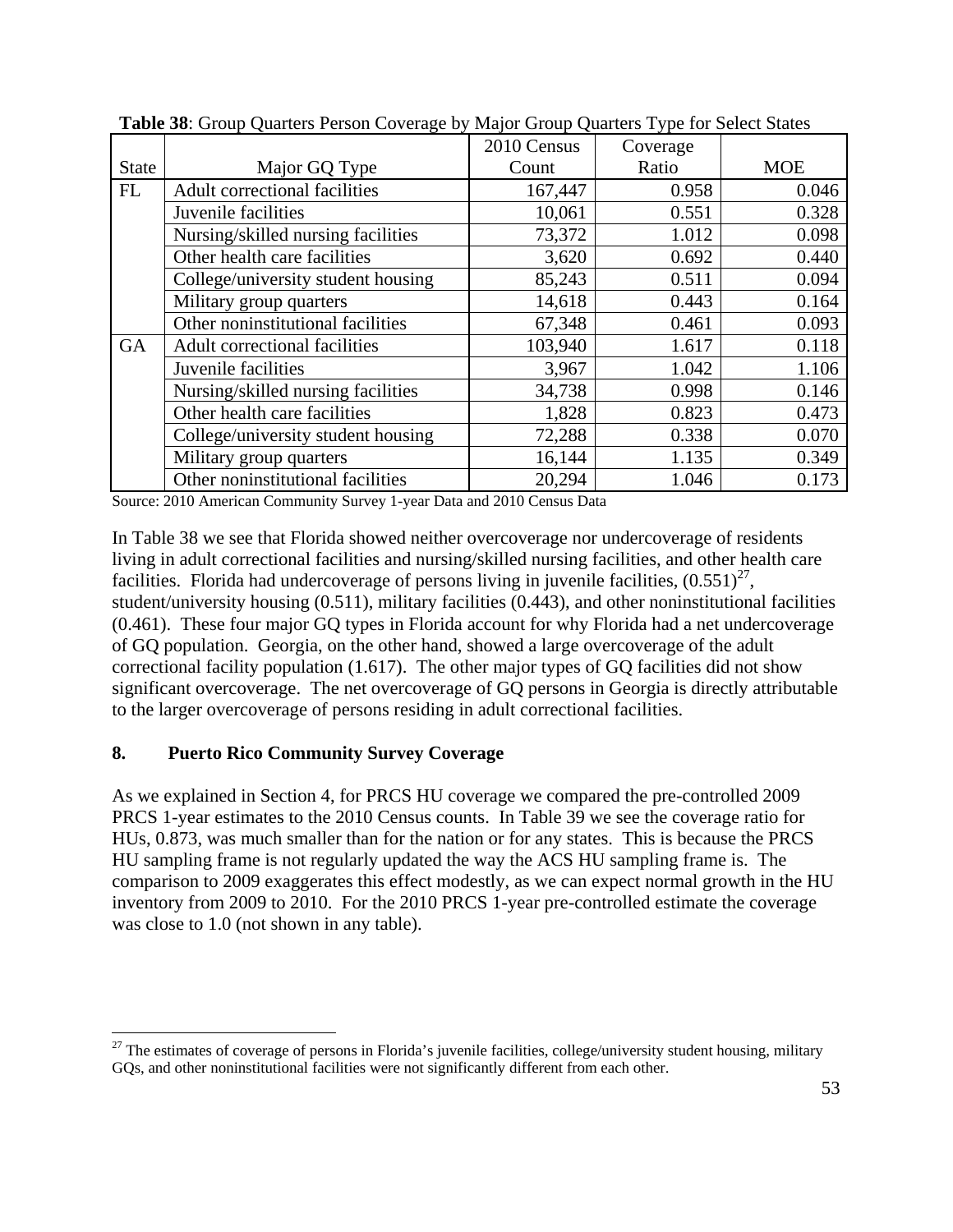**Table 39**: 2009 Puerto Rico Housing Unit Coverage

| 2010 Census         | <b>ACS</b><br>2009.     | Coverage Ratio | <b>IOE</b> |
|---------------------|-------------------------|----------------|------------|
| .636.946            | ,428,562                | O70            | -004       |
| $\sim$<br>- - - - - | $\sim$<br>$\sim$ $\sim$ | .<br>$\sim$    |            |

The coverage ratio for the total resident population in Puerto Rico (0.942) showed undercoverage (see Table 40). This coverage ratio did not differ significantly from the United States coverage ratio of 0.948 (seen in Table 11). Note that for the PRCS we did not present the coverage ratios for the household population because of concerns about the interpretation of HU coverage error.

#### **Table 40**: Puerto Rico Person Coverage of the Total Resident Population

| 2010 Census Count | Coverage Ratio | MOE   |
|-------------------|----------------|-------|
| 3.725.789         | 0 YA           | 0.009 |

Source: 2010 Puerto Rico Community Survey 1-year Data and 2010 Census Data

Table 41 shows the coverage in Puerto Rico by age group. For the PRCS we did not investigate the coverage of race/ethnicity. Noteworthy is that the PRCS followed a different pattern of coverage by age group than that seen in the ACS. In the ACS the coverage ratios were lowest for the age groups 18-19 and 20-24. However, in the PRCS, the age groups 25-29, 30-34, and 25-34 had lower coverage than the age groups 18-19 and 20-24. Further, the coverage of the 0-4 age group was much lower in the PRCS at 0.874 than in the ACS at 0.948 (seen in Table 13). In contrast, consistent with the ACS, in the PRCS the coverage ratios for age groups 65-74  $(1.056)^{28}$  and 75+ (1.046) were among the highest.

|           | 2010    |          |            |
|-----------|---------|----------|------------|
|           | Census  | Coverage |            |
| Age       | Count   | Ratio    | <b>MOE</b> |
| $0 - 4$   | 224,756 | 0.874    | 0.037      |
| $5 - 14$  | 508,575 | 0.922    | 0.025      |
| $15 - 17$ | 169,964 | 0.942    | 0.042      |
| 18-19     | 114,295 | 0.936    | 0.046      |
| $20 - 24$ | 260,850 | 0.916    | 0.036      |
| $25 - 29$ | 244,159 | 0.857    | 0.031      |
| $30 - 34$ | 248,173 | 0.873    | 0.027      |
| 35-44     | 483,528 | 0.872    | 0.024      |
| 45-49     | 247,986 | 0.960    | 0.031      |
| 50-54     | 239,821 | 0.986    | 0.032      |
| 55-64     | 441,684 | 1.014    | 0.028      |
| 65-74     | 311,662 | 1.056    | 0.027      |
| $75+$     | 230,336 | 1.046    | 0.034      |

 $\overline{a}$ 

**Table 41**: Puerto Rico by Age Group

<sup>&</sup>lt;sup>28</sup> The estimates of coverage for the age groups  $65-74$  and  $75+$  were not significantly different.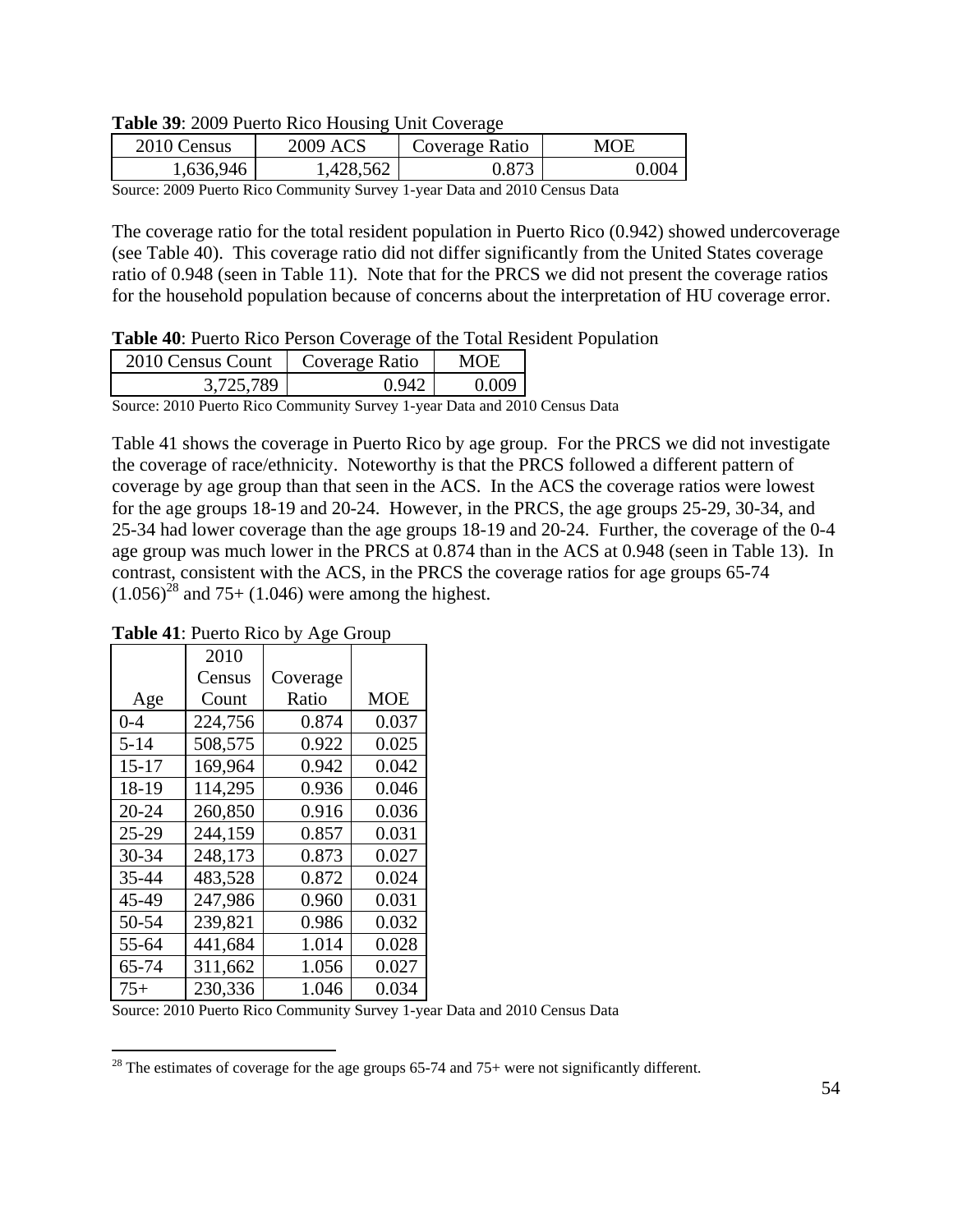Consistent with the ACS, the coverage ratio for females was greater than the coverage ratio for males in Puerto Rico (see Table 42).

|                   | Female     |                   | Male       |                   | Total      |
|-------------------|------------|-------------------|------------|-------------------|------------|
| Coverage<br>Ratio | <b>MOE</b> | Coverage<br>Ratio | <b>MOE</b> | Coverage<br>Ratio | <b>MOE</b> |
| 0.954             | 0.010      | 0.930             | $0.011\,$  | 0.942             | 0.009      |

#### **Table 42**: Puerto Rico Coverage by Sex

Source: 2010 Puerto Rico Community Survey 1-year Data and 2010 Census Data

Coverage of GQ persons in Puerto Rico showed undercoverage at 0.664 (see Table 43), consistent with ACS GQ person coverage. However, it was substantially lower than the overall ACS GQ person coverage ratio of 0.810.

**Table 43**: Puerto Rico Group Quarters Population Coverage

| State       | 2010 Census<br>.`ount | Coverage<br>Ratio | MOE   | Significant |
|-------------|-----------------------|-------------------|-------|-------------|
| Puerto Rico | 37,955                | 0.664             | 0.144 | Yes         |

Source: 2010 Puerto Rico Community Survey 1-year Data and 2010 Census Data

## **9. Tract-Level Analyses of Coverage**

In previous sections we examined the coverage based on groups of persons defined by individual demographic characteristics. In this section we considered the coverage of persons in groups of tracts defined by features of interest. We wanted to determine any geography effects that went beyond the characteristics of the individual persons in the tract. Thus we characterized tracts by features of interest and examined the mean coverage ratios of these tracts. The characteristics we used to group tracts were population density, proportion renter/owner, degree of race/ethnic homogeneity, and proportion non-Hispanic Black.

Note that all tracts here were given equal weight in the calculation of their coverage ratios and the results from these tables exclude tracts with zero population counts. Furthermore, the coverage ratios for tracts consistently were less than national results seen elsewhere in this paper because these analyses used 2006-2010 ACS 5-year estimates, which have systematically lower coverage ratios than the 2010 ACS 1-year estimates because of population growth (see Section 6, Limitations, for more discussion on this point).

|                |                  | Mean                            |          |
|----------------|------------------|---------------------------------|----------|
|                | Number of Tracts | <b>Coverage Ratio of Tracts</b> | MOE      |
| Densest third  | 24,475           | 0.927                           | $0.00\,$ |
| Middle third   | 24,475           | 0.942                           | $0.00\,$ |
| Sparsest third | 24,476           | 0.943                           | 0.005    |

**Table 44**: Tract Coverage by Population Density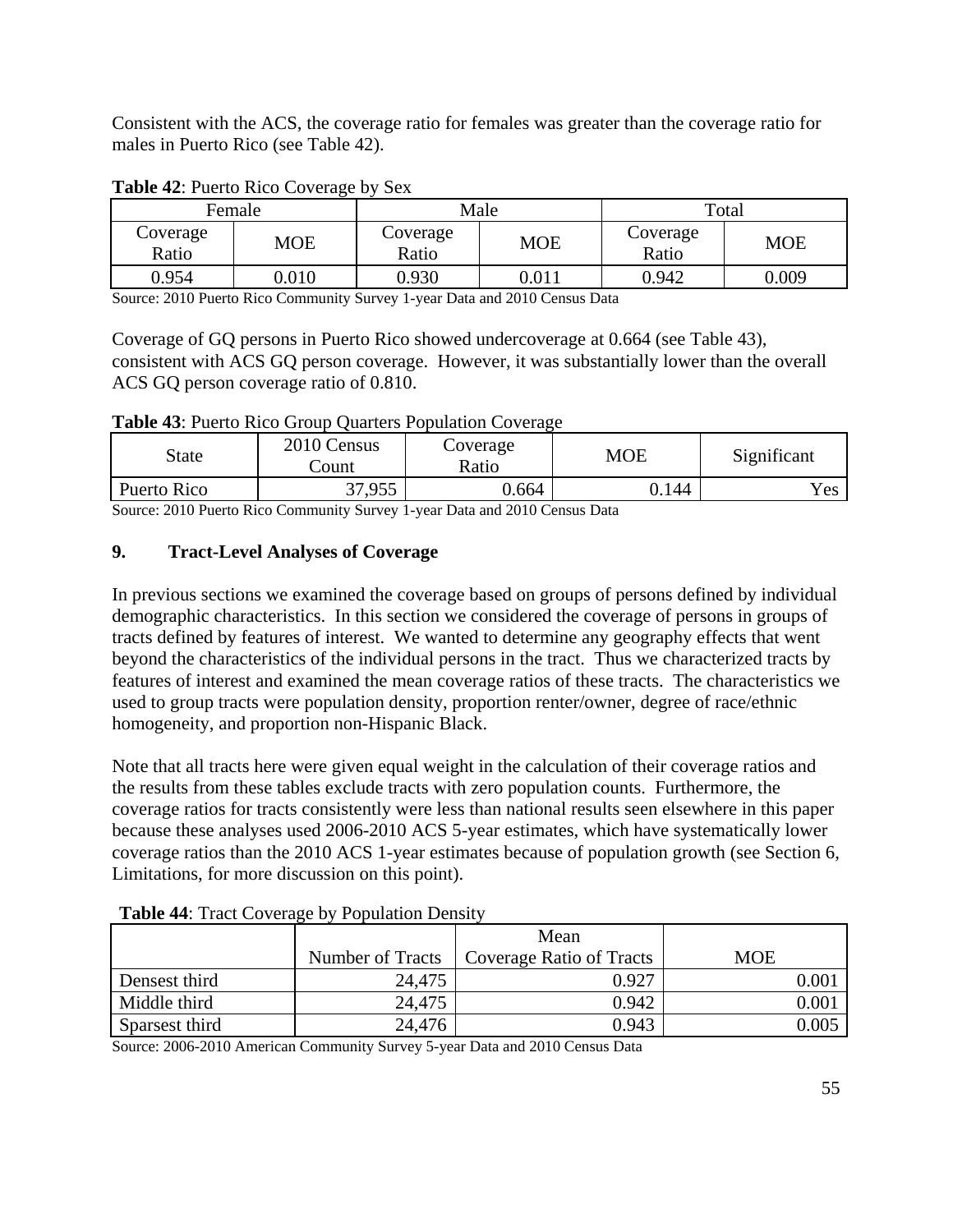In Table 44, we investigated how population density of tracts affected coverage. As seen in Table 44, more densely populated areas had lower coverage ratios than sparsely populated areas. The densest third (0.927) had significantly lower coverage than the middle third<sup>29</sup> (0.942) and the sparsest third (0.943). Whether this difference was a result of persons or HUs having lower coverage (perhaps having more minorities), or whether there was a density effect in itself at work, is not clear from this table.

|                                                  |                          | Mean                                     |           |
|--------------------------------------------------|--------------------------|------------------------------------------|-----------|
| Percent Renter                                   | Number of Tracts         | <b>Coverage Ratio of Tracts</b>          | MOE       |
| $60%+$                                           | 11,642                   | 0.912                                    | 0.004     |
| 40%-60%                                          | 14,310                   | 0.934                                    | $0.002\,$ |
| Less than 40%                                    | 47,368                   | 0.944                                    | $0.002\,$ |
| $A \cap A \neq A \cap A \cap A$<br>$\sim$ $\sim$ | $\sim$<br>$\cdot$ $\sim$ | $\sim$<br>$\sim$ $\sim$<br>$\sim$ $\sim$ |           |

**Table 45**: Tract Coverage by Proportion Owner/Renter

Source: 2006-2010 American Community Survey 5-year Data and 2010 Census Data

In Table 45, we examined coverage ratios of tracts by their proportion of owners and renters. The tracts with the 60 percent or more of renters (0.912) had a lower coverage ratios than tracts with between 40 and 60 percent renters (0.934) and less than 40 percent renters (0.944). Also, note that the difference between tracts with between 40 and 60 percent renters and less than 40 percent renters was statistically significant. The results seen here were consistent with 2010 Census Coverage Measurement results, (Mule, 2012) which showed higher coverage ratios for owners than renters. However, as with the analysis of tracts grouped by density, this analysis does not establish a geography effect that goes beyond the already known undercoverage of persons in rented HUs.

| Largest Racial/ |                  | Mean                            |       |
|-----------------|------------------|---------------------------------|-------|
| Ethnic Group    | Number of Tracts | <b>Coverage Ratio of Tracts</b> | MOE   |
| $75% +$         | 43,282           | 0.950                           | 0.003 |
| 50%-75%         | 23,046           | 0.921                           | 0.002 |
| Less than 50%   | 7,098            | 0.911                           | 0.002 |

#### **Table 46:** Tract Coverage by Degree of Racial/Ethnic Homogeneity

Source: 2006-2010 American Community Survey 5-year Data and 2010 Census Data

For Table 46, we categorized tracts by degree of racial and ethnic homogeneity (for seven racial/ethnic groups: Hispanic, non-Hispanic white, non-Hispanic Black, non-Hispanic Asian, non-Hispanic AIAN, non-Hispanic Native Hawaiian and Other Pacific Islander, and non-Hispanic some other race). Those tracts with the highest rate of racial and ethnic homogeneity had the highest coverage ratios. The tracts with their largest racial/ethnic group making up more than 75 percent of the total population (0.950) was significantly different from tracts with their largest racial ethnic group making up between 50 and 75 percent (0.921) and less than 50 percent (0.911) of their total population. Also, note that tracts with their largest racial/ethnic group making up 50 to 75 percent of their total population was significantly

 $\overline{a}$ <sup>29</sup> The difference in coverage between the middle third and sparsest third was not statistically significant.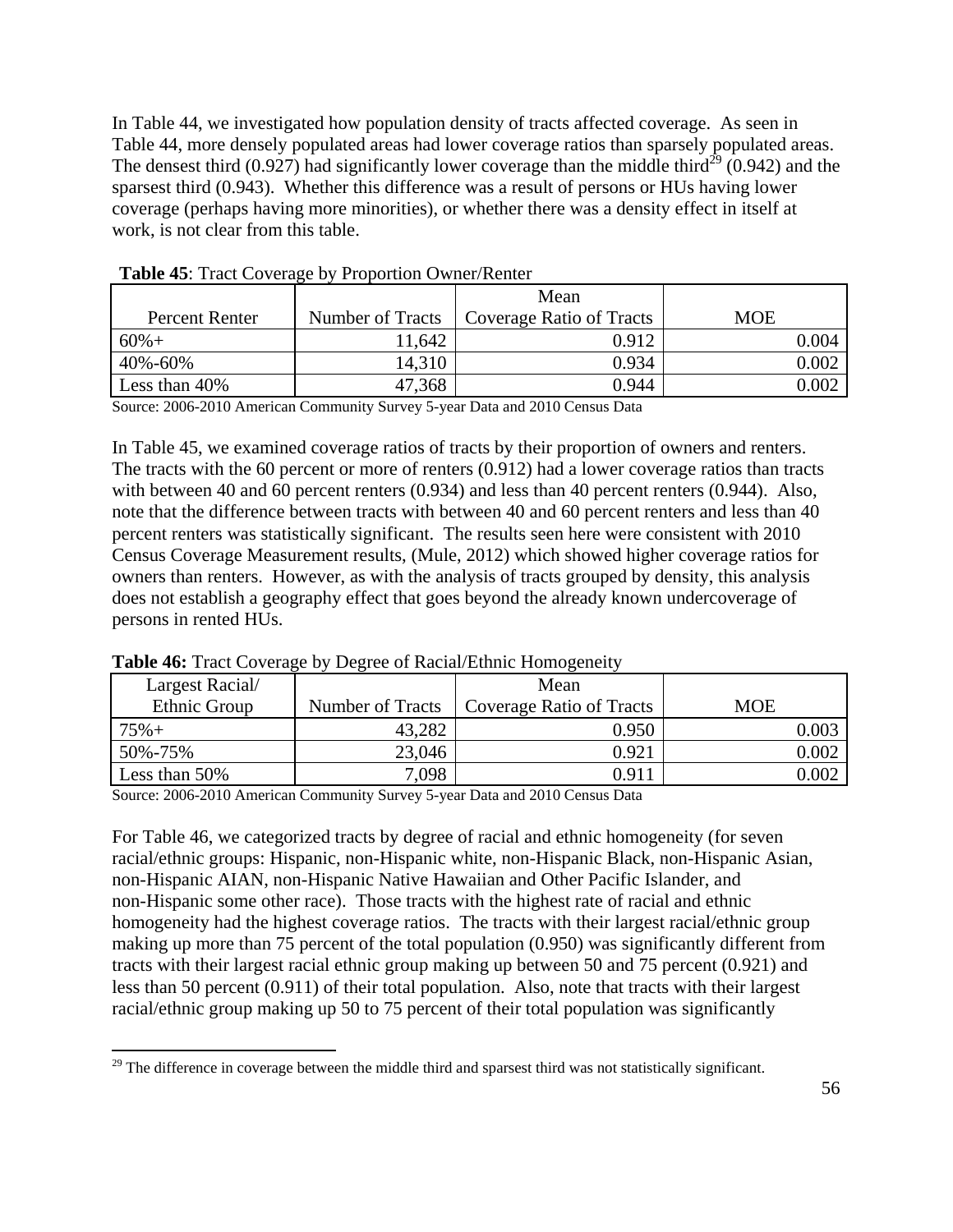different than tracts with their largest racial ethnic group making up less than 50 percent of their total population.

|                     |                  | Mean Coverage Ratio of  |            |
|---------------------|------------------|-------------------------|------------|
| Percent Black Alone |                  | the Total Population of |            |
| or in Combination   | Number of Tracts | Tracts                  | <b>MOE</b> |
| $75% +$             | 3,527            | 0.912                   | 0.004      |
| 50%-75%             | 2,844            | 0.913                   | 0.007      |
| Less than 50%       | 67,055           | 0.940                   | 0.002      |

**Table 47**: Person Coverage of Tracts by Percent Black Alone or in Combination

Source: 2006-2010 American Community Survey 5-year Data and 2010 Census Data

In Table 47, we categorized tracts by the percentage of their population that was Black and determined the coverage ratio of their total population. Blacks have historically had lower coverage ratios in the census and other surveys. The tracts that had their black population make up more than 75 percent of its total population (0.912) was significantly different than tracts that had their black population make up less than 50 percent of its total population (0.940). The coverage ratios in tracts with predominantly black populations was significantly less than that of tracts where Blacks make up less than 50 percent of the tract's population.

**Table 48**: Coverage of the Black Alone or in Combination by Percent Black Alone or in Combination Population

|                     |                  | Mean Coverage Ratio of        |            |
|---------------------|------------------|-------------------------------|------------|
|                     |                  | <b>Black Alone or in</b>      |            |
| Percent Black Alone |                  | <b>Combination Population</b> |            |
| or in Combination   | Number of Tracts | of Tracts                     | <b>MOE</b> |
| $75% +$             | 3,527            | 0.889                         | 0.004      |
| 50%-75%             | 2,844            | 0.857                         | 0.005      |
| Less than 50%       | 67,055           | 0.851                         | $0.007\,$  |

Source: 2006-2010 American Community Survey 5-year Data and 2010 Census Data

 $\overline{a}$ 

In Table 48, we categorized tracts by the percentage of their population that was Black and determined the coverage ratio of its black population. It was hypothesized that in areas with high concentrations of Blacks, the black population had lower coverage ratios than in tracts with low concentrations of Blacks; see Shapiro and Waksberg (1999). Our results are not consistent with this hypothesis. We see that in tracts whose black population made up more than 75 percent of its total population, the observed coverage ratio (0.889) was higher than that of tracts where Blacks made up 50 to 75 percent of the total population  $(0.857)^{30}$  and less than 50 percent of the total population (0.851).

 $30$  The difference in coverage between the tracts where Blacks make up 50 to 75 percent of the total population and less than 50 percent of the population is not statistically significant.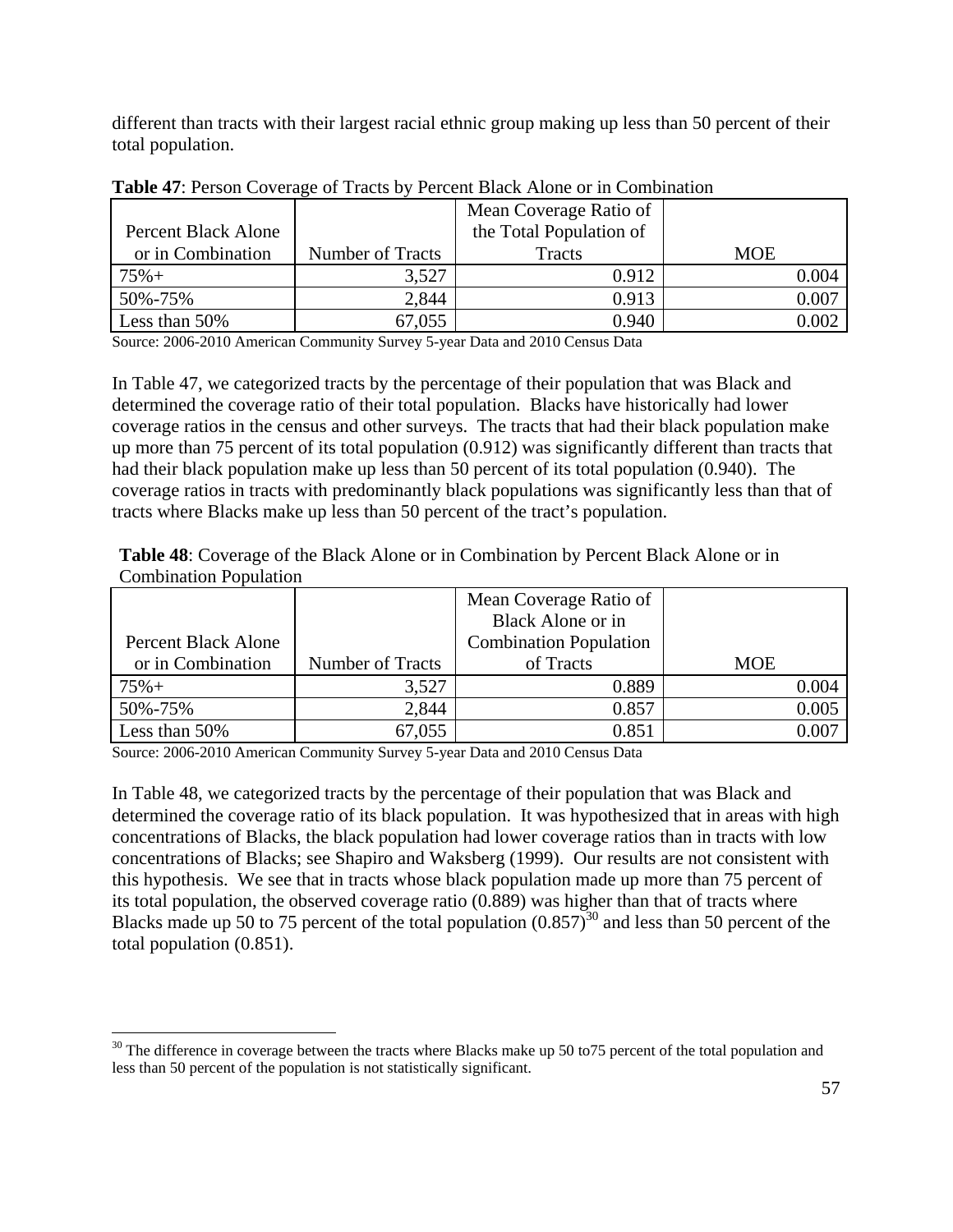In conclusion, except for tracts with concentrations of Blacks, the tract-level analyses did not provide evidence for a tract-level, geography effect that went beyond the characteristics of the persons residing in the tracts.

#### **10. Conclusions**

The Census Bureau continually evaluates the quality of the ACS, including publishing annual measures of ACS coverage. These annually produced measures are calculated by comparison to the PEP estimates, which are both dated and limited in detail. Comparing the pre-controlled ACS estimates to the 2010 Census afforded an opportunity to examine the ACS coverage with a fully up-to-date comparison and in greater detail than we could have using the PEP estimates as done in previous years. This proved particularly valuable for examining the coverage of smaller geographic areas such as AIAN areas and tracts, and for states by demographic breakdown. That said, some of the difference between the ACS estimates and the 2010 Census measured for race and ethnicity was attributable to differences between the two surveys in data collection. These issues limit the usefulness of the coverage ratio as a measure of coverage error for race and ethnic groups.

Since we calculated coverage using pre-controlled ACS estimates, without the correction for coverage gained by controlling, the coverage ratios are more a measure of the completeness of the ACS sample frame and of ACS interviewing methods than of the coverage of the published ACS estimates. Nationally, we found patterns of person coverage similar to what has been seen in previous decennial censuses and in the CPS. Demographically, those groups with the highest coverage ratios were non-Hispanic whites, females, and people 65 years and older. We also noted higher coverage ratios in midwestern states, and lower coverage ratios in southern states. In contrast, the ACS coverage of HUs did not follow decennial census patterns. This likely has to do with the complex relationship between the ACS HU sample frame and the decennial master address file (MAF) listing from which it was derived, and with the difficulties in the ACS determinations of vacant HUs. We observed a net undercoverage of persons in the ACS, which was mostly attributable to within-household coverage rather than HU undercoverage.

In the separate analysis of the PRCS we noted overall coverage lower than that of most states, with similar higher coverage for females than males, but with different patterns of coverage for age groups.

Of particular interest was the coverage of AIAN persons and of persons living in AIAN areas. We found that the ACS coverage of people in AIAN areas was generally lower than that of the overall nation, with the coverage of several adult males age groups being lower. However, this undercoverage could not be attributed to persons identified as AIAN alone or in combination, because the coverage ratios differed for persons identified as AIAN alone versus persons identified as AIAN alone or in combination with other race groups. Furthermore, the coverage of AIAN alone or in combination varied widely by state, and the coverage between individual tribal groupings also varied widely. Ultimately, the coverage of AIAN persons and of the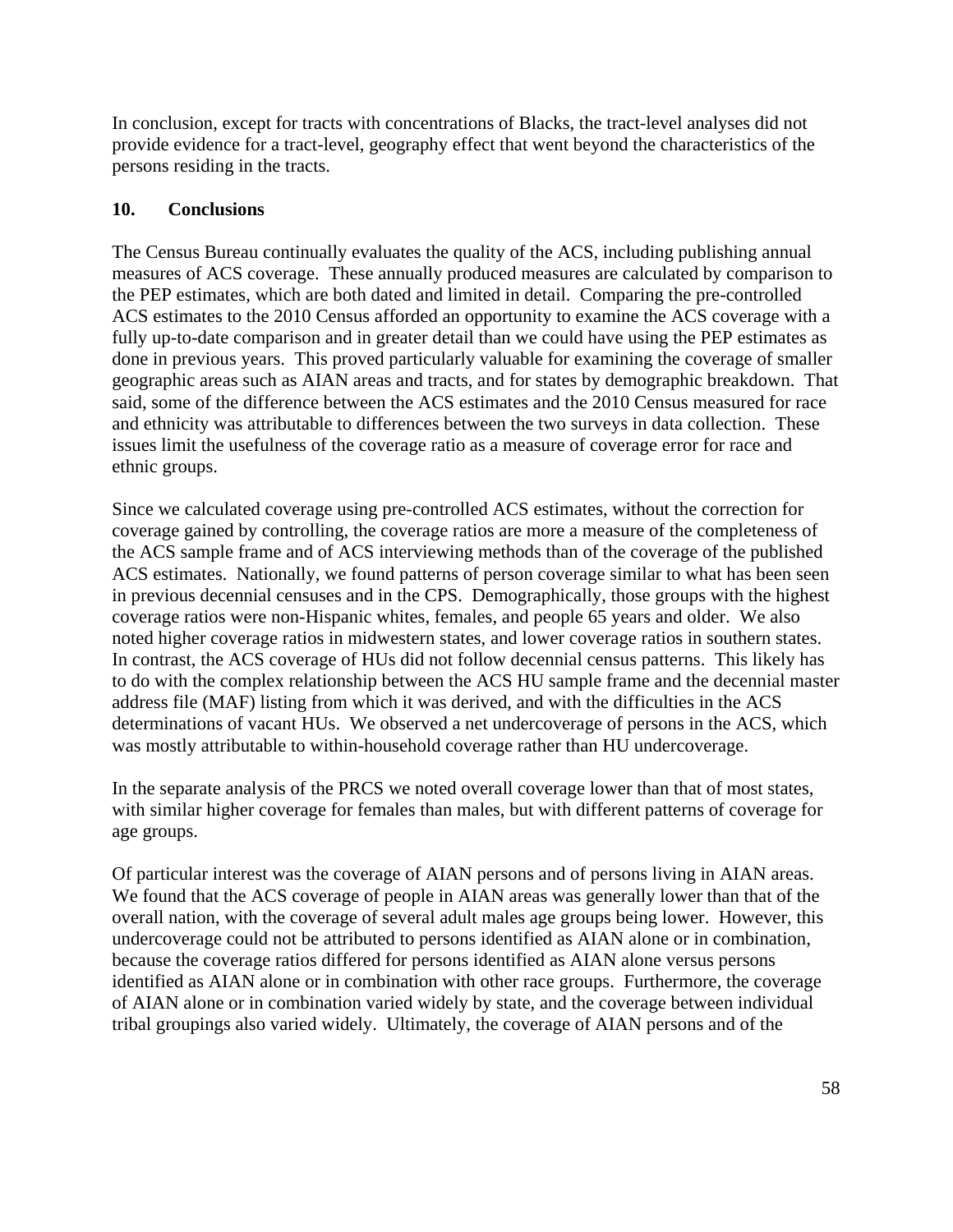population in AIAN areas cannot be generalized, but must be considered for specific AIAN areas and for specific tribal groupings.

Lastly, we examined the coverage by tract, characterizing tracts by the predominance of several features of interest. Consistent with decennial census studies, we found densely populated tracts and tracts with higher proportions of renters had lower coverage. Generally, we found more race/ethnically homogenous tracts had higher coverage. When we partitioned out Black alone or in combination, we found that Blacks who lived in tracts that had high concentrations of Black alone or in combination had higher coverage ratios than those who lived in tracts with lower concentrations of Black alone or in combination. However, except for this finding, we discovered little about how characteristics of geographic areas affected coverage beyond what we already knew about coverage based on demographic characteristics of the residents.

## **11. Future Research**

This research leads naturally to additional questions. An obvious one is, what is the coverage of the 2011 ACS? The only updates from the 2010 Census that the 2010 ACS sample frame incorporated were those from the 2010 Census address canvassing operation. In contrast, the 2011 ACS sample frame more fully incorporated the results of the 2010 Census. In particular, one might hope for better HU coverage on the 2011 ACS sample frame. Some of the analyses conducted here could be fruitfully redone comparing the 2011 ACS with the 2010 Census, in particular, the coverage of HUs. Also, the higher coverage of multi-unit HUs invites investigation. And clearly, there is more to understand about differences in race reporting between the ACS and the 2010 Census. A potential approach to measuring race reporting differences is to link ACS 1-year 2010 persons to the 2010 Census record and compare the race. The difference between the ACS and 2010 Census vacancy rates continues to be investigated. Lastly, the tract-level analyses might yield more insight on geographic effects with a multivariate rather than a univariate approach.

#### **References**

- Asiala, M., Beaghen, M., and Albright, K. (2008). "Evaluating Use of Alternative Population Controls for American Community Survey Weighting Methodology". *2008 Joint Statistical Meetings: Proceedings of the Section on Survey Research Methods.* American Statistical Association.
- Bennett, C. and Griffin, D. (2002). "Race and Hispanic Origin Data: A Comparison of Results from the Census 2000 Supplementary Survey and Census 2000". *2002 Joint Statistical Meetings: Proceedings of the Section on Survey Research Methods.* American Statistical Association.
- Bray, R. (2012). "Estimates of Correct and Erroneous Enumeration with Duplicates in the 2010 U.S. Census". *2012 Joint Statistical Meetings: Proceedings of the Section on Government Statistics.* American Statistical Association.